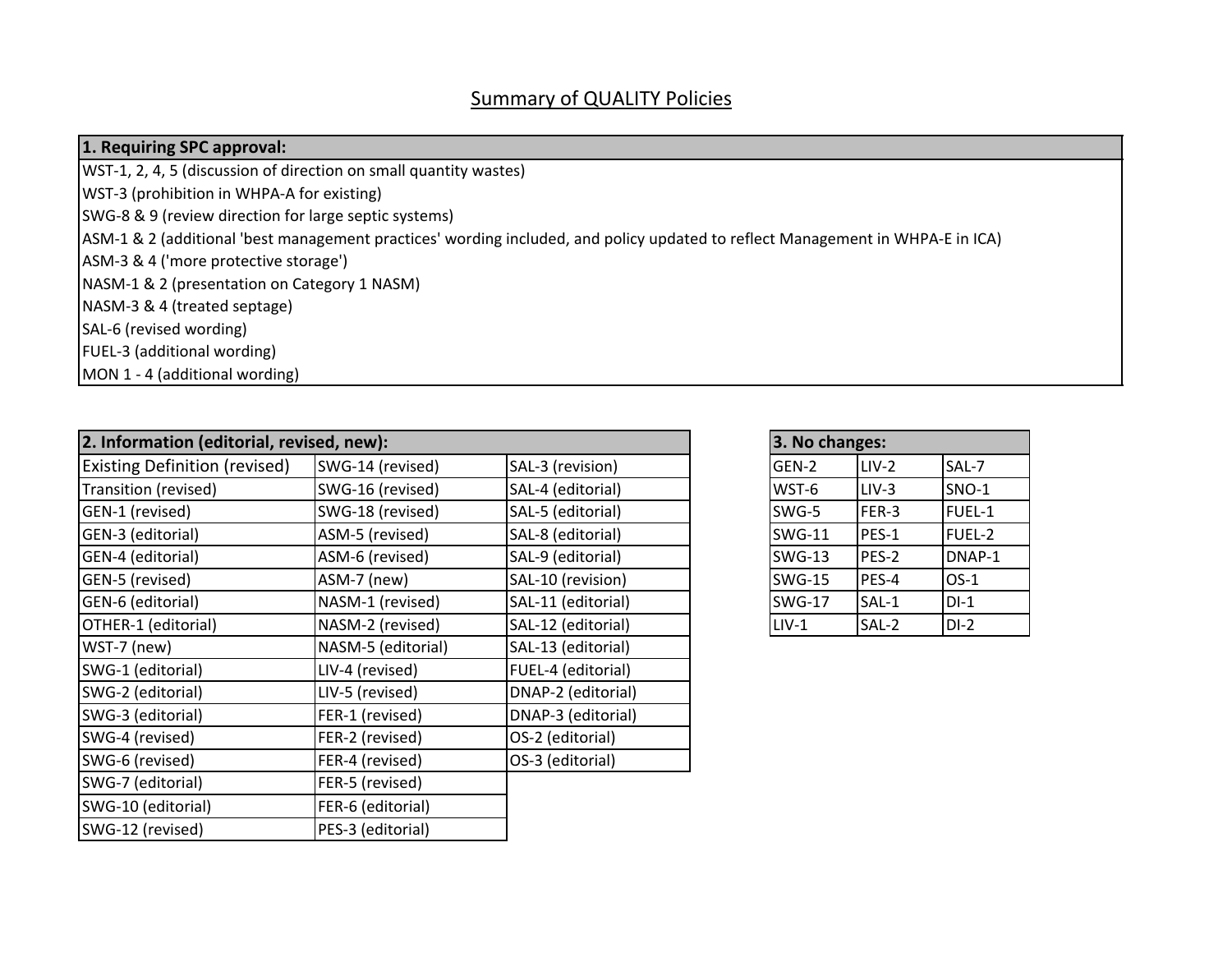## **Existing Threat Activity**

An existing threat activity shall mean the following, unless expressly stated in a policy:

- a) an existing use, activity, building or structure at a location in a vulnerable area that is in compliance with all applicable requirements, and that was being used or had been established for the purposes of undertaking the threat activity, at any time within ten years prior to the date of approval of the Source Protection Plan, or
- b) an expansion of an existing use or activity that reduces the risk of contaminating drinking water, or
- c) an expansion, alteration or replacement of an existing building or structure that does not increase the risk of contaminating drinking water.

For clarity, the definition of an existing threat activity includes a change in land ownership, the rotation of agricultural lands among crops or fallow conditions, and allows for alternating between sources of nitrates (agricultural source material, commercial fertilizer and Category 1 non‐agricultural source material).

Future threat activities are anything not covered under existing.

### **Transition**

"Existing Threat" policies apply to prescribed drinking water threat activities under the following circumstances:

- 1) A drinking water threat activity that is part of a development proposal where a Complete Application (as determined by the municipality) was made under the *Planning Act* or *Condominium Act* prior to the day the Source Protection Plan comes into effect. The policy for "existing" drinking water threats also applies to any further applications required under the *Planning Act*, *Condominium Act*, or Prescribed Instruments, or a development permit under the *Niagara Escarpment Planning and Development Act* (*NEPDA*), to implement the development proposal.
- 2) A drinking water threat activity that is part of an application accepted for a Building Permit, which has been submitted in compliance with Division C 1.3.1.3 (5) of the *Ontario Building Code* prior to the day the Source Protection Plan comes into effect.
- 3) A drinking water threat activity that is part of an application accepted for the issuance or amendment of a prescribed instrument prior to the day the source protection plan comes into effect.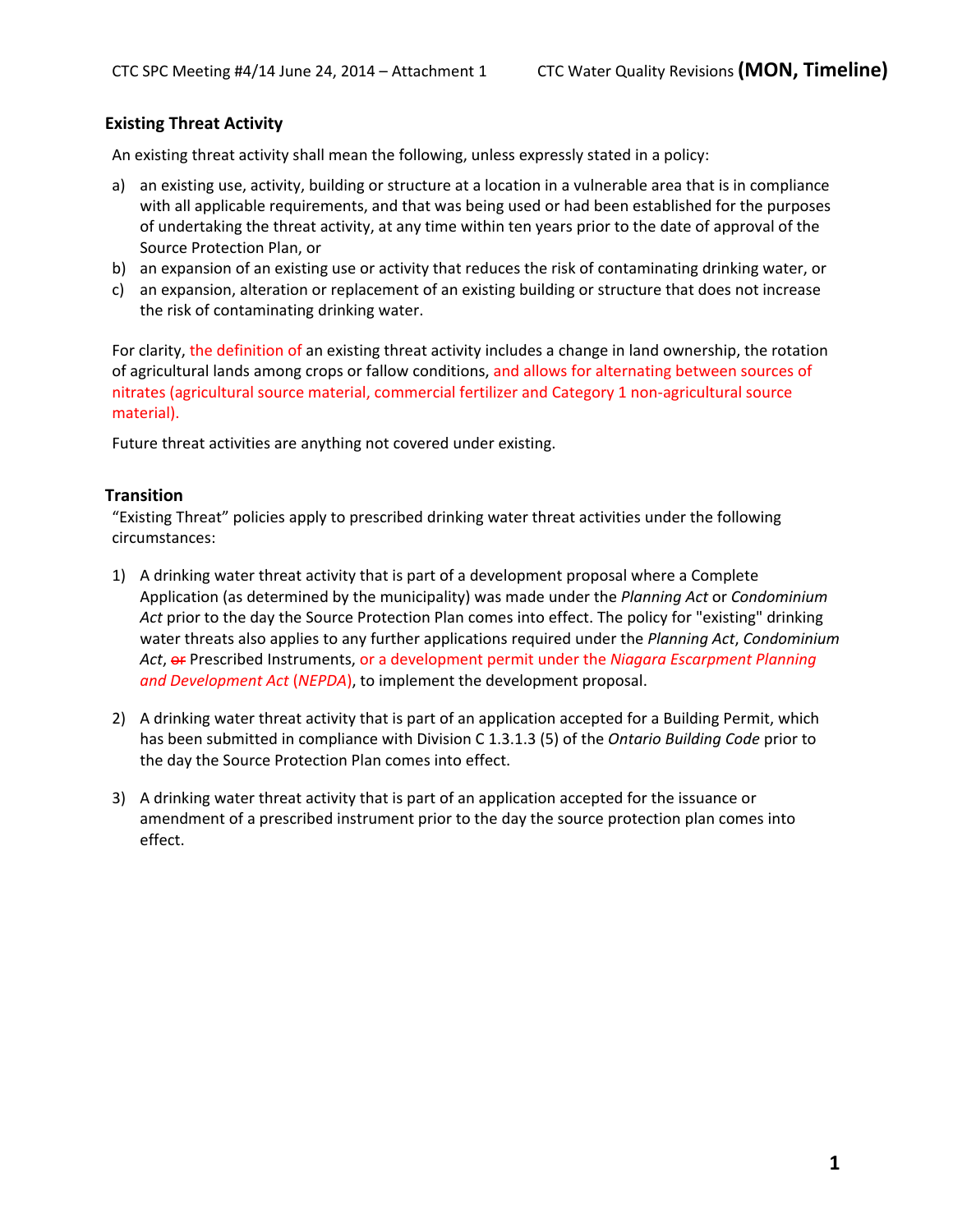# **Timeline Policies**

| <b>Policy ID</b> | <b>Timelines for Policy Implementation</b>                                                                                                                                                                                                                                                                                                                                      |
|------------------|---------------------------------------------------------------------------------------------------------------------------------------------------------------------------------------------------------------------------------------------------------------------------------------------------------------------------------------------------------------------------------|
|                  | <b>Prescribed Instruments</b>                                                                                                                                                                                                                                                                                                                                                   |
| $T-1$            | Prescribed Instruments (existing) shall be reviewed (and amended, as necessary) within 3 years of the date the<br>Source Protection Plan takes effect, or such other date as the Director determines.                                                                                                                                                                           |
| $T-2$            | Prescribed Instruments (existing), where prohibited, shall not be renewed when the current Prescribed Instrument<br>expires, and the significant threat activity to which the Prescribed Instrument pertains, shall cease no later than 5<br>years from the date the Source Protection Plan takes effect.                                                                       |
| $T-3$            | The relevant Ministry shall comply with the Prescribed Instrument policy (future) immediately upon the date the<br>Source Protection Plan takes effect.                                                                                                                                                                                                                         |
|                  | <b>Part IV Tools</b>                                                                                                                                                                                                                                                                                                                                                            |
| $T-4$            | Activities (existing) designated for the purpose of s.57 under the Clean Water Act as prohibited, shall be prohibited<br>by the Risk Management Official within 180 days from the date the Source Protection Plan takes effect as per s.<br>57(2) under the Clean Water Act, unless otherwise specified within the policy.                                                      |
| $T-5$            | Activities (future) designated for the purpose of s.57 under the Clean Water Act are prohibited immediately upon<br>the date the Source Protection Plan takes effect.                                                                                                                                                                                                           |
| T-6              | Activities (existing) designated for the purpose of s.58 under the Clean Water Act, requiring risk management plans,<br>shall be identified and confirmed within 1 year by the Risk Management Official. Risk management plans shall be<br>established within 5 years from the date the Source Protection Plan takes effect.                                                    |
| $T-7$            | Activities (future) designated for the purpose of s.58 under the Clean Water Act, requiring risk management plans,<br>are prohibited until such time as a risk management plan is approved by the Risk Management Official, immediately<br>upon the date the Source Protection Plan takes effect.                                                                               |
| $T-8$            | Official plans and zoning by laws shall be amended for conformity with the Source Protection Plan within 5 years<br>from the date the Source Protection Plan takes effect, or at the time of the next review in accordance with s.26 of<br>the Planning Act, whichever occurs first. Zoning by-laws shall be amended within 3 years after the approval of the<br>official plan. |
| $T-9$            | Planning approval authorities shall comply conform with the policy immediately upon on the date the Source<br>Protection Plan takes effect.                                                                                                                                                                                                                                     |
|                  | <b>Education and Outreach, Incentives, Research</b>                                                                                                                                                                                                                                                                                                                             |
| $T-10$           | Education and outreach (materials, programs, etc.) shall be developed and implemented within 2 years from the<br>date the Source Protection Plan takes effect.                                                                                                                                                                                                                  |
| $T-11$           | Incentives shall be considered within 2 years from the date the Source Protection Plan takes effect.                                                                                                                                                                                                                                                                            |
| $T-12$           | Research shall be initiated within 2 years from the date the Source Protection Plan takes effect, contingent on<br>funding.                                                                                                                                                                                                                                                     |
|                  | <b>Specify Action</b>                                                                                                                                                                                                                                                                                                                                                           |
| T-13             | A prioritized maintenance inspection program shall be in effect no later than January 2017.                                                                                                                                                                                                                                                                                     |
| $T-14$           | The policy shall be complied with within 180 days from the date the Source Protection Plan takes effect.                                                                                                                                                                                                                                                                        |
| $T-15$           | The policy shall be considered within 2 years from the date the Source Protection Plan takes effect.                                                                                                                                                                                                                                                                            |
| $T-16$           | The policy shall be initiated within 2 years from the date the Source Protection Plan takes effect.                                                                                                                                                                                                                                                                             |
| $T-17$           | The policy shall be implemented immediately upon the date the Source Protection Plan takes effect.                                                                                                                                                                                                                                                                              |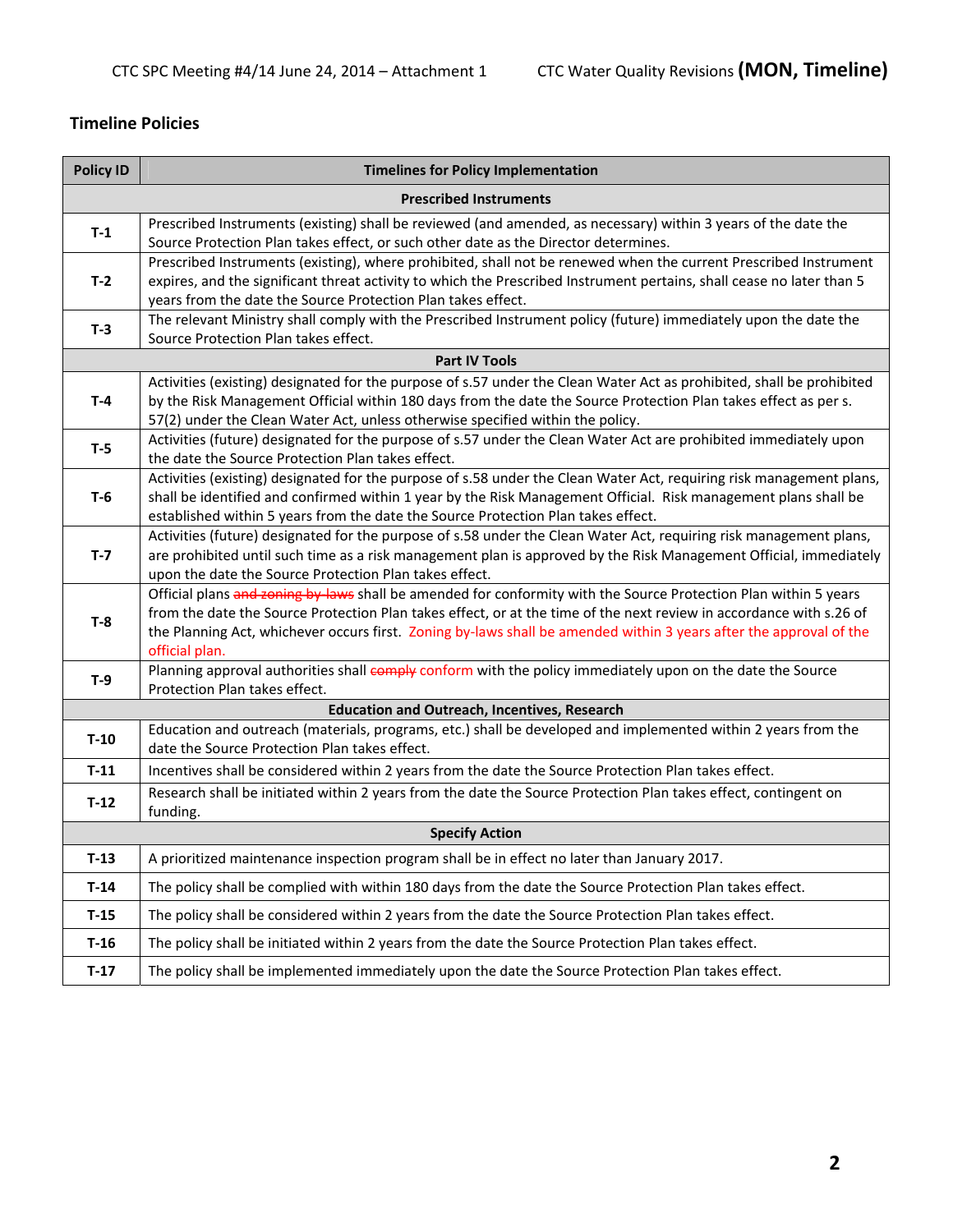# **Monitoring Policies**

| <b>Policy</b><br>ID | Implementing<br><b>Body</b> | Legal<br><b>Effect</b> | <b>Monitoring Policy</b>                                                                                                                                                                                                                                                                                                                                                                                                                                                                                                                                                                                                                                                                                                                                       |
|---------------------|-----------------------------|------------------------|----------------------------------------------------------------------------------------------------------------------------------------------------------------------------------------------------------------------------------------------------------------------------------------------------------------------------------------------------------------------------------------------------------------------------------------------------------------------------------------------------------------------------------------------------------------------------------------------------------------------------------------------------------------------------------------------------------------------------------------------------------------|
| MON-1               | Municipality                | F                      | The municipality or planning approval authority shall, by February 1 of each year, prepare and<br>submit a report equivalent to Section 65 of O. Reg. 287/07 under the Clean Water Act, 2006 to<br>the Source Protection Authority on the actions taken in the previous calendar year to achieve the<br>outcomes of the source protection policy. Where applicable, municipal planning authorities shall<br>provide a copy of the notice of adoption of amendments to official plans and/or zoning by laws.<br>Reporting shall include an assessment of the effectiveness of the policies in ensuring a threat<br>ceases to be, or does not become significant, and any actions required to respond to a drinking<br>water threat during the reporting period. |
| MON-2               | <b>RMO</b>                  | F                      | The risk management official shall, by February 1 of each year, undertake the reporting<br>requirements specified in Section 65 of O. Reg. 287/07 under the Clean Water Act, 2006 on the<br>actions taken in the previous calendar year to achieve the outcomes of the source protection<br>policy. Reporting shall include an assessment of the effectiveness of the policies in ensuring a<br>threat ceases to be, or does not become significant, and any actions required to respond to a<br>drinking water threat during the reporting period.                                                                                                                                                                                                            |
| MON-3               | <b>SPA</b>                  | F.                     | The source protection authority shall include in the annual report pursuant to s.46 under the<br>Clean Water Act, 2006, documentation on the risk reduction efforts they administered<br>throughout the year. Reporting shall include an assessment of the effectiveness of the policies in<br>ensuring a threat ceases to be, or does not become significant, and any actions required to<br>respond to a drinking water threat during the reporting period.                                                                                                                                                                                                                                                                                                  |
| MON-4               | Provincial<br>Ministry      | F                      | The provincial ministry shall, by February 1 of each year, prepare and submit a report to the<br>Source Protection Authority on the actions taken in the previous calendar year to achieve the<br>outcomes of the source protection policy. Reporting shall include an assessment of the<br>effectiveness of the policies in ensuring a threat ceases to be, or does not become significant, and<br>any actions required to respond to a drinking water threat during the reporting period.                                                                                                                                                                                                                                                                    |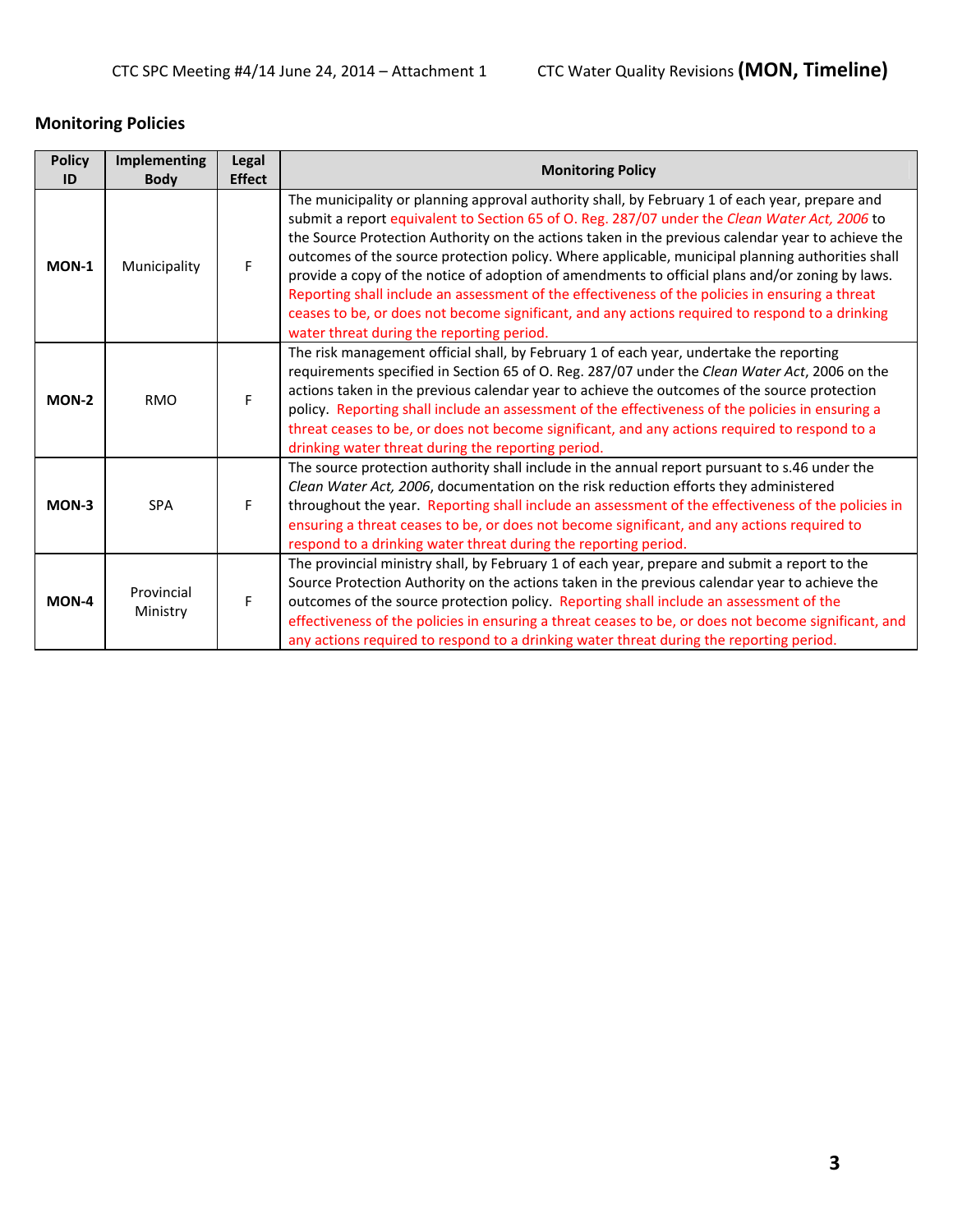#### CTC SPC Meeting #4/14 June 24, 2014 – Attachment 1 **Water 2006 1 2006 1 2006 1 2006 1 2006 1 2006 2 2006 2 2006 2 2006 2 2006 2 2006 2 2006 2 2007 2 2006 2 2007 2 2008 2 2009 2 2009 2 2009 2 2009 2 2009 2 2009 2 2009 2 200**

| <b>Policy</b><br>ID | Implementing<br><b>Body</b> | Legal<br><b>Effect</b> | <b>Policy</b>                                                                                                                                                                                                                                                                                                                                                                                                                                                                                                                                                                                                                                                                                                                                                                                                                                                                                                                                                                                                                                                                                                                                                                                                                                                                                                                                                                                                                                   | <b>When Policy</b><br><b>Applies</b> | Related<br><b>Policies</b>                                                                                                                                                                                 | <b>Monitoring</b><br><b>Policy</b> |
|---------------------|-----------------------------|------------------------|-------------------------------------------------------------------------------------------------------------------------------------------------------------------------------------------------------------------------------------------------------------------------------------------------------------------------------------------------------------------------------------------------------------------------------------------------------------------------------------------------------------------------------------------------------------------------------------------------------------------------------------------------------------------------------------------------------------------------------------------------------------------------------------------------------------------------------------------------------------------------------------------------------------------------------------------------------------------------------------------------------------------------------------------------------------------------------------------------------------------------------------------------------------------------------------------------------------------------------------------------------------------------------------------------------------------------------------------------------------------------------------------------------------------------------------------------|--------------------------------------|------------------------------------------------------------------------------------------------------------------------------------------------------------------------------------------------------------|------------------------------------|
| GEN-1               | Municipality                | Α                      | s.59 Restricted Land Uses<br>All land uses except solely residential uses, are designated for the purpose of Section 59 Restricted Land Uses under the Clean Water<br>Act, 2006 in all areas where the following activities are, or would be, a significant drinking water threat:<br>• The establishment, operation or maintenance of a waste disposal site (within the meaning of Part V of the Environmental<br>Protection Act) that does not require approval under the Environmental Protection Act or the Ontario Water Resources Act<br>• The application or storage of agricultural source material<br>• The application or storage of non-agricultural source material (Category 1)<br>. The use of land as livestock grazing or pasturing land, an outdoor confinement area or a farm-animal yard<br>• The application, handling or storage of commercial fertilizer<br>. The handling and storage of pesticide at a manufacturing, processing or wholesaling facility, retail outlet or custom applicator's<br>storage yard<br>• The application, handling and storage of road salt<br>• The storage of snow (snow dumps)<br>. The handling and storage of fuel that requires s.57 Prohibition or s.58 Risk Management Plan<br>• The handling and storage of DNAPLs and organic solvents<br>• The management of runoff that contains chemicals used in the de-icing of aircraft<br>• An activity that reduces recharge of an aquifer | Immediately<br>$(T-9)$               | WST-2<br>WST-6<br>ASM-2<br>ASM-4<br>NASM-1<br>NASM-2<br>$LIV-1$<br>$LIV-3$<br>FER-2<br>FER-3<br>PES-1<br>PES-2<br>SAL-1<br>SAL-2<br>SAL-7<br><b>SNO-1</b><br>FUEL-3<br>DNAP-1<br>$OS-1$<br>$DI-1$<br>REC-2 | $MON-1$                            |
| GEN-2               | <b>MOE</b>                  | К                      | Incentive<br>The Ministry of Environment should maintain and expand the Ontario Drinking Water Stewardship Program and/or fund other<br>relevant programs to enable local delivery to implement risk management measures for the following activities where they are a<br>significant drinking water threats:<br>a) Septic systems governed under the Building Code Act;<br>b) Application and storage of ASM;<br>c) Application, handling and storage of NASM;<br>d) Use of land as livestock grazing or pasturing land, an outdoor confinement area or farm-animal yard. O. Reg. 385/08, s. 3;<br>e) Application, handling and storage of fertilizer; and<br>f) Application, handling and storage of pesticide.                                                                                                                                                                                                                                                                                                                                                                                                                                                                                                                                                                                                                                                                                                                               | Existing:<br>2 years<br>$(T-15)$     | SWG<br><b>ASM</b><br><b>NASM</b><br>LIV<br><b>FER</b><br>PES                                                                                                                                               | MON-4                              |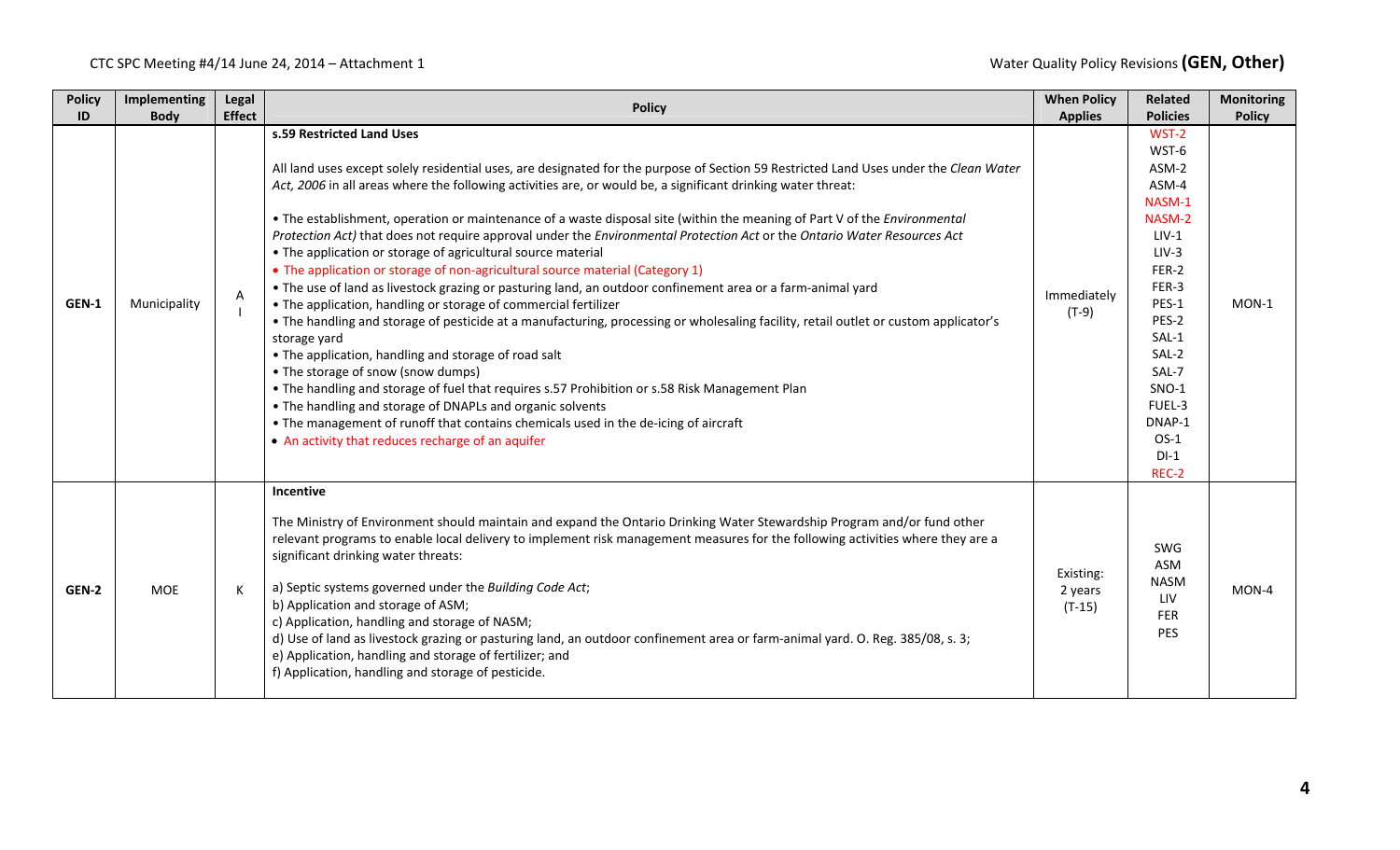| <b>Policy ID</b> | Implementing<br><b>Body</b> | <b>Legal</b><br><b>Effect</b> | <b>Policy</b>                                                                                                                                                                                                                                                                                                                                                                                                                                                                                                                                                                                                                                                                                                                                                                                                                                                                                              | <b>When Policy</b><br><b>Applies</b>                    | <b>Related</b><br><b>Policies</b>                                                                                                                                                                                      | <b>Monitoring</b><br><b>Policy</b> |
|------------------|-----------------------------|-------------------------------|------------------------------------------------------------------------------------------------------------------------------------------------------------------------------------------------------------------------------------------------------------------------------------------------------------------------------------------------------------------------------------------------------------------------------------------------------------------------------------------------------------------------------------------------------------------------------------------------------------------------------------------------------------------------------------------------------------------------------------------------------------------------------------------------------------------------------------------------------------------------------------------------------------|---------------------------------------------------------|------------------------------------------------------------------------------------------------------------------------------------------------------------------------------------------------------------------------|------------------------------------|
| GEN-3            | <b>MOE</b>                  | K                             | <b>Specify Action</b><br>The Ministry of Environment is requested to continue its funding to municipalities and Source Protection Authorities under<br>source protection programs to continue local research into issues (nitrogen, pathogen, sodium, chloride) to determine<br>where the following activities are a contributing source of the contaminant in Issue Contributing Areas:<br>a) Septic systems governed under the Building Code Act and the Ontario Water Resources Act;<br>b) Discharge of untreated stormwater from a stormwater retention pond;<br>c) Application and storage of ASM;<br>d) Application, handling and storage of NASM;<br>e) Use of land as livestock grazing or pasturing land, an outdoor confinement area or farm-animal yard. O. Reg. 385/08, s. 3;<br>f) Application, handling and storage of fertilizer; and<br>g) Application, handling and storage of road salt. | Existing:<br>2 years<br>$(T-15)$                        | <b>SWG</b><br>ASM<br><b>NASM</b><br>LIV<br><b>FER</b><br>SAL                                                                                                                                                           | MON-4                              |
| GEN-4            | Municipality                | E                             | <b>Specify Action</b><br>Where municipal groundwater monitoring shows increasing or decreasing trends and/or exceeds Ontario Drinking Water<br>Standards, the municipality shall investigate and share the information with the RMO, MOE, OMAFRA (for nitrates or<br>pathogens) and the Source Protection Authority.                                                                                                                                                                                                                                                                                                                                                                                                                                                                                                                                                                                       | <b>Existing &amp;</b><br>Future:<br>2 years<br>$(T-12)$ | All Nitrate and<br>Pathogen ICA<br>Threats                                                                                                                                                                             | $MON-1$                            |
| GEN-5            | Provincial<br>Ministry      | К                             | <b>Specify Action</b><br>Where an activity that is, or would be, a significant drinking water threat requires approval using a Prescribed Instrument,<br>the regulatory authority shall undertake compliance/verification inspection to confirm that any new or amended conditions<br>of approval are, or have been, implemented by the facility owner within 3 years of the date of the new or amended approval<br>to ensure that the activity ceases to be, or does not become, a significant drinking water threat. Ongoing inspections should<br>be conducted at no less than 5 year intervals.                                                                                                                                                                                                                                                                                                        | See Policy                                              | NASM-2<br>$WST-1$<br>WST-4<br>$LIV-2$<br>$LIV-4$<br>SWG-8<br>FER-1<br>$SWG-11$<br>SWG-13 FER-4<br>SWG-15 FUEL-1<br><b>FUEL-2</b><br>$SWG-17$<br>LO-SEW-1<br>$ASM-1$<br>LO-SEW-2<br>$ASM-3$<br>DEM-1<br>ASM-5<br>NASM-1 | MON-4                              |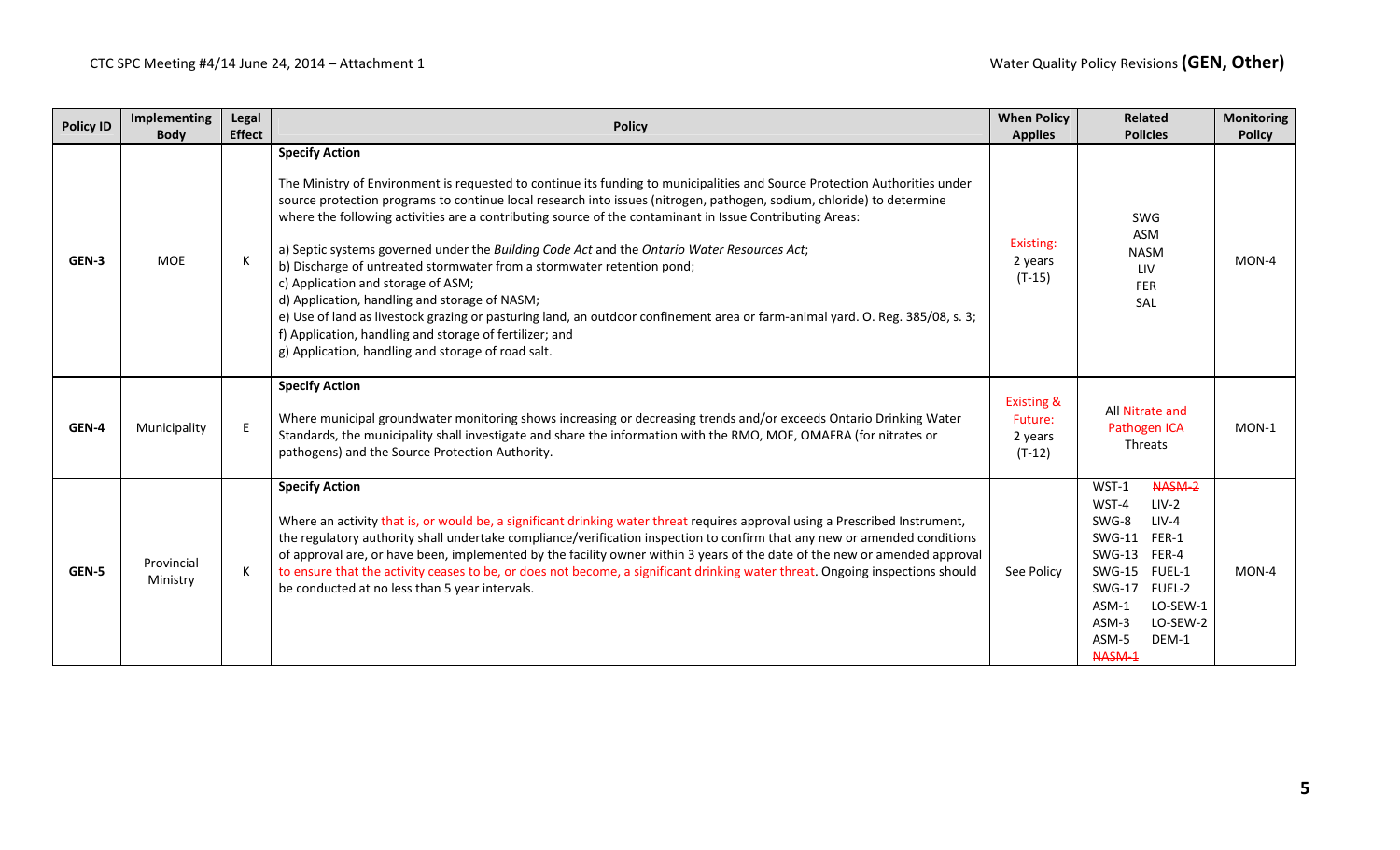| <b>Policy ID</b> | Implementing                        | Legal         | <b>When Policy</b><br><b>Policy</b><br><b>Applies</b>                                                                                                                                                                                                                                                                                                                                                                                                                                                                       |                                                         | <b>Related</b>                                                                                    | <b>Monitoring</b> |
|------------------|-------------------------------------|---------------|-----------------------------------------------------------------------------------------------------------------------------------------------------------------------------------------------------------------------------------------------------------------------------------------------------------------------------------------------------------------------------------------------------------------------------------------------------------------------------------------------------------------------------|---------------------------------------------------------|---------------------------------------------------------------------------------------------------|-------------------|
|                  | <b>Body</b>                         | <b>Effect</b> |                                                                                                                                                                                                                                                                                                                                                                                                                                                                                                                             |                                                         | <b>Policies</b>                                                                                   | <b>Policy</b>     |
| GEN-6            | Municipality                        |               | <b>Specify Action</b><br>Where education and outreach materials are prepared and delivered to significant drinking water threats areas, the<br>municipality is encouraged to deliver those materials to affected properties and businesses in moderate and low threat areas.                                                                                                                                                                                                                                                | <b>Existing &amp;</b><br>Future:<br>2 years<br>$(T-15)$ | SAL-8<br>SWG-2<br><b>FUEL-4</b><br>SWG-7<br>NASM-5<br>DNAP-2<br>FER-6<br>$OS-2$<br>PES-3<br>DEM-5 | $MON-1$           |
| OTHER-1          | Niagara<br>Escarpment<br>Commission |               | <b>Specify Action</b><br>The Niagara Escarpment Commission is requested to initiate amendments to the Niagara Escarpment Plan, no later than in<br>their next scheduled plan review cycle, to incorporate from the Source Protection Plans the relevant policies, restrictions and<br>conditions into appropriate sections of the NEP, in order to protect existing and future drinking water sources in Source<br>Protection Areas by ensuring activities cease to be or do not become significant drinking water threats. | <b>Existing &amp;</b><br>Future:<br>2 years<br>(T-16)   | N/A                                                                                               | MON-1<br>$MON-4$  |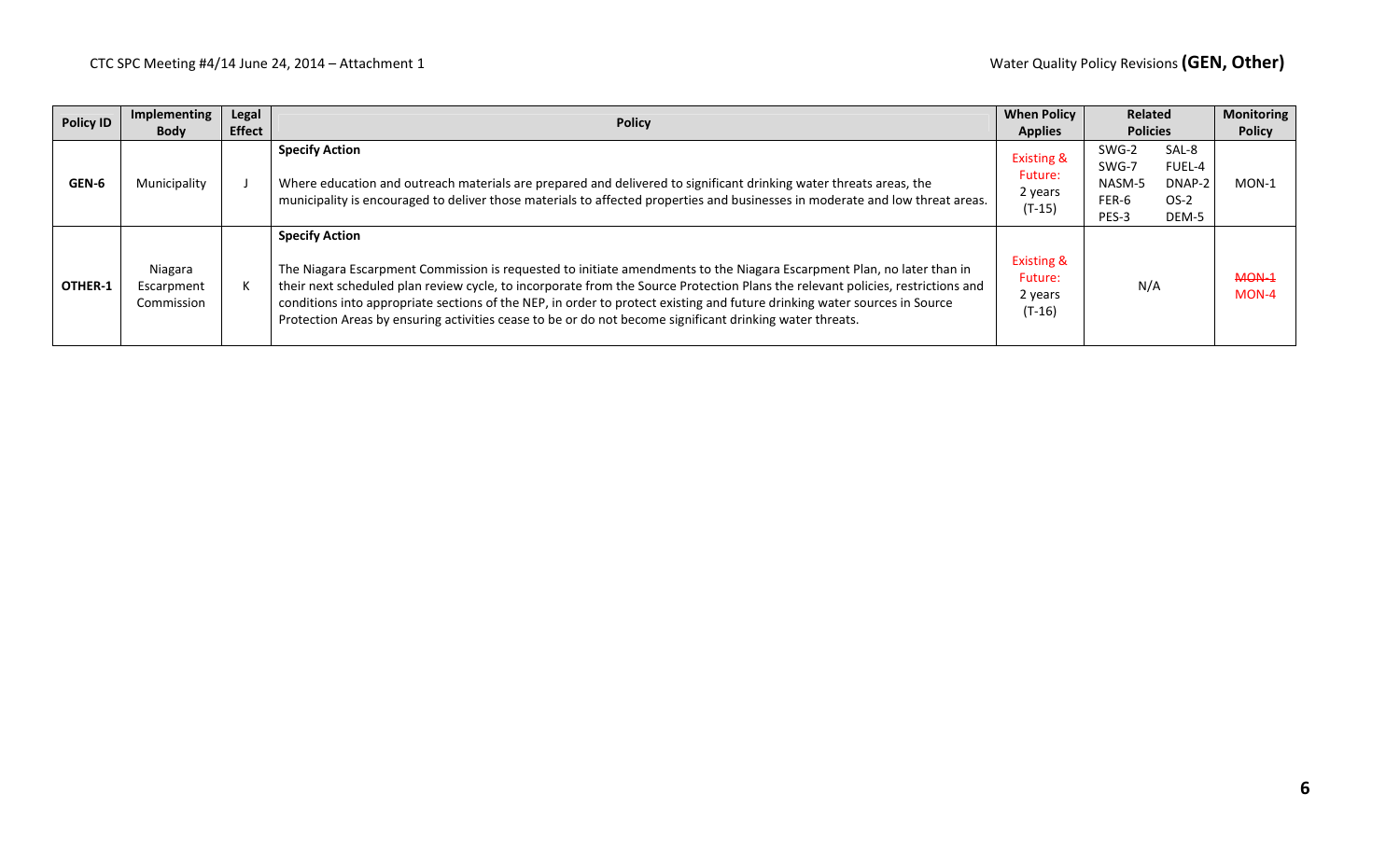| <b>Policy</b> | <b>Threat</b>                                                                                                                         | Implementing | Legal         | <b>Policy</b>                                                                                                                                                                                                                                                                                                                                                                                                                                                                                                                                                                                                                                                                                                                                                                                                                                                                                                            | <b>Where Policy</b> | <b>When Policy</b>                | Related         | <b>Monitoring</b> |
|---------------|---------------------------------------------------------------------------------------------------------------------------------------|--------------|---------------|--------------------------------------------------------------------------------------------------------------------------------------------------------------------------------------------------------------------------------------------------------------------------------------------------------------------------------------------------------------------------------------------------------------------------------------------------------------------------------------------------------------------------------------------------------------------------------------------------------------------------------------------------------------------------------------------------------------------------------------------------------------------------------------------------------------------------------------------------------------------------------------------------------------------------|---------------------|-----------------------------------|-----------------|-------------------|
| ID            | <b>Description</b>                                                                                                                    | <b>Body</b>  | <b>Effect</b> |                                                                                                                                                                                                                                                                                                                                                                                                                                                                                                                                                                                                                                                                                                                                                                                                                                                                                                                          | <b>Applies</b>      | <b>Applies</b>                    | <b>Policies</b> | <b>Policy</b>     |
| $WST-1$       | Storage of<br>Hazardous or<br>Liquid Industrial<br>Waste at<br><b>Disposal Sites</b>                                                  | <b>MOE</b>   | $\mathsf{C}$  | <b>Prescribed Instrument</b><br>1) Waste disposal sites shall be prohibited where the activity would be a significant drinking water threat, where<br>waste disposal sites include:<br>a) Storage of hazardous or liquid industrial waste at disposal sites in any of the following areas:<br>• WHPA-A (future); or<br>• WHPA-B (VS $\geq$ 8) (future); or<br>• WHPA-C (VS=8) (future); or<br>• WHPA-E (VS $\geq$ 9) (future).<br>b) Storage of wastes described in clauses (p), (q), (r), (s), (t) or (u) of the definition of hazardous waste in any of the<br>following areas:<br>• WHPA-A (future); or<br>• WHPA-B (VS $\geq$ 8) (future); or<br>• WHPA-C (VS=8) (future); or<br>• WHPA-E (VS=10) (future).                                                                                                                                                                                                          | See Maps            | Future:<br>Immediately<br>$(T-3)$ | WST-2           | MON-4             |
|               | Storage of<br>wastes described<br>in clauses $(p)$ , $(q)$ ,<br>$(r)$ , (s), (t) or (u)<br>of the definition<br>of hazardous<br>waste |              |               | 2) Where a waste disposal site is in an area where the activity is a significant drinking water threat, the<br>Environmental Compliance Approval that governs the activity shall be reviewed to ensure appropriate terms and<br>conditions are included so that the activity ceases to be a significant drinking water threat, where waste disposal<br>sites include:<br>a) Storage of hazardous or liquid industrial waste at disposal sites in any of the following areas:<br>• WHPA-A (existing); or<br>• WHPA-B (VS $\geq$ 8) (existing); or<br>• WHPA-C (VS=8) (existing); or<br>• WHPA-E (VS $\geq$ 9) (existing).<br>b) Storage of wastes described in clauses (p), (q), (r), (s), (t) or (u) of the definition of hazardous waste in any of the<br>following areas:<br>• WHPA-A (existing); or<br>• WHPA-B (VS $\geq$ 8) (existing); or<br>• WHPA-C (VS=8) (existing); or<br>• WHPA-E (VS $\geq$ 10) (existing). | $1.1 - 1.21$        | Existing:<br>3 years<br>$(T-1)$   | GEN-5           | MON-4             |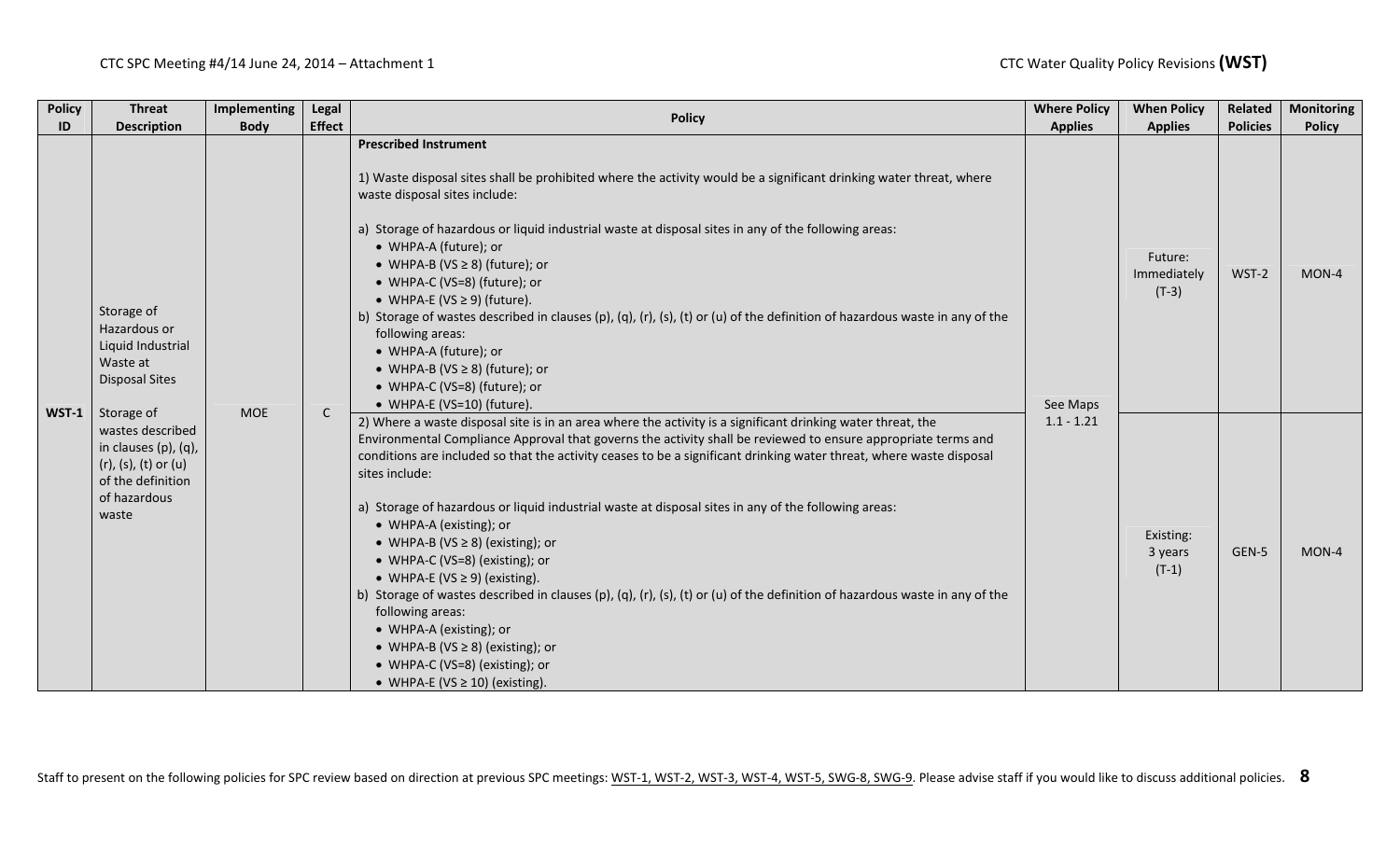| <b>Policy</b><br>ID | <b>Threat</b><br><b>Description</b>                                                                                                                                                                                                                                                          | Implementing<br><b>Body</b> | Legal<br><b>Effect</b> | <b>Policy</b>                                                                                                                                                                                                                                                                                                                                                                                                                                                                                                                                                                                                                                                                                                                                                                                                                                                                                                                                                                                                                                                                                                                                        | <b>Where Policy</b><br><b>Applies</b> | <b>When Policy</b><br><b>Applies</b>                                        | Related<br><b>Polices</b> | <b>Monitoring</b><br><b>Policy</b> |
|---------------------|----------------------------------------------------------------------------------------------------------------------------------------------------------------------------------------------------------------------------------------------------------------------------------------------|-----------------------------|------------------------|------------------------------------------------------------------------------------------------------------------------------------------------------------------------------------------------------------------------------------------------------------------------------------------------------------------------------------------------------------------------------------------------------------------------------------------------------------------------------------------------------------------------------------------------------------------------------------------------------------------------------------------------------------------------------------------------------------------------------------------------------------------------------------------------------------------------------------------------------------------------------------------------------------------------------------------------------------------------------------------------------------------------------------------------------------------------------------------------------------------------------------------------------|---------------------------------------|-----------------------------------------------------------------------------|---------------------------|------------------------------------|
| $WST-1$             | Storage of<br>Hazardous or<br>Liquid Industrial<br>Waste at Disposal<br><b>Sites</b><br>Storage of wastes<br>described in<br>clauses (p), (q),<br>(r), (s), (t) or (u) of<br>the definition of<br>hazardous waste,<br>or in clause (d) of<br>the definition of<br>liquid industrial<br>waste | <b>MOE</b>                  | C                      | <b>Prescribed Instrument</b><br>Where the storage of hazardous or liquid industrial waste or the storage of wastes described in clauses (p), (q), (r),<br>(s), (t) or (u) of the definition of hazardous waste, or in clause (d) of the definition of liquid industrial waste that<br>require an approval under the <i>Environmental Protection Act</i> is in an area where the activity is, or would be, a<br>significant drinking water threat, the Environmental Compliance Approval that governs the activity shall be<br>reviewed to ensure appropriate terms and conditions are included so that the activity ceases to be, or does not<br>become, a significant drinking water threat in any of the following areas:<br>• WHPA-A (existing, future); or<br>• WHPA-B (VS=10) (existing, future); or<br>• WHPA-C (VS=8) (existing, future); or<br>• WHPA-E (VS $\geq$ 9) (hazardous/liquid industrial waste) (existing, future); or<br>• WHPA-E (VS=10) (wastes described in clauses (p), (q), (r), (s), (t) or (u) of the definition of hazardous waste,<br>or in clause (d) of the definition of liquid industrial waste) (existing, future). | <b>See Maps</b><br>$1.1 - 1.21$       | Future:<br>Immediately<br>$(T-3)$<br>Existing:<br>3 years<br>$(T-1)$        | GEN-5                     | $MON-4$                            |
| WST-2               | Storage of<br>Hazardous or<br>Liquid Industrial<br>Waste at Disposal<br><b>Sites</b><br>Storage of wastes<br>described in<br>clauses (p), (q),<br>(r), (s), (t) or (u) of<br>the definition of<br>hazardous waste,<br>or in clause (d) of<br>the definition of<br>liquid industrial<br>waste | <b>RMO</b>                  | Η.                     | Part IV, s.58<br>The storage of hazardous or liquid industrial waste or the storage of wastes described in clauses (p), (q), (r), (s), (t)<br>or (u) of the definition of hazardous waste, or in clause (d) of the definition of liquid industrial waste, that do not<br>require an approval under the <i>Environmental Protection Act</i> are designated for the purpose of s.58 under the<br>Clean Water Act, requiring risk management plans, where the threat is, or would be, significant in any of the<br>following areas:<br>• WHPA-A (existing, future); or<br>• WHPA-B (VS=10) (existing, future); or<br>• WHPA-C (VS=8) (existing, future); or<br>• WHPA-E (VS $\geq$ 9) (hazardous/liquid industrial waste) (existing, future); or<br>• WHPA-E (VS=10) (wastes described in clauses (p), (q), (r), (s), (t) or (u) of the definition of hazardous waste,<br>or in clause (d) of the definition of liquid industrial waste) (existing, future).                                                                                                                                                                                            | <b>See Maps</b><br>$1.1 - 1.21$       | Future:<br>Immediately<br>$(T-7)$<br>Existing:<br>1 year/5 years<br>$(T-6)$ | GEN-1                     | $MON-2$                            |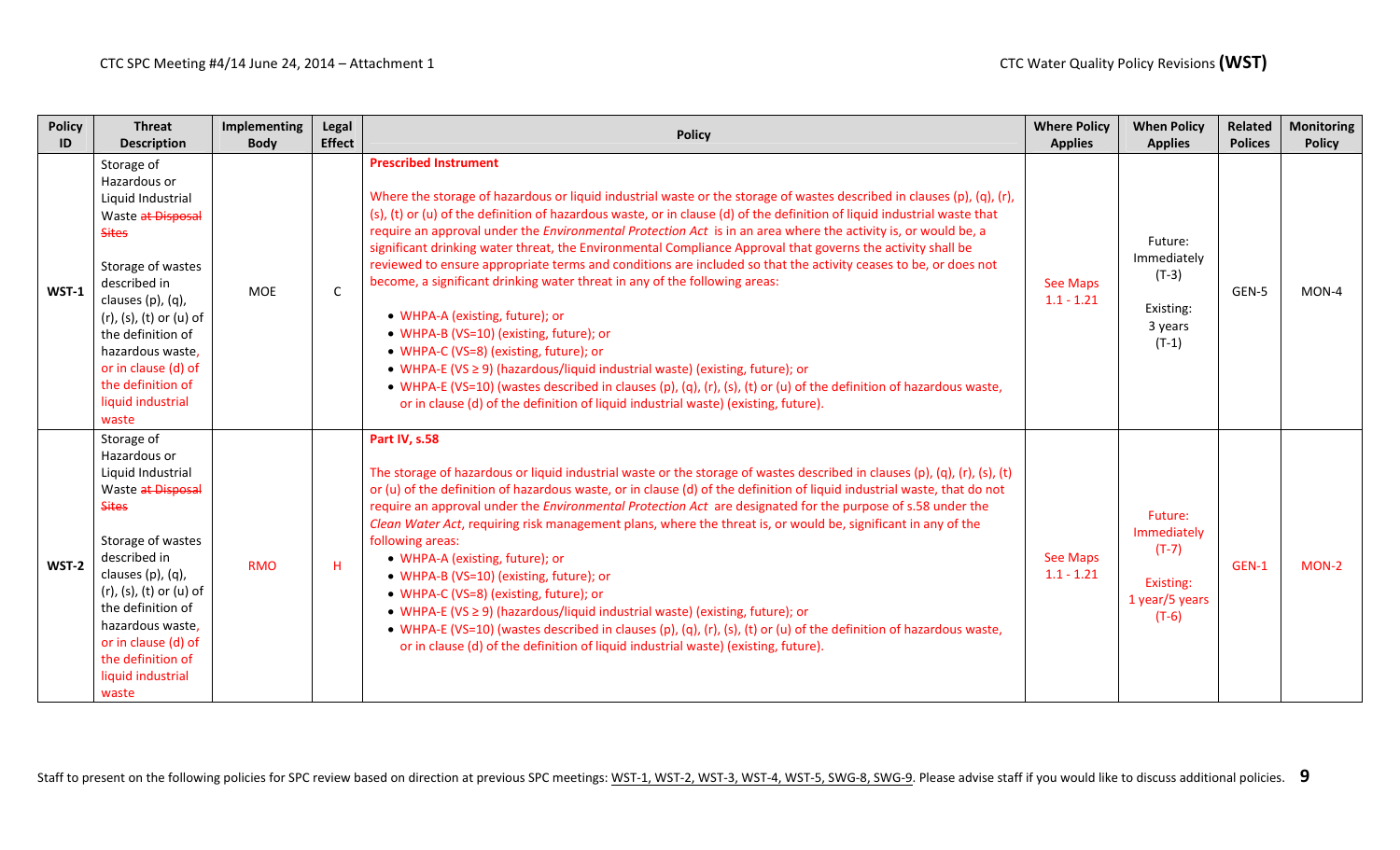| <b>Policy</b> | <b>Threat</b>                                                                                                                                                                                      | <b>Implementing</b>                      | Legal         | <b>Policy</b>                                                                                                                                                                                                                                                                                                                                                                                                                                                                                                                                                                                                                                                                                                | <b>Where Policy</b>      | <b>When Policy</b>                                                                                            | Related         | <b>Monitoring</b> |
|---------------|----------------------------------------------------------------------------------------------------------------------------------------------------------------------------------------------------|------------------------------------------|---------------|--------------------------------------------------------------------------------------------------------------------------------------------------------------------------------------------------------------------------------------------------------------------------------------------------------------------------------------------------------------------------------------------------------------------------------------------------------------------------------------------------------------------------------------------------------------------------------------------------------------------------------------------------------------------------------------------------------------|--------------------------|---------------------------------------------------------------------------------------------------------------|-----------------|-------------------|
| ID            | <b>Description</b>                                                                                                                                                                                 | <b>Body</b>                              | <b>Effect</b> |                                                                                                                                                                                                                                                                                                                                                                                                                                                                                                                                                                                                                                                                                                              | <b>Applies</b>           | <b>Applies</b>                                                                                                | <b>Policies</b> | <b>Policy</b>     |
| WST-2         | Storage of<br>Hazardous or<br>Liquid Industrial<br>Waste<br>Storage of<br>wastes described<br>in clauses $(p)$ , $(q)$ ,<br>$(r), (s), (t)$ or $(u)$<br>of the definition<br>of hazardous<br>waste | Planning<br>Approval<br><b>Authority</b> | $\mathbf{A}$  | <b>Land Use Planning</b><br>Waste disposal sites shall be prohibited where the activity would be a significant drinking water threat, where waste<br>disposal sites include:<br>a) Storage of hazardous or liquid industrial waste at disposal sites in any of the following areas:<br>• WHPA-A (future); or<br>● WHPA-B (VS ≥ 8) (future); or<br>• WHPA-C (VS=8) (future); or<br>$\bullet$ WHPA-E (VS $\geq$ 9) (future).<br>b) Storage of wastes described in clauses (p), (q), (r), (s), (t) or (u) of the definition of hazardous waste in any of the<br>following areas:<br>• WHPA-A (future); or<br>• WHPA-B ( $VS \ge 8$ ) (future); or<br>• WHPA-C (VS=8) (future); or<br>• WHPA-E (VS=10) (future). | See Maps<br>$1.1 - 1.21$ | Future:<br>Immediately<br>$(+ - 9)$<br>Amend OPs<br>and ZBLs for<br>conformity<br>within 5 years<br>$(+ - 8)$ | WST-1           | MON-1             |

| <b>Policy ID</b> | <b>Threat</b><br><b>Description</b>            | Implementing<br><b>Body</b> | Legal<br><b>Effect</b> | <b>Policy</b>                                                                                                                                                                                                                                                                                                                                                                                  | <b>Where Policy</b><br><b>Applies</b> | <b>When Policy</b><br><b>Applies</b>                                                          | Related<br><b>Policies</b> | <b>Monitoring</b><br><b>Policy</b> |
|------------------|------------------------------------------------|-----------------------------|------------------------|------------------------------------------------------------------------------------------------------------------------------------------------------------------------------------------------------------------------------------------------------------------------------------------------------------------------------------------------------------------------------------------------|---------------------------------------|-----------------------------------------------------------------------------------------------|----------------------------|------------------------------------|
| WST-3            | Application<br>Untreated<br>Septage to<br>Land | <b>MOE</b>                  | ◡                      | <b>Prescribed Instrument</b><br>1) The application of untreated septage to land shall be prohibited where the activity would be a significant drinking<br>water threat in the following areas:<br>• WHPA-A (existing, future); or<br>• WHPA-B (VS=10) (future); or<br>• WHPA-E (VS $\geq$ 8) (future); or<br>• the remainder of an Issue Contributing Area for Nitrates or Pathogens (future). | See Maps<br>$1.1 - 1.21$              | Future:<br>Immediately<br>$(T-3)$<br>Existing:<br>Upon expiry or<br>within 5 years<br>$(T-2)$ | N/A                        | MON-4                              |
|                  |                                                |                             |                        | 2) The application of untreated septage to land (existing) may continue only until the expiry of the current approval,<br>after which time it shall be considered a future activity in any of the following areas:<br>• WHPA-B (VS=10) (existing); or<br>• WHPA-E ( $VS \ge 8$ ) (existing); or<br>• the remainder of an Issue Contributing Area for Nitrates or Pathogens (existing).         |                                       | Existing:<br>Upon expiry or<br>within 5 years<br>$(T-2)$                                      | N/A<br>GEN-5               | MON-4                              |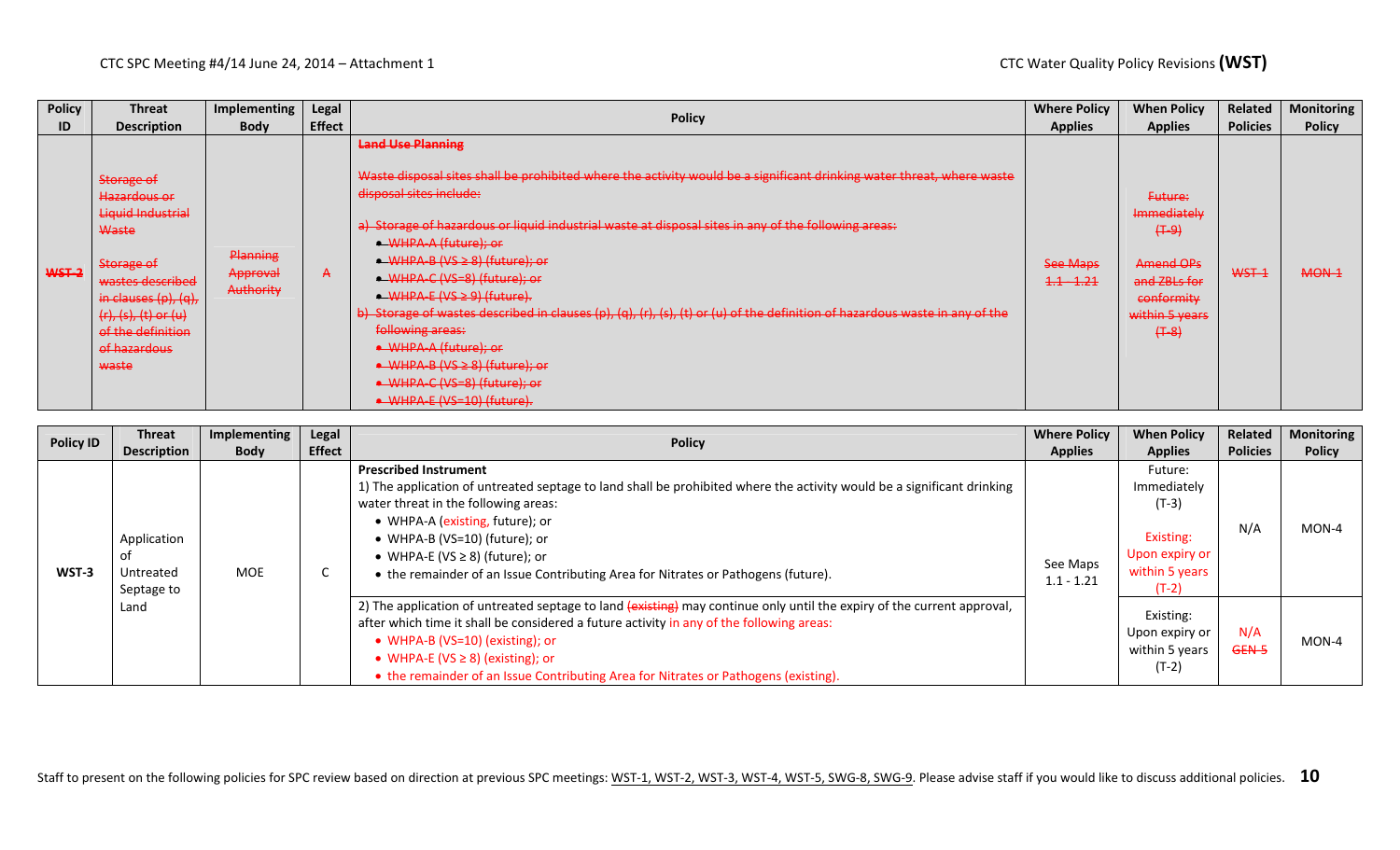| <b>Policy</b><br>ID | <b>Threat Description</b>                                                                                                                                                                                                                                                                                                                                                                                                                                                                                                                                                                 | Implementing<br><b>Body</b> | Legal<br><b>Effect</b> | <b>Policy</b>                                                                                                                                                                                                                                                                                                                                                                                                                                                                                                                                                                                                                                                                                                                                                                                                                                                                                                                                                                                                                                                                                                                                                                                                                                                                                                                                                  | <b>Where Policy</b><br><b>Applies</b> | <b>When Policy</b><br><b>Applies</b> | Related<br><b>Polices</b> | <b>Monitoring</b><br><b>Policy</b> |
|---------------------|-------------------------------------------------------------------------------------------------------------------------------------------------------------------------------------------------------------------------------------------------------------------------------------------------------------------------------------------------------------------------------------------------------------------------------------------------------------------------------------------------------------------------------------------------------------------------------------------|-----------------------------|------------------------|----------------------------------------------------------------------------------------------------------------------------------------------------------------------------------------------------------------------------------------------------------------------------------------------------------------------------------------------------------------------------------------------------------------------------------------------------------------------------------------------------------------------------------------------------------------------------------------------------------------------------------------------------------------------------------------------------------------------------------------------------------------------------------------------------------------------------------------------------------------------------------------------------------------------------------------------------------------------------------------------------------------------------------------------------------------------------------------------------------------------------------------------------------------------------------------------------------------------------------------------------------------------------------------------------------------------------------------------------------------|---------------------------------------|--------------------------------------|---------------------------|------------------------------------|
| WST-4               | ■ Storage,<br>Treatment, and<br>Discharge of<br><b>Tailings from Mines</b><br>Landfarming of<br>Petroleum Refining<br>Waste<br>Landfilling<br>(Hazardous Waste)<br>■ Landfilling<br>(Municipal Waste)<br>Landfilling (Solid<br>Non Hazardous<br>Industrial or<br>Commercial<br>Liquid Industrial<br>Waste Injection<br>into a Well<br>■ Storage of wastes<br>described in<br>clauses $(p)$ , $(q)$ , $(r)$ ,<br>$(s)$ , $(t)$ or $(u)$ of the<br>definition of<br>hazardous waste,<br>or in clause (d) of<br>the definition of<br>liquid industrial<br>waste (large<br>facilities such as | <b>MOE</b>                  | $\mathsf{C}$           | <b>Prescribed Instrument</b><br>1) Waste disposal sites shall be prohibited where the storage, generation or management of waste would be a<br>significant drinking water threat, where these activities include:<br>a) Storage, treatment, and discharge of tailings from mines; landfarming of petroleum refining waste; and<br>landfilling (hazardous waste) in any of the following areas:<br>• WHPA-A (future); or<br>• WHPA-B (VS=10)(future); or<br>• WHPA-E (VS $\geq$ 9) (future).<br>b) Landfilling (municipal waste), and landfilling (solid non-hazardous industrial or commercial), and the storage<br>of hazardous or liquid industrial waste in any of the following areas:<br>• WHPA-A (future); or<br>• WHPA-B (VS $\geq$ 8) (future); or<br>• WHPA-C (VS=8) (future); or<br>• WHPA-E (VS $\geq$ 9) (future).<br>c) Liquid industrial waste injection into a well in any of the following areas:<br>• WHPA-A (future), or<br>• WHPA-B (VS $\geq$ 8) (future); or<br>• WHPA-C (VS=8) (future).<br>d) Storage of wastes described in clauses (p), (q), (r), (s), (t) or (u) of the definition of hazardous waste, or in<br>clause (d) of the definition of liquid industrial waste in any of the following areas:<br>• WHPA-A (future); or<br>• WHPA-B (VS $\geq$ 8) (future); or<br>• WHPA-C (VS=8) (future); or<br>• WHPA-E (VS=10) (future). | See Maps<br>$1.1 - 1.21$              | Future:<br>Immediately<br>$(T-3)$    | WST-5                     | MON-4                              |
|                     | landfills and<br>transfer stations)<br>■ Storage of<br>Hazardous or<br>Liquid Industrial<br>Waste at Disposal<br>Sites-(large                                                                                                                                                                                                                                                                                                                                                                                                                                                             |                             |                        | 2) Where a waste disposal site is in an area where the storage, generation or management of waste is a<br>significant drinking water threat, the Environmental Compliance Approval that governs the activity shall be<br>reviewed to ensure appropriate terms and conditions are included so that the activity ceases to be a significant<br>drinking water threat, where waste disposal sites include:<br>a) Storage, treatment, and discharge of tailings from mines; landfarming of petroleum refining waste; and                                                                                                                                                                                                                                                                                                                                                                                                                                                                                                                                                                                                                                                                                                                                                                                                                                           |                                       | Existing:<br>3 years<br>$(T-1)$      | GEN-5                     | MON-4                              |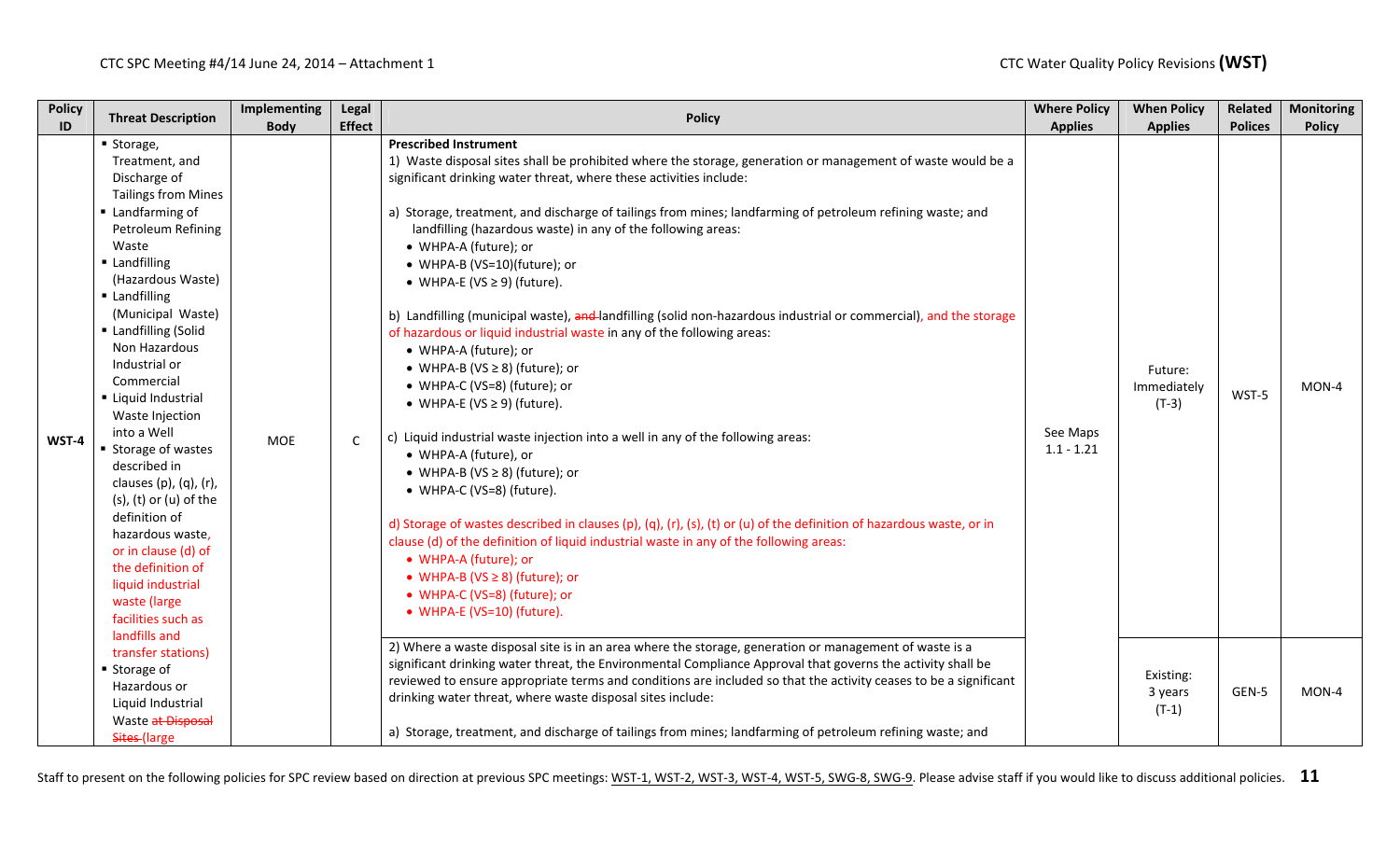| <b>Policy</b> | <b>Threat Description</b> | Implementing | Legal         |                                                                                                                                                                                                                                                                                                                                               | <b>Where Policy</b> | <b>When Policy</b> | Related        | <b>Monitoring</b> |
|---------------|---------------------------|--------------|---------------|-----------------------------------------------------------------------------------------------------------------------------------------------------------------------------------------------------------------------------------------------------------------------------------------------------------------------------------------------|---------------------|--------------------|----------------|-------------------|
| ID            |                           | <b>Body</b>  | <b>Effect</b> | <b>Policy</b>                                                                                                                                                                                                                                                                                                                                 | <b>Applies</b>      | <b>Applies</b>     | <b>Polices</b> | <b>Policy</b>     |
|               | facilities such as        |              |               | landfilling (hazardous waste) in any of the following areas:                                                                                                                                                                                                                                                                                  |                     |                    |                |                   |
|               | landfills and             |              |               | • WHPA-A (existing); or                                                                                                                                                                                                                                                                                                                       |                     |                    |                |                   |
|               | transfer stations)        |              |               | • WHPA-B (VS=10) (existing); or                                                                                                                                                                                                                                                                                                               |                     |                    |                |                   |
|               |                           |              |               | • WHPA-E (VS $\geq$ 9) (existing).                                                                                                                                                                                                                                                                                                            |                     |                    |                |                   |
|               |                           |              |               | b) Landfilling (municipal waste), and landfilling (solid non-hazardous industrial or commercial), and the storage<br>of hazardous or liquid industrial waste in any of the following areas:<br>• WHPA-A (existing); or<br>• WHPA-B (VS $\geq$ 8), (existing); or                                                                              |                     |                    |                |                   |
|               |                           |              |               | • WHPA-C (VS=8) (existing); or                                                                                                                                                                                                                                                                                                                |                     |                    |                |                   |
|               |                           |              |               | • WHPA-E (VS $\geq$ 9) (existing).                                                                                                                                                                                                                                                                                                            |                     |                    |                |                   |
|               |                           |              |               | c) Liquid industrial waste injection into a well in any of the following areas:<br>• WHPA-A (existing); or<br>• WHPA-B (VS $\geq$ 8) (existing); or<br>• WHPA-C (VS=8) (existing).                                                                                                                                                            |                     |                    |                |                   |
|               |                           |              |               | d) Storage of wastes described in clauses (p), (q), (r), (s), (t) or (u) of the definition of hazardous waste, or in<br>clause (d) of the definition of liquid industrial waste in any of the following areas:<br>• WHPA-A (future); or<br>• WHPA-B ( $VS \ge 8$ ) (future); or<br>• WHPA-C (VS=8) (future); or<br>• WHPA-E (VS=10) (future). |                     |                    |                |                   |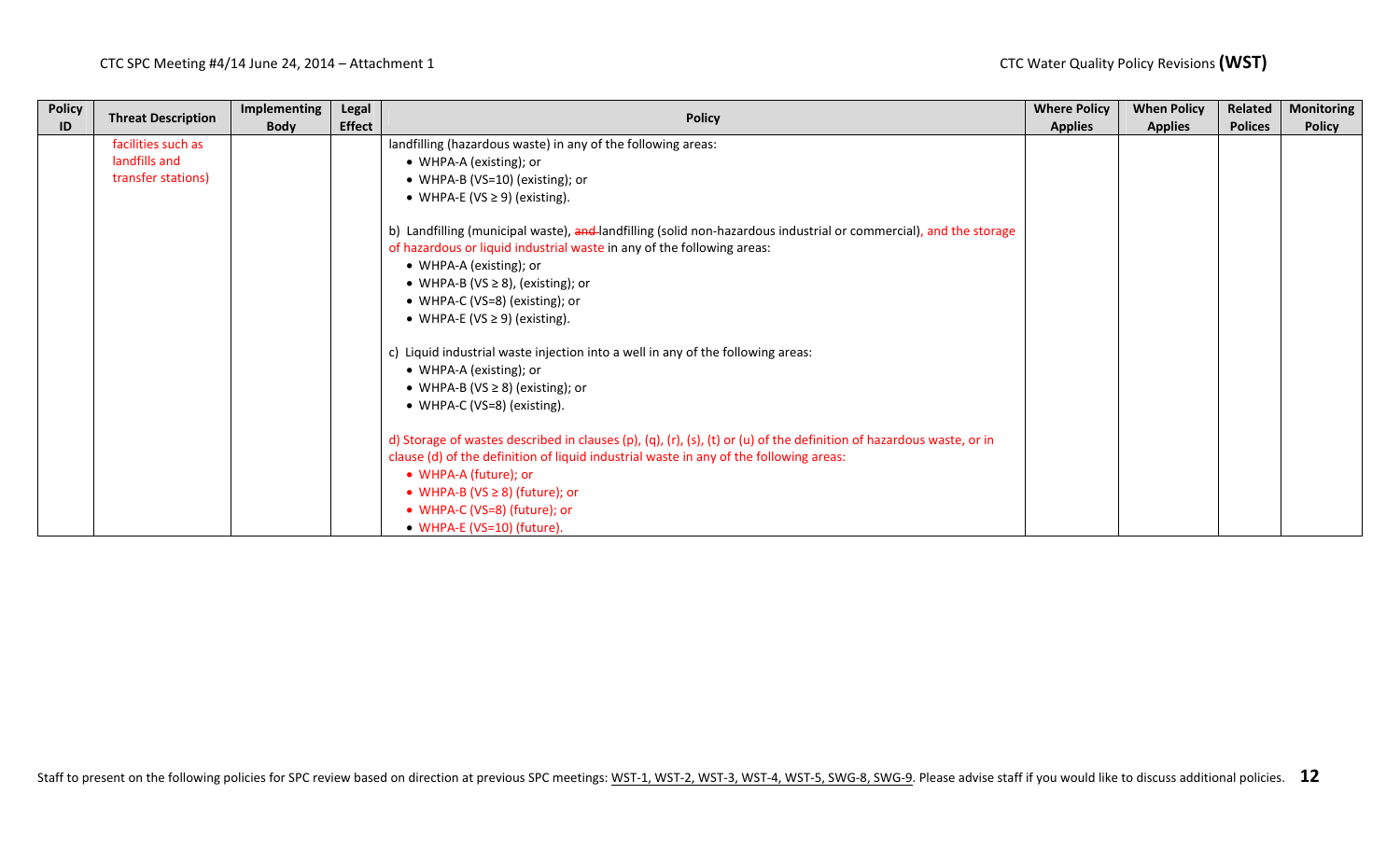| <b>Policy</b> | <b>Threat Description</b>                                                                                                                                                                                                                                                                                                                                                                                                                                                                                                                                                                                                                                                                                                                             | Implementing                      | Legal         | <b>Policy</b>                                                                                                                                                                                                                                                                                                                                                                                                                                                                                                                                                                                                                                                                                                                                                                                                                                                                                                                                                                                                                                                                                                                                                                                                                                                                                                                               | <b>Where Policy</b>      | <b>When Policy</b>                                                                                                                                      | Related        | <b>Monitoring</b> |
|---------------|-------------------------------------------------------------------------------------------------------------------------------------------------------------------------------------------------------------------------------------------------------------------------------------------------------------------------------------------------------------------------------------------------------------------------------------------------------------------------------------------------------------------------------------------------------------------------------------------------------------------------------------------------------------------------------------------------------------------------------------------------------|-----------------------------------|---------------|---------------------------------------------------------------------------------------------------------------------------------------------------------------------------------------------------------------------------------------------------------------------------------------------------------------------------------------------------------------------------------------------------------------------------------------------------------------------------------------------------------------------------------------------------------------------------------------------------------------------------------------------------------------------------------------------------------------------------------------------------------------------------------------------------------------------------------------------------------------------------------------------------------------------------------------------------------------------------------------------------------------------------------------------------------------------------------------------------------------------------------------------------------------------------------------------------------------------------------------------------------------------------------------------------------------------------------------------|--------------------------|---------------------------------------------------------------------------------------------------------------------------------------------------------|----------------|-------------------|
| ID            |                                                                                                                                                                                                                                                                                                                                                                                                                                                                                                                                                                                                                                                                                                                                                       | <b>Body</b>                       | <b>Effect</b> |                                                                                                                                                                                                                                                                                                                                                                                                                                                                                                                                                                                                                                                                                                                                                                                                                                                                                                                                                                                                                                                                                                                                                                                                                                                                                                                                             | <b>Applies</b>           | <b>Applies</b>                                                                                                                                          | <b>Polices</b> | <b>Policy</b>     |
| WST-5         | Storage, Treatment,<br>and Discharge of<br><b>Tailings from Mines</b><br>Landfarming of<br>Petroleum Refining<br>Waste<br>Landfilling<br>(Hazardous Waste)<br>■ Landfilling (Municipal<br>Waste)<br>■ Landfilling (Solid Non<br>Hazardous Industrial<br>or Commercial<br>Liquid Industrial<br>Waste Injection into<br>a Well<br>■ Storage of wastes<br>described in clauses<br>(p), (q), (r), (s), (t) or<br>(u) of the definition<br>of hazardous waste,<br>or in clause (d) of the<br>definition of liquid<br>industrial waste<br>(large facilities such<br>as landfills and<br>transfer stations)<br>■ Storage of Hazardous<br>or Liquid Industrial<br>Waste at Disposal<br>Sites-(large facilities<br>such as landfills and<br>transfer stations) | Planning<br>Approval<br>Authority | A             | <b>Land Use Planning</b><br>Waste disposal sites shall be prohibited where the storage or generation of waste would be a significant<br>drinking water threat, where these activities include:<br>a) Storage, treatment, and discharge of tailings from mines; landfarming of petroleum refining waste; and<br>landfilling (hazardous waste) in any of the following areas:<br>• WHPA-A (future); or<br>• WHPA-B (VS=10) (future); or<br>• WHPA-E (VS $\geq$ 9) (future).<br>b) Landfilling (municipal waste), and landfilling (solid non-hazardous industrial or commercial), and the<br>storage of hazardous or liquid industrial waste in any of the following areas:<br>• WHPA-A (future); or<br>• WHPA-B (VS $\geq$ 8)(future); or<br>• WHPA-C (VS=8) (future); or<br>• WHPA-E (VS $\geq$ 9) (future).<br>c) Liquid industrial waste injection into a well in any of the following areas:<br>• WHPA-A (future); or<br>• WHPA-B (VS $\geq$ 8) (future); or<br>• WHPA-C (VS=8) (future).<br>d) Storage of wastes described in clauses (p), (q), (r), (s), (t) or (u) of the definition of hazardous waste, or in<br>clause (d) of the definition of liquid industrial waste in any of the following areas:<br>• WHPA-A (future); or<br>• WHPA-B (VS $\geq$ 8) (future); or<br>• WHPA-C (VS=8) (future); or<br>• WHPA-E (VS=10) (future). | See Maps<br>$1.1 - 1.21$ | Future:<br>Immediately<br>(T-9)<br>Amend OPs<br>and ZBLs for<br>conformity<br>within 5 years<br>and ZBLs<br>within 3 years<br>of OP approval<br>$(T-8)$ | WST-4          | $MON-1$           |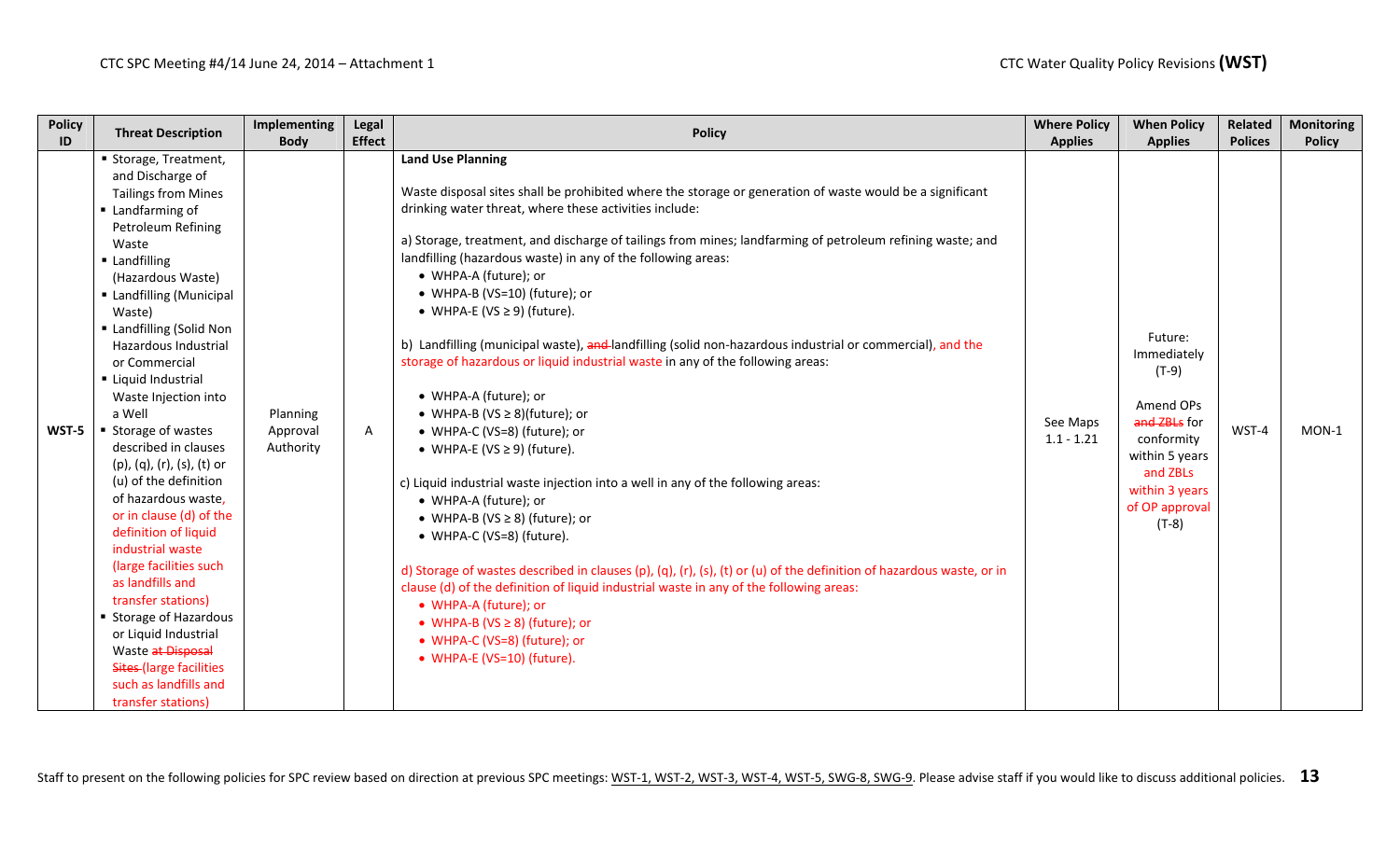| <b>Policy</b><br>ID | <b>Threat</b><br><b>Description</b>                                                | Implementing<br><b>Body</b> | Legal<br><b>Effect</b> | <b>Policy</b>                                                                                                                                                                                                                                                                                                                                                                                                                                                                                                                                                                                                                  | <b>Where Policy</b><br><b>Applies</b> | <b>When Policy</b><br><b>Applies</b>                              | <b>Related</b><br><b>Polices</b> | <b>Monitoring</b><br><b>Policy</b> |
|---------------------|------------------------------------------------------------------------------------|-----------------------------|------------------------|--------------------------------------------------------------------------------------------------------------------------------------------------------------------------------------------------------------------------------------------------------------------------------------------------------------------------------------------------------------------------------------------------------------------------------------------------------------------------------------------------------------------------------------------------------------------------------------------------------------------------------|---------------------------------------|-------------------------------------------------------------------|----------------------------------|------------------------------------|
| WST-6               | PCB Waste<br>Storage                                                               | <b>RMO</b>                  | G                      | Part IV, s.57, s.58<br>Where an approval under the Environmental Protection Act is not required, the establishment, operation or<br>maintenance of a waste disposal site, including for the storage of PCB waste where it is, or would be, a significant<br>drinking water threat, will require the following actions to be taken:<br>1) The storage of PCB waste is designated for the purpose of s.57 under the Clean Water Act, and is therefore<br>prohibited where the threat would be significant in any of the following areas:<br>• WHPA-A (future); or<br>• WHPA-B (VS=10) (future); or<br>• WHPA-E (VS=10) (future). | See Maps<br>$1.1 - 1.21$              | Future:<br>Immediately<br>$(T-5)$                                 | GEN-1                            | $MON-2$<br>$MON-2$<br>$MON-4$      |
|                     |                                                                                    |                             | H                      | 2) The storage of PCB waste is designated for the purpose of s.58 under the Clean Water Act, requiring risk<br>management plans, where the threat is significant in any of the following areas:<br>• WHPA-A (existing); or<br>• WHPA-B (VS=10) (existing); or<br>• WHPA-E (VS=10) (existing).                                                                                                                                                                                                                                                                                                                                  |                                       | Existing:<br>1 year/5 years<br>$(T-6)$                            | N/A                              |                                    |
| WST-7               | <b>PCB Waste</b><br><b>Storage</b><br>(temporary<br>waste<br>destruction<br>units) | <b>MOE</b>                  | $\mathsf{C}$           | <b>Prescribed Instrument</b><br>Where a temporary waste destruction unit for PCBs is required in an area where the storage of PCB waste is a<br>significant drinking water threat, the Environmental Compliance Approval that governs the activity shall be reviewed<br>or established to ensure appropriate terms and conditions are included so that the activity ceases to be, or does not<br>become, a significant drinking water threat in any of the following areas:<br>• WHPA-A (existing, future); or<br>• WHPA-B (VS=10) (existing, future); or<br>• WHPA-E (VS=10) (existing, future).                              | <b>See Maps</b><br>$1.1 - 1.21$       | Future:<br>Immediately<br>$(T-3)$<br>Existing:<br>$3$ years (T-1) | GEN-1                            |                                    |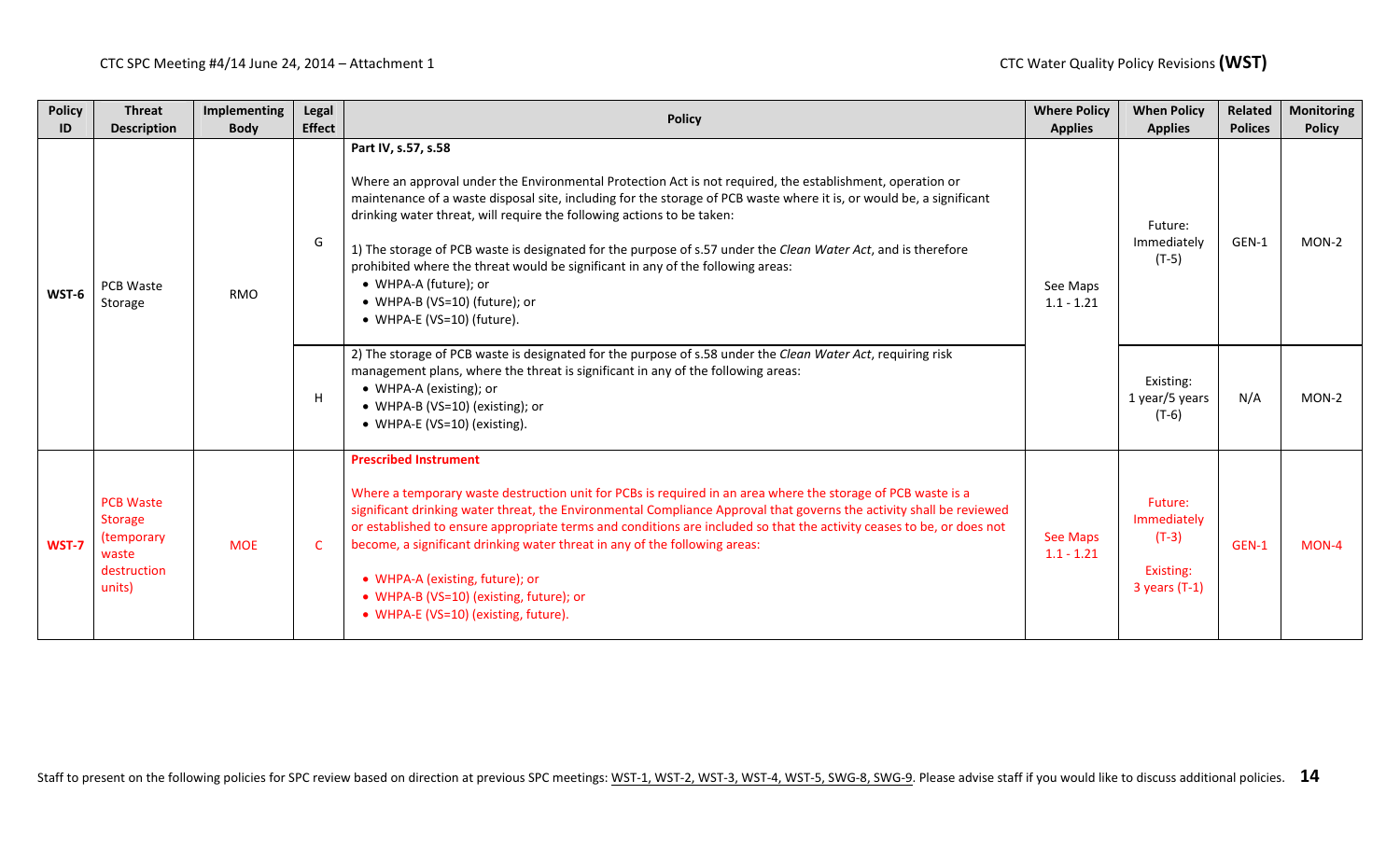| <b>Policy</b> | <b>Threat</b>                                                          | <b>Implementing</b>        | Legal         | <b>Policy</b>                                                                                                                                                                                                                                                                                                                                                                                                                                                                                                                                                                                                                                                                                                                                                    | <b>Where Policy</b>      | <b>When Policy</b>                                      | Related         | <b>Monitoring</b> |
|---------------|------------------------------------------------------------------------|----------------------------|---------------|------------------------------------------------------------------------------------------------------------------------------------------------------------------------------------------------------------------------------------------------------------------------------------------------------------------------------------------------------------------------------------------------------------------------------------------------------------------------------------------------------------------------------------------------------------------------------------------------------------------------------------------------------------------------------------------------------------------------------------------------------------------|--------------------------|---------------------------------------------------------|-----------------|-------------------|
| ID            | <b>Description</b>                                                     | <b>Body</b>                | <b>Effect</b> |                                                                                                                                                                                                                                                                                                                                                                                                                                                                                                                                                                                                                                                                                                                                                                  | <b>Applies</b>           | <b>Applies</b>                                          | <b>Policies</b> | <b>Policy</b>     |
| SWG-1         | Septic Systems<br>Governed<br>under the<br><b>Building Code</b><br>Act | Municipality               | E             | <b>Specify Action</b><br>A prioritized maintenance inspection program for septic systems governed under the Building Code Act, in locations<br>where the threat is, or would be, significant, shall be implemented by the municipality or Principal Authority under<br>the Ontario Building Code no later than January 2017. Inspection efforts should be prioritized based on systems<br>that pose the greatest risk to sources of drinking water, such as the oldest systems or those in any of the areas of<br>highest vulnerability:<br>• WHPA-A (existing, future); or<br>• WHPA-B (VS=10) (existing, future); or<br>• WHPA-E (VS=10) (existing, future); or<br>• the remainder of an Issue Contributing Area for Nitrates or Pathogens (existing, future). | See Maps<br>$1.1 - 1.21$ | January 2017<br>$(T-13)$                                | N/A             | $MON-1$           |
| SWG-2         | Septic Systems<br>Governed<br>under the<br><b>Building Code</b><br>Act | <b>MOE</b><br>Municipality | К<br>E.       | <b>Education and Outreach</b><br>The Ministry of Environment should develop and produce education and outreach materials for delivery by local<br>municipalities to landowners with septic systems governed under the Building Code Act within significant threat<br>areas that explains the rationale for the maintenance inspection program and the benefits of regular maintenance<br>and properly functioning septic systems where the threat is, or would be, significant in any of the following areas:<br>• WHPA-A (existing, future); or<br>• WHPA-B (VS=10) (existing, future); or<br>• WHPA-E (VS=10) (existing, future); or<br>the remainder of an Issue Contributing Area for Nitrates or Pathogens (existing, future).                              | See Maps<br>$1.1 - 1.21$ | <b>Existing &amp;</b><br>Future:<br>2 years<br>$(T-10)$ | GEN-6           | MON-4<br>$MON-1$  |
| SWG-3         | Septic Systems<br>Governed<br>under the<br><b>Building Code</b><br>Act | Municipality               | E             | <b>Specify Action</b><br>Where septic systems governed under the Building Code Act (vacant existing lot of record) would be a significant<br>drinking water threat, septic systems shall only be permitted if the municipality is satisfied that the activity does not<br>become a significant drinking water threat. The hydrogeological assessment to determine appropriate<br>development density shall be conducted by a professional licensed to carry out that work for existing lots of record<br>in any of the following areas:<br>• WHPA-A (future); or<br>• WHPA-B (VS=10) (future); or<br>• WHPA-E (VS=10) (future); or<br>the remainder of an Issue Contributing Area for Nitrates or Pathogens (future).                                            | See Maps<br>$1.1 - 1.21$ | Future:<br>Immediately<br>$(T-17)$                      | N/A             | MON-1             |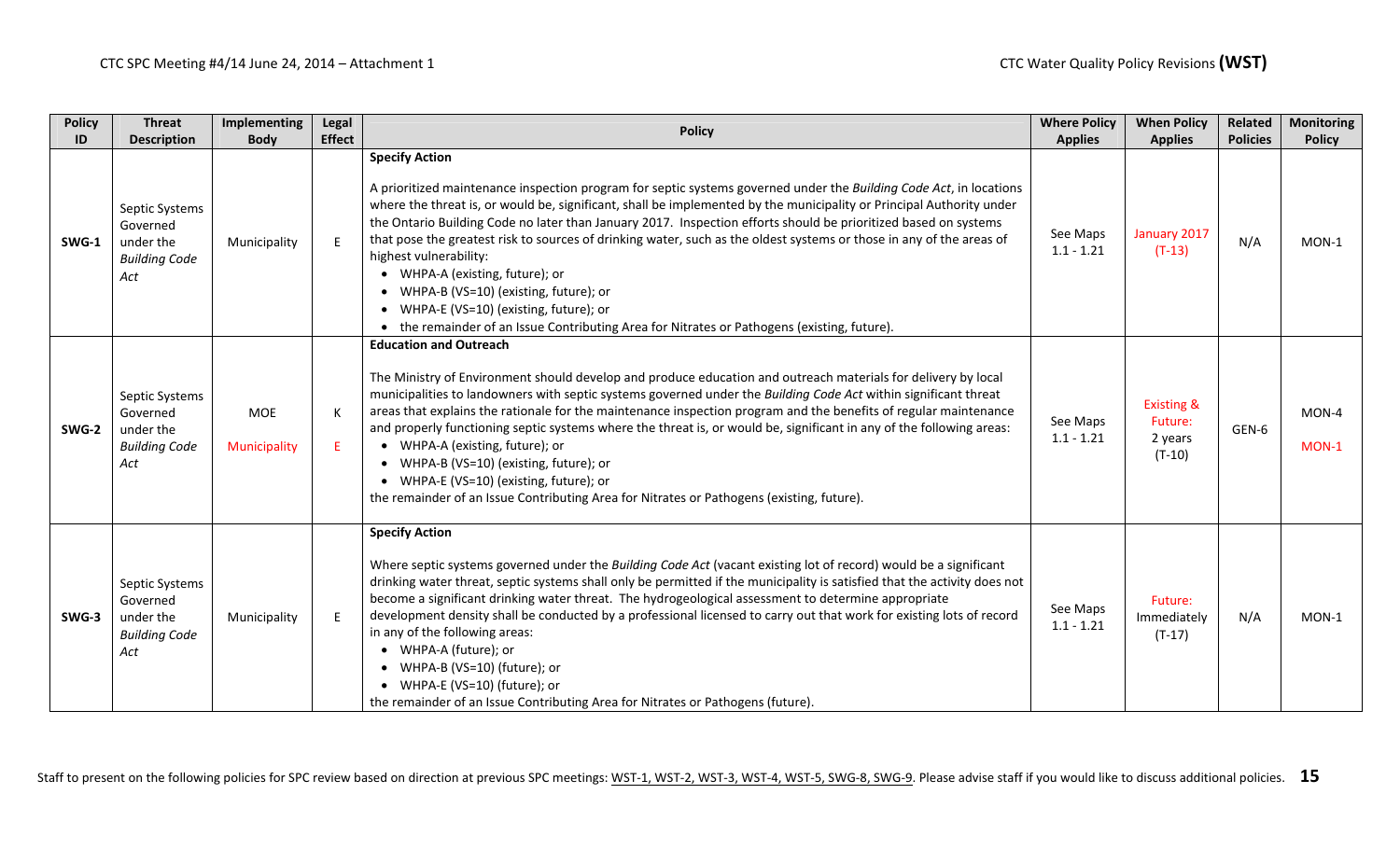| <b>Policy</b> | <b>Threat</b>                                                                                                       | Implementing                      | Legal         | <b>Policy</b>                                                                                                                                                                                                                                                                                                                                                                                                                                                                                                                                                                                                                                                                                        | <b>Where Policy</b>      | <b>When Policy</b>                                                                                         | Related         | <b>Monitoring</b> |
|---------------|---------------------------------------------------------------------------------------------------------------------|-----------------------------------|---------------|------------------------------------------------------------------------------------------------------------------------------------------------------------------------------------------------------------------------------------------------------------------------------------------------------------------------------------------------------------------------------------------------------------------------------------------------------------------------------------------------------------------------------------------------------------------------------------------------------------------------------------------------------------------------------------------------------|--------------------------|------------------------------------------------------------------------------------------------------------|-----------------|-------------------|
| ID            | <b>Description</b>                                                                                                  | <b>Body</b>                       | <b>Effect</b> |                                                                                                                                                                                                                                                                                                                                                                                                                                                                                                                                                                                                                                                                                                      | <b>Applies</b>           | <b>Applies</b>                                                                                             | <b>Policies</b> | <b>Policy</b>     |
|               | Septic Systems                                                                                                      |                                   |               | <b>Land Use Planning</b><br>1) No new lots requiring septic systems governed under the Building Code Act shall be created where the activity<br>would be a significant drinking water threat in the following area:<br>• WHPA-A (future).                                                                                                                                                                                                                                                                                                                                                                                                                                                            |                          | Future:<br>Immediately<br>$(T-9)$<br>Amend OPs                                                             |                 |                   |
| SWG-4         | Governed<br>under the<br><b>Building Code</b><br>Act                                                                | Planning<br>Approval<br>Authority | A             | 2) New lots requiring septic systems governed under the Building Code Act in an area where the activity would be a<br>significant drinking water threat shall only be permitted if the municipality is satisfied that the activity will not<br>become a significant drinking water threat. The hydrogeological assessment to determine appropriate<br>development density shall be conducted by a professional licensed to carry out that work in any of the following<br>areas:<br>• WHPA-B (VS=10) (future); or<br>• WHPA-E (VS=10) (future); or<br>• the remainder of an Issue Contributing Area for Nitrates, or-Pathogens, Sodium or Chloride (future).                                         | See Maps<br>$1.1 - 1.21$ | and ZBLs for<br>conformity<br>within 5<br>years and<br>ZBLs within 3<br>years of OP<br>approval<br>$(T-8)$ | N/A             | $MON-1$           |
| SWG-5         | Septic Systems<br>Governed<br>under the<br><b>Building Code</b><br>Act                                              | <b>MMAH</b>                       | К             | <b>Specify Action</b><br>The Ministry of Municipal Affairs and Housing is requested to amend the Building Code Act to permit municipalities<br>to require higher standards for septic systems governed under the Building Code Act to deal with nitrate and<br>pathogen threats where they would be a significant drinking water threat in any of the following areas:<br>• WHPA-A (future); or<br>• WHPA-B (VS=10) (future); or<br>• WHPA-E (VS=10) (future); or<br>• the remainder of an Issue Contributing Area for Nitrates or Pathogens (future).                                                                                                                                               | See Maps<br>$1.1 - 1.21$ | Future:<br>Immediately<br>$(T-17)$                                                                         | N/A             | MON-4             |
| SWG-6         | Septic Systems<br>Governed<br>under the<br><b>Building Code</b><br>Act and<br><b>Ontario Water</b><br>Resources Act | Municipality                      | $\mathsf E$   | <b>Specify Action</b><br>Where municipal sanitary sewers and capacity are available, the municipality is encouraged to pass by-laws to<br>require mandatory connections to the municipal sewer system for new development and existing septic systems<br>governed under the Building Code Act and the Ontario Water Resources Act, and the decommissioning of existing<br>systems, where they are a significant drinking water threat located in any of the following areas:<br>• WHPA-A (existing); or<br>• WHPA-B (VS=10) (existing); or<br>WHPA-E (VS=10) (existing); or<br>$\bullet$<br>• the remainder of an Issue Contributing Area for Nitrates, or-Pathogens, Sodium or Chloride (existing). | See Maps<br>$1.1 - 1.21$ | Existing:<br>2 years<br>$(T-15)$                                                                           | N/A             | $MON-1$           |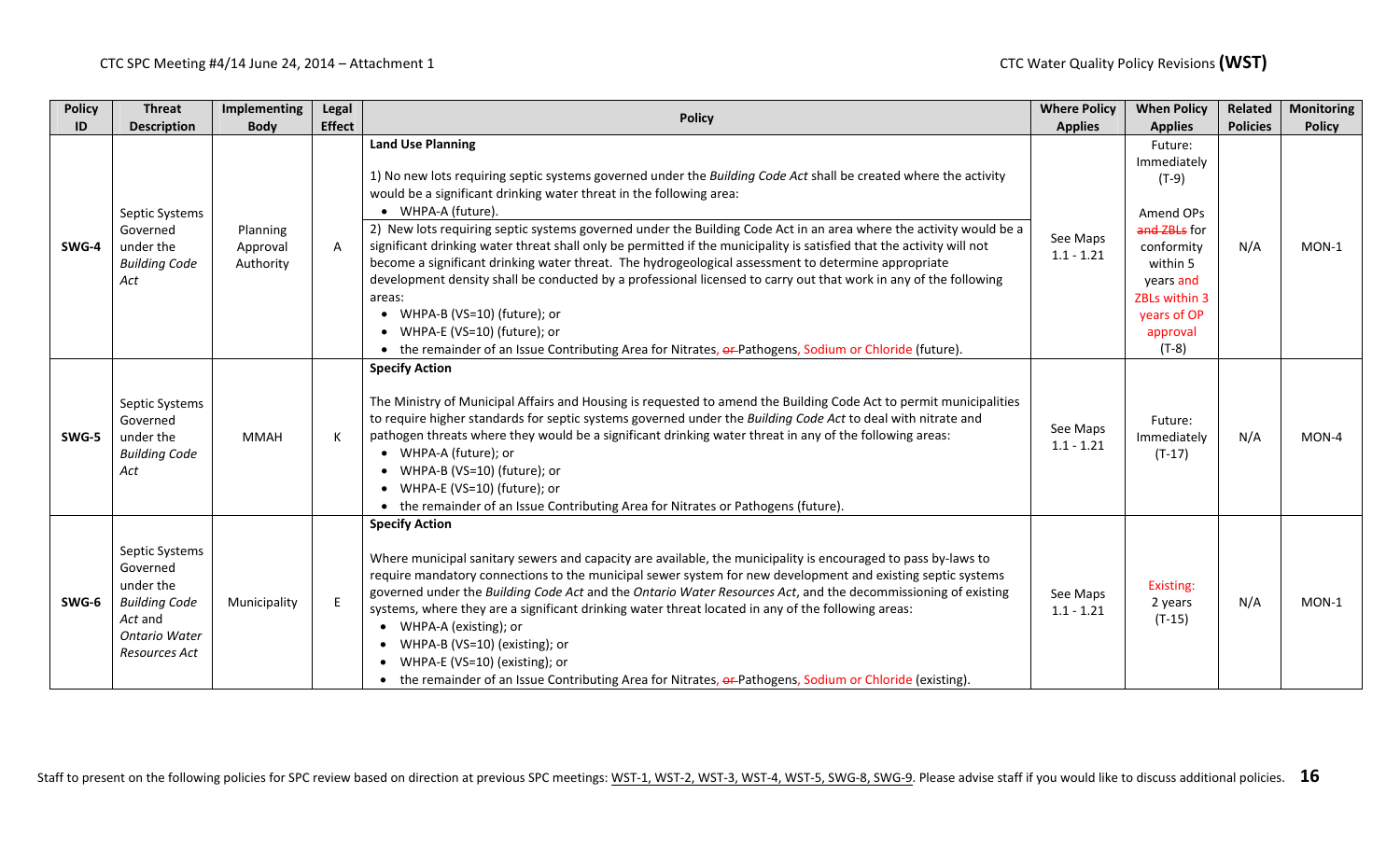| <b>Policy</b> | <b>Threat</b>                                                                                                | Implementing               | Legal         | <b>Policy</b>                                                                                                                                                                                                                                                                                                                                                                                                                                                                                                                                                                                 | <b>Where Policy</b>                    | <b>When Policy</b>               | Related         | <b>Monitoring</b>  |
|---------------|--------------------------------------------------------------------------------------------------------------|----------------------------|---------------|-----------------------------------------------------------------------------------------------------------------------------------------------------------------------------------------------------------------------------------------------------------------------------------------------------------------------------------------------------------------------------------------------------------------------------------------------------------------------------------------------------------------------------------------------------------------------------------------------|----------------------------------------|----------------------------------|-----------------|--------------------|
| ID            | <b>Description</b>                                                                                           | <b>Body</b>                | <b>Effect</b> |                                                                                                                                                                                                                                                                                                                                                                                                                                                                                                                                                                                               | <b>Applies</b>                         | <b>Applies</b>                   | <b>Policies</b> | <b>Policy</b>      |
| SWG-7         | Septic Systems<br>Governed<br>under the<br><b>Building Code</b><br>Act and<br>Ontario Water<br>Resources Act | Municipality<br><b>SPA</b> |               | <b>Specify Action</b><br>The municipality in cooperation with local health units and Source Protection Authorities shall provide education<br>and outreach materials for septic systems governed under the Building Code Act and the Ontario Water Resources<br>Act (existing) to landowners in the entire Issue Contributing Area for Sodium or Chloride regarding:<br>a) the use of more efficient water softeners to reduce the discharge of salt to the septic system; and<br>b) promoting best management practices to ensure outdoor taps are not connected to the softened water line. | See Maps<br>1.2<br>1.3<br>1.11<br>1.14 | Existing:<br>2 years<br>$(T-10)$ | GEN-6           | $MON-1$<br>$MON-3$ |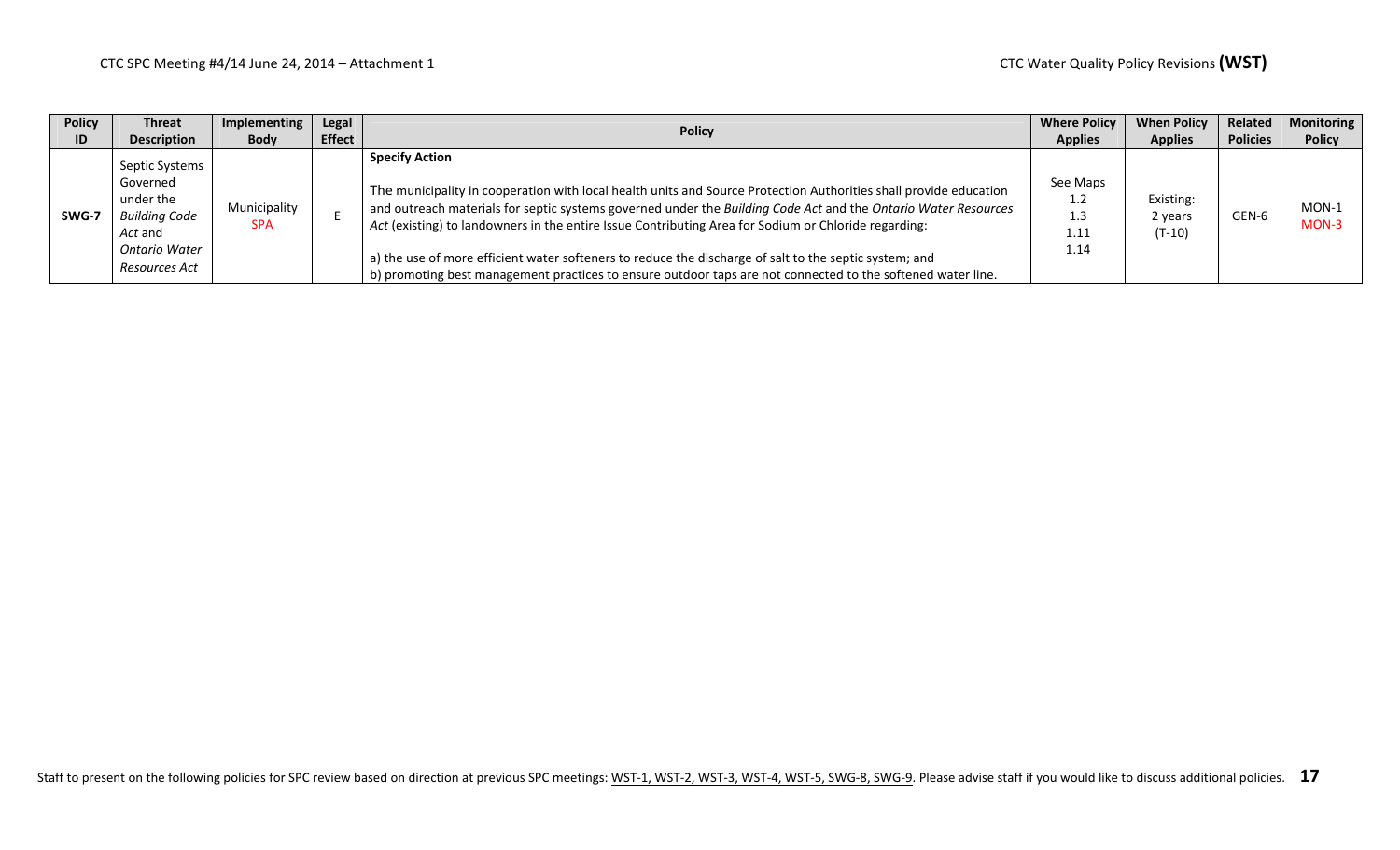| <b>Policy ID</b>  | <b>Threat</b><br><b>Description</b>                                    | Implementing<br><b>Body</b> | Legal<br><b>Effect</b> | <b>Policy</b>                                                                                                                                                                                                                                                                                                                                                                                                                                                                                                                                                                                                                                                                                                                                                                                                                                                                                      | <b>Where Policy</b><br><b>Applies</b> | <b>When Policy</b><br><b>Applies</b>                                 | Related        | <b>Monitoring</b>                                                    |
|-------------------|------------------------------------------------------------------------|-----------------------------|------------------------|----------------------------------------------------------------------------------------------------------------------------------------------------------------------------------------------------------------------------------------------------------------------------------------------------------------------------------------------------------------------------------------------------------------------------------------------------------------------------------------------------------------------------------------------------------------------------------------------------------------------------------------------------------------------------------------------------------------------------------------------------------------------------------------------------------------------------------------------------------------------------------------------------|---------------------------------------|----------------------------------------------------------------------|----------------|----------------------------------------------------------------------|
|                   | Septic                                                                 |                             |                        | <b>Prescribed Instrument</b><br>1) Septic systems with subsurface disposal of effluent, as regulated by the Ontario Water Resources Act, shall be<br>prohibited where the activity would be a significant drinking water threat in the following area:<br>• WHPA-A (future).                                                                                                                                                                                                                                                                                                                                                                                                                                                                                                                                                                                                                       |                                       | Future:<br>Immediately<br>$(T-3)$                                    | SWG-9          | <b>Policies</b><br><b>Policy</b><br>MON-4<br>MON-4<br>MON-4<br>MON-4 |
| SWG-8<br>Option 1 | Systems<br>Regulated<br>under the<br>Ontario<br>Water<br>Resources Act | <b>MOE</b>                  | $\mathsf{C}$           | 2) Where septic systems with subsurface disposal of effluent, as regulated by the Ontario Water Resources Act, are<br>in an area where the activity is, or would be, a significant drinking water threat, the Environmental Compliance<br>Approval that governs the activity shall be reviewed or established to ensure appropriate terms and conditions are<br>included so that the activity ceases to be, or does not become, a significant drinking water threat in any of the<br>following areas:<br>• WHPA-A (existing); or<br>• WHPA-B (VS=10) (existing, future); or<br>• WHPA-E (VS=10) (existing, future); or<br>• the remainder of an Issue Contributing Area for Nitrates, or-Pathogens, Sodium or Chloride (existing, future).                                                                                                                                                         | See Maps<br>$1.1 - 1.21$              | Future:<br>Immediately<br>$(T-3)$<br>Existing:<br>3 years<br>$(T-1)$ | GEN-5<br>SWG-9 |                                                                      |
|                   | Septic                                                                 |                             |                        | <b>Prescribed Instrument</b><br>1) Septic systems with subsurface disposal of effluent, as regulated by the Ontario Water Resources Act, shall be<br>prohibited where the activity would be a significant drinking water threat in the following area:<br>• WHPA-A (future); or<br>• WHPA-B (VS=10) in an Issue Contributing Area for Nitrates (future); or<br>• WHPA-E (VS $\geq$ 5.4) in an Issue Contributing Area for Nitrates (future).                                                                                                                                                                                                                                                                                                                                                                                                                                                       |                                       | Future:<br>Immediately<br>$(T-3)$                                    | SWG-9          |                                                                      |
| SWG-8<br>Option 2 | Systems<br>Regulated<br>under the<br>Ontario<br>Water<br>Resources Act | <b>MOE</b>                  | C                      | 2) Where septic systems with subsurface disposal of effluent, as regulated by the Ontario Water Resources Act, are<br>in an area where the activity is, or would be, a significant drinking water threat, the Environmental Compliance<br>Approval that governs the activity shall be reviewed or established to ensure appropriate terms and conditions are<br>included so that the activity ceases to be, or does not become, a significant drinking water threat in any of the<br>following areas:<br>WHPA-A (existing); or<br>WHPA-B (VS=10) (existing, future); or<br>WHPA-E (VS=10) (existing, future); or<br>WHPA-B (VS=10) in an Issue Contributing Area for Nitrates (existing); or<br>WHPA-E (VS $\geq$ 4.2) in an Issue Contributing Area for Nitrates (existing).<br>the remainder of an Issue Contributing Area for Nitrates, or-Pathogens, Sodium or Chloride (existing,<br>future). | See Maps<br>$1.1 - 1.21$              | Future:<br>Immediately<br>$(T-3)$<br>Existing:<br>3 years<br>$(T-1)$ | GEN-5<br>SWG-9 |                                                                      |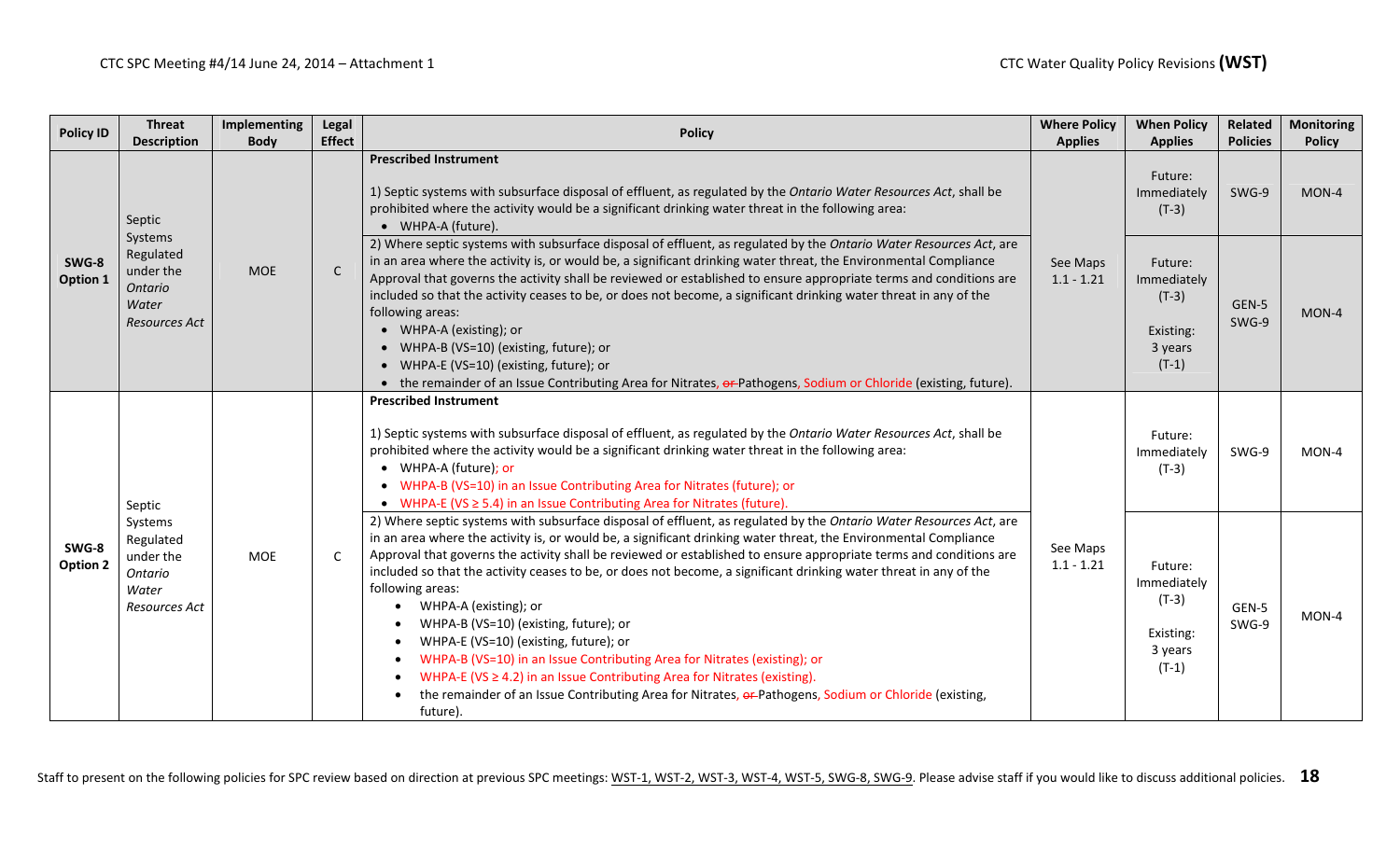| <b>Policy ID</b>                                              | <b>Threat</b><br><b>Description</b>                                              | Implementing<br><b>Body</b>       | Legal<br><b>Effect</b> | <b>Policy</b>                                                                                                                                                                                                                                                                                                                                                                                                                                                                                                                                                                                                                                                                                                                                                                                                                                                                                                                                                                                                                         | <b>Where Policy</b><br><b>Applies</b> | <b>When Policy</b><br><b>Applies</b>                                                                                                                              | Related<br><b>Policies</b> | <b>Monitoring</b><br><b>Policy</b> |
|---------------------------------------------------------------|----------------------------------------------------------------------------------|-----------------------------------|------------------------|---------------------------------------------------------------------------------------------------------------------------------------------------------------------------------------------------------------------------------------------------------------------------------------------------------------------------------------------------------------------------------------------------------------------------------------------------------------------------------------------------------------------------------------------------------------------------------------------------------------------------------------------------------------------------------------------------------------------------------------------------------------------------------------------------------------------------------------------------------------------------------------------------------------------------------------------------------------------------------------------------------------------------------------|---------------------------------------|-------------------------------------------------------------------------------------------------------------------------------------------------------------------|----------------------------|------------------------------------|
| SWG-9<br><b>Make</b><br>change<br>as per<br>SWG-8<br>decision | Septic<br>Systems<br>Regulated<br>under the<br>Ontario<br>Water<br>Resources Act | Planning<br>Approval<br>Authority | $\mathsf{A}$           | <b>Land Use Planning</b><br>1) New development dependent on septic systems with subsurface disposal of effluent, as regulated by the Ontario<br>Water Resources Act, shall be prohibited where the activity would be a significant drinking water threat in the<br>following area:<br>• WHPA-A (future).<br>2) New development dependent on septic systems with subsurface disposal of effluent, as regulated by the Ontario<br>Water Resources Act, in an area where the activity would be a significant drinking water threat, shall only be<br>permitted where it has been demonstrated by the proponent through an approved Environmental Assessment or<br>similar planning process that the location for the septic system is the preferred alternative and the safety of the<br>drinking water system has been assured in any of the following areas:<br>• WHPA-B (VS=10) (future); or<br>• WHPA-E (VS=10) (future); or<br>the remainder of an Issue Contributing Area for Nitrates, or-Pathogens, Sodium or Chloride (future). | See Maps<br>$1.1 - 1.21$              | Future:<br>Immediately<br>(T-9)<br>Amend OPs<br>and ZBLs for<br>conformity<br>within 5<br>years and<br><b>ZBLs within 3</b><br>years of OP<br>approval<br>$(T-8)$ | SWG-8                      | $MON-1$                            |
| <b>SWG-10</b>                                                 | Septic<br>Systems<br>Regulated<br>under the<br>Ontario<br>Water<br>Resources Act | <b>MOE</b>                        | К                      | <b>Specify Action</b><br>The Ministry of Environment is requested to develop guidelines for managing significant drinking water threats<br>from septic systems with subsurface disposal of effluent, as regulated by the Ontario Water Resources Act, for<br>distribution to developers, municipalities and other interested or affected parties in any of the following areas:<br>• WHPA-A (existing, future); or<br>• WHPA-B (VS=10) (existing, future); or<br>• WHPA-E (VS=10) (existing, future); or<br>• the remainder of an Issue Contributing Area for Nitrates, Pathogens, Sodium or Chloride (existing, future).                                                                                                                                                                                                                                                                                                                                                                                                             | See Maps<br>$1.1 - 1.21$              | <b>Existing &amp;</b><br>Future:<br>2 years<br>$(T-15)$                                                                                                           | N/A                        | $MON-4$                            |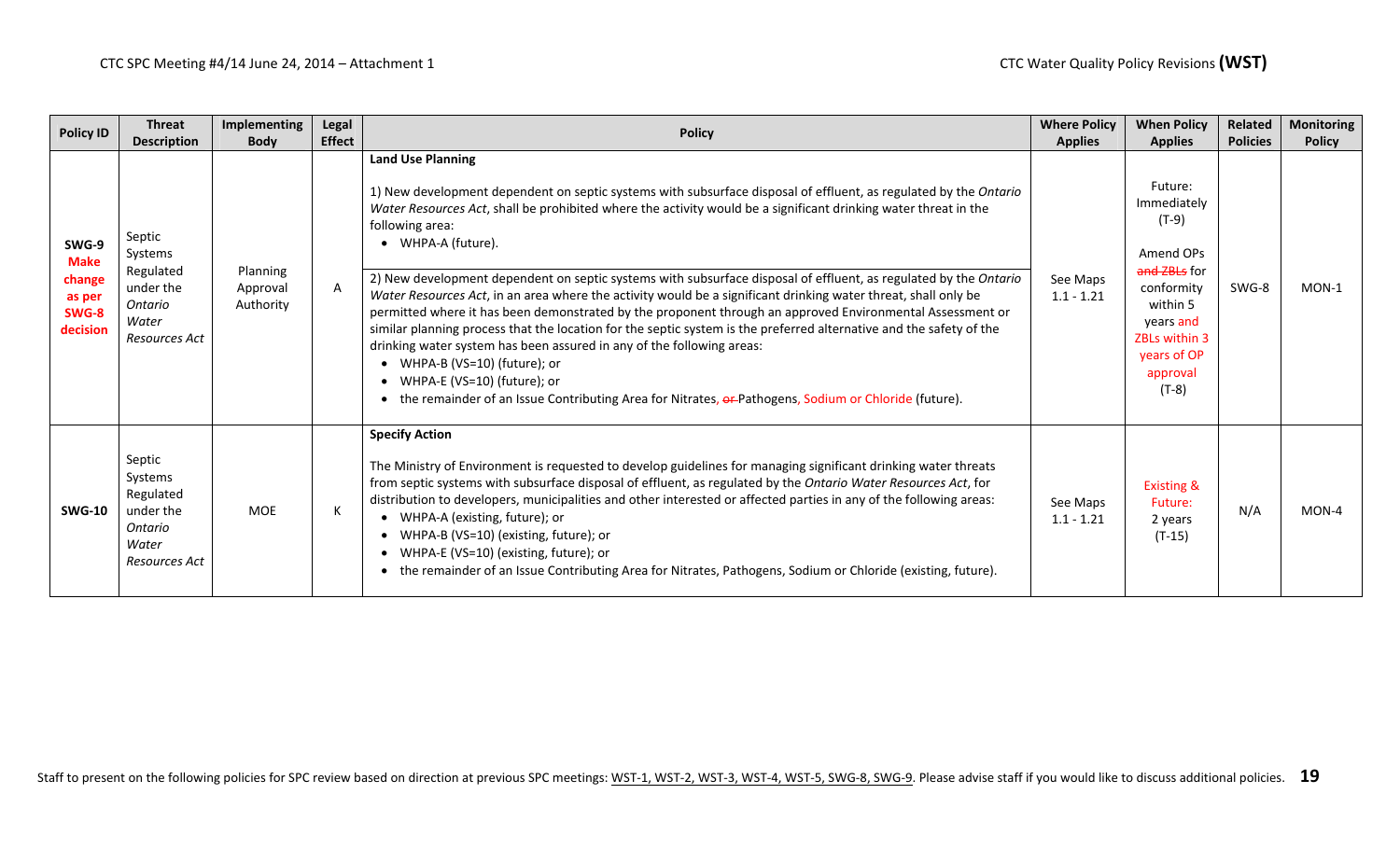| <b>Policy</b> | <b>Threat</b>                                          | Implementing                      | Legal         | <b>Policy</b>                                                                                                                                                                                                                                                                                                                                                                                                                                                                                                                                                                                                                                                                                                                                                                                                                                                                                                                                                                                                                                                                                                                                                                                                                                                                                      | <b>Where Policy</b>      | <b>When Policy</b>                                                                                                                                           | Related                | <b>Monitoring</b> |
|---------------|--------------------------------------------------------|-----------------------------------|---------------|----------------------------------------------------------------------------------------------------------------------------------------------------------------------------------------------------------------------------------------------------------------------------------------------------------------------------------------------------------------------------------------------------------------------------------------------------------------------------------------------------------------------------------------------------------------------------------------------------------------------------------------------------------------------------------------------------------------------------------------------------------------------------------------------------------------------------------------------------------------------------------------------------------------------------------------------------------------------------------------------------------------------------------------------------------------------------------------------------------------------------------------------------------------------------------------------------------------------------------------------------------------------------------------------------|--------------------------|--------------------------------------------------------------------------------------------------------------------------------------------------------------|------------------------|-------------------|
| ID            | <b>Description</b>                                     | <b>Body</b>                       | <b>Effect</b> |                                                                                                                                                                                                                                                                                                                                                                                                                                                                                                                                                                                                                                                                                                                                                                                                                                                                                                                                                                                                                                                                                                                                                                                                                                                                                                    | <b>Applies</b>           | <b>Applies</b>                                                                                                                                               | <b>Policies</b>        | <b>Policy</b>     |
|               |                                                        |                                   |               | <b>Prescribed Instrument</b><br>1) Discharge, including infiltration, from a stormwater retention pond shall be prohibited into an area where the<br>discharge would be a significant drinking water threat in the following area:<br>• WHPA-A (future).                                                                                                                                                                                                                                                                                                                                                                                                                                                                                                                                                                                                                                                                                                                                                                                                                                                                                                                                                                                                                                           |                          | Future:<br>Immediately<br>$(T-3)$                                                                                                                            | <b>SWG-12</b>          | MON-4             |
| <b>SWG-11</b> | Discharge<br>from a<br>Stormwater<br>Retention<br>Pond | <b>MOE</b>                        | C             | 2) Where the discharge from a stormwater retention pond is in an area where the activity is, or would be, a<br>significant drinking water threat, the Environmental Compliance Approval that governs the activity shall be<br>reviewed or established to ensure appropriate terms and conditions are included so that the activity ceases to be,<br>or does not become, a significant drinking water threat in the following areas:<br>• WHPA-A (existing); or<br>• WHPA-B (VS=10) (existing, future); or<br>• WHPA-E (VS $\geq$ 8) (existing, future); or<br>• the remainder of an Issue Contributing Area for Nitrates, Pathogens, Sodium or Chloride (existing, future).<br>Not limiting any other conditions to be included in the Environmental Compliance Approval, the Issuing Director<br>should include the following conditions, where possible:<br>• no untreated stormwater is discharged from the pond into a WHPA-E where it would be classified as a<br>significant drinking water threat;<br>• existing infiltration ponds are lined to prevent infiltration of contaminants; and<br>• in an Issue Contributing Area for Sodium or Chloride, require actions to reduce sodium and chloride loading<br>into the pond from upstream lands where the application of road salt occurs. | See Maps<br>$1.1 - 1.21$ | Future:<br>Immediately<br>$(T-3)$<br>Existing:<br>3 years<br>$(T-1)$                                                                                         | GEN-5<br><b>SWG-12</b> | MON-4             |
| <b>SWG-12</b> | Discharge<br>from a<br>Stormwater<br>Retention<br>Pond | Planning<br>Approval<br>Authority | $\mathsf{A}$  | <b>Land Use Planning</b><br>1) The use of land for the establishment of new stormwater retention ponds shall be prohibited where the<br>discharge (including infiltration) of stormwater would be into a significant threat area in the following area:<br>• WHPA-A (future).<br>2) The use of land for the discharge from a stormwater retention pond in an area where the activity would be a<br>significant drinking water threat, shall only be permitted where it has been demonstrated by the proponent<br>through an approved Environmental Assessment or similar planning process that the location of discharge from a<br>stormwater retention pond is the preferred alternative and the safety of the drinking water system has been<br>assured in any of the following areas:<br>• WHPA-B (VS=10) (future); or<br>• WHPA-E (VS $\geq$ 8) (future); or<br>• the remainder of an Issue Contributing Area for Nitrates, Pathogens, Sodium or Chloride (future).                                                                                                                                                                                                                                                                                                                            | See Maps<br>$1.1 - 1.21$ | Future:<br>Immediately<br>$(T-9)$<br>Amend OPs<br>and ZBLs for<br>conformity<br>within 5<br>years and<br>ZBLs within 3<br>years of OP<br>approval<br>$(T-8)$ | <b>SWG-11</b>          | MON-1             |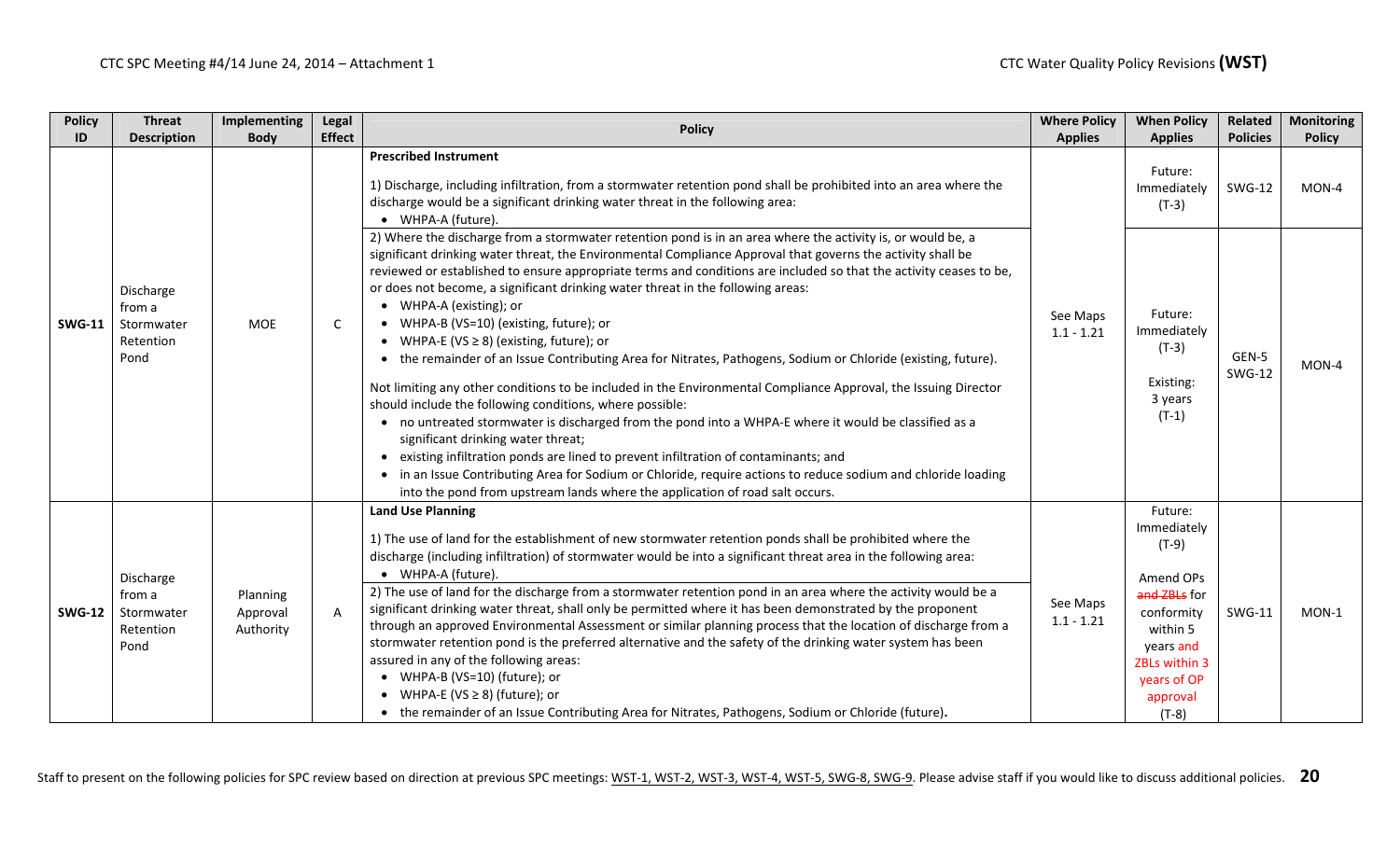| <b>Policy</b> | <b>Threat</b>                                  | Implementing                      | Legal         | <b>Policy</b>                                                                                                                                                                                                                                                                                                                                                                                                                                                                                                                                                                                                                                                                                                                                                                                                                                                                                                                                    | <b>Where Policy</b>      | <b>When Policy</b>                                                                                                                                           | Related                | <b>Monitoring</b> |
|---------------|------------------------------------------------|-----------------------------------|---------------|--------------------------------------------------------------------------------------------------------------------------------------------------------------------------------------------------------------------------------------------------------------------------------------------------------------------------------------------------------------------------------------------------------------------------------------------------------------------------------------------------------------------------------------------------------------------------------------------------------------------------------------------------------------------------------------------------------------------------------------------------------------------------------------------------------------------------------------------------------------------------------------------------------------------------------------------------|--------------------------|--------------------------------------------------------------------------------------------------------------------------------------------------------------|------------------------|-------------------|
| ID            | <b>Description</b>                             | <b>Body</b>                       | <b>Effect</b> |                                                                                                                                                                                                                                                                                                                                                                                                                                                                                                                                                                                                                                                                                                                                                                                                                                                                                                                                                  | <b>Applies</b>           | <b>Applies</b>                                                                                                                                               | <b>Policies</b>        | <b>Policy</b>     |
| <b>SWG-13</b> | Sanitary<br>Sewers and<br><b>Related Pipes</b> | <b>MOE</b>                        | $\mathsf C$   | <b>Prescribed Instrument</b><br>Where sanitary sewers and related pipes are in an area where the activity is, or would be, a significant drinking<br>water threat, the Environmental Compliance Approval that governs the activity shall be reviewed or established to<br>ensure appropriate terms and conditions so that the activity ceases to be, or does not become, a significant drinking<br>water threat in any of the following areas:<br>• WHPA-A (existing, future); or<br>• WHPA-B (VS=10) (existing, future); or<br>• WHPA-E (VS=10) (existing, future); or<br>• the remainder of an Issue Contributing Area for Nitrates or Pathogens (existing, future).<br>Not limiting any other conditions to be included in the Environmental Compliance Approval, the Issuing Director<br>should include the following conditions, where possible:<br>• requiring higher construction standards; and<br>• inspections by the owner for leaks. | See Maps<br>$1.1 - 1.21$ | Future:<br>Immediately<br>$(T-3)$<br>Existing:<br>3 years<br>$(T-1)$                                                                                         | GEN-5<br><b>SWG-14</b> | MON-4             |
| <b>SWG-14</b> | Sanitary<br>Sewers and<br><b>Related Pipes</b> | Planning<br>Approval<br>Authority | $\mathsf{A}$  | <b>Land Use Planning</b><br>New development dependent on sanitary sewers and related pipes, in an area where the activity would be a<br>significant drinking water threat, shall only be permitted where it has been demonstrated by the proponent through<br>an approved Environmental Assessment or similar planning process, that the location for the sanitary sewer and<br>related pipes is the preferred alternative and the safety of the drinking water system has been assured in any of the<br>following areas:<br>• WHPA-A (future); or<br>• WHPA-B (VS=10) (future); or<br>• WHPA-E (VS=10) (future); or<br>• the remainder of an Issue Contributing Area for Nitrates or Pathogens (future).                                                                                                                                                                                                                                        | See Maps<br>$1.1 - 1.21$ | Future:<br>Immediately<br>$(T-9)$<br>Amend OPs<br>and ZBLs for<br>conformity<br>within 5<br>years and<br>ZBLs within 3<br>years of OP<br>approval<br>$(T-8)$ | <b>SWG-13</b>          | $MON-1$           |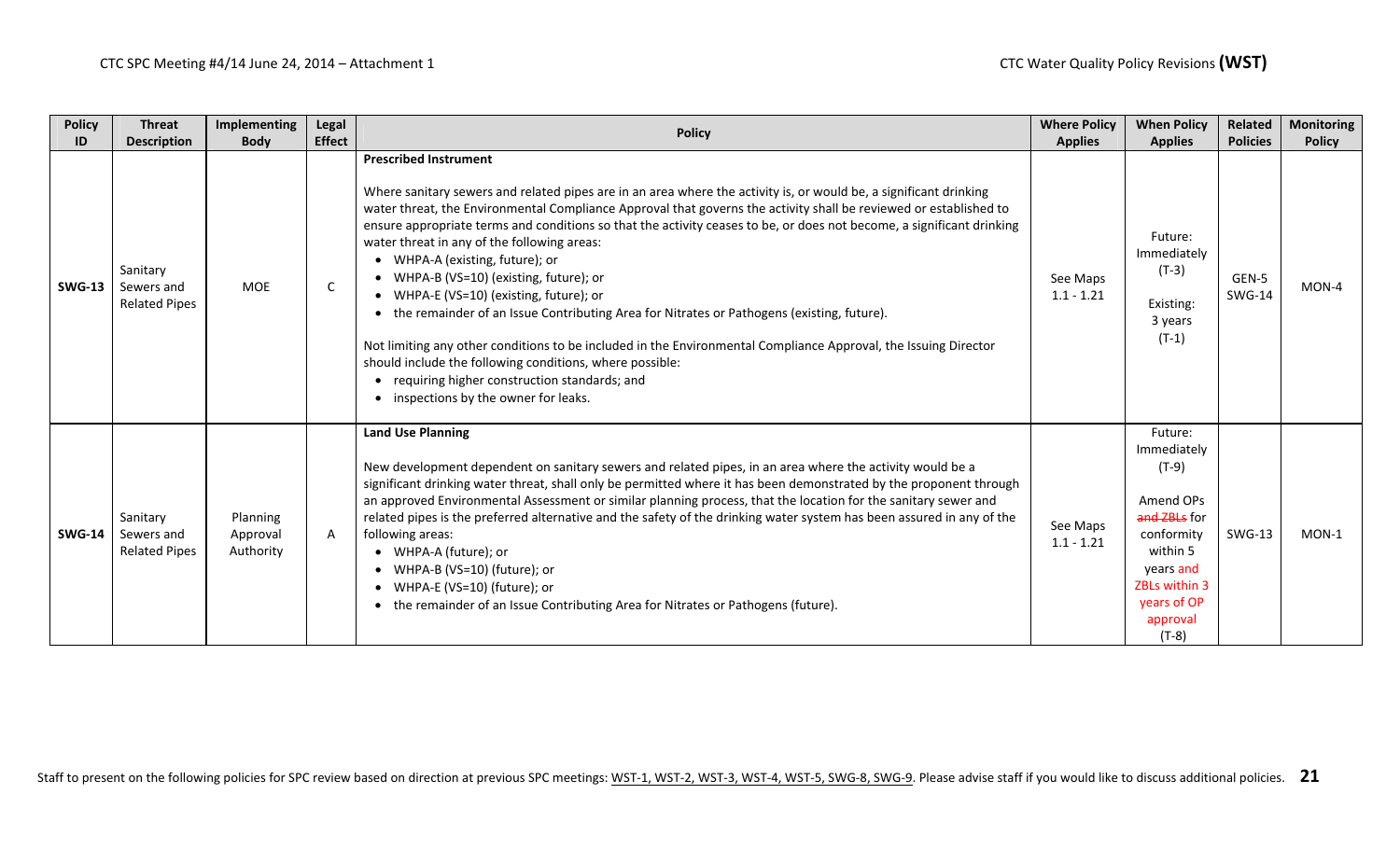| <b>Policy</b> | <b>Threat</b>        | Implementing                      | Legal         | <b>Policy</b>                                                                                                                                                                                                                                                                                                                                                                                                                                                                                                                                                                                                                                                                                                                                                                                                                                                                                                                                                                                                                                     | <b>Where Policy</b>      | <b>When Policy</b>                                                                                                                                           | <b>Related</b>         | <b>Monitoring</b>                            |
|---------------|----------------------|-----------------------------------|---------------|---------------------------------------------------------------------------------------------------------------------------------------------------------------------------------------------------------------------------------------------------------------------------------------------------------------------------------------------------------------------------------------------------------------------------------------------------------------------------------------------------------------------------------------------------------------------------------------------------------------------------------------------------------------------------------------------------------------------------------------------------------------------------------------------------------------------------------------------------------------------------------------------------------------------------------------------------------------------------------------------------------------------------------------------------|--------------------------|--------------------------------------------------------------------------------------------------------------------------------------------------------------|------------------------|----------------------------------------------|
| ID            | <b>Description</b>   | <b>Body</b>                       | <b>Effect</b> |                                                                                                                                                                                                                                                                                                                                                                                                                                                                                                                                                                                                                                                                                                                                                                                                                                                                                                                                                                                                                                                   | <b>Applies</b>           | <b>Applies</b>                                                                                                                                               | <b>Policies</b>        |                                              |
|               |                      |                                   |               | <b>Prescribed Instrument</b><br>1) The storage of sewage shall be prohibited where the activity would be a significant drinking water threat in any of<br>the following areas:<br>• WHPA-A (future); or<br>WHPA-E (VS $\geq$ 9) (future); or<br>WHPA-E (VS≥4.5) in an Issue Contributing Area for Nitrates or Pathogens (future).                                                                                                                                                                                                                                                                                                                                                                                                                                                                                                                                                                                                                                                                                                                 |                          | Future:<br>Immediately<br>$(T-3)$                                                                                                                            | <b>SWG-16</b>          | <b>Policy</b><br>$MON-4$<br>MON-4<br>$MON-1$ |
| <b>SWG-15</b> | Storage of<br>Sewage | <b>MOE</b>                        | C             | 2) Where facilities for the storage of sewage are in an area where the activity is, or would be, a significant drinking<br>water threat, the Environmental Compliance Approval that governs the activity shall be reviewed or established to<br>ensure appropriate terms and conditions are included so that the activity ceases to be, or does not become, a<br>significant drinking water threat in any of the following areas:<br>WHPA-A (existing); or<br>• WHPA-B (VS $\geq$ 8) (existing, future); or<br>WHPA-C (VS=8) (existing, future); or<br>WHPA-E (VS $\geq$ 9) (existing); or<br>WHPA-E (VS≥4.5) in an Issue Contributing Area for Nitrates or Pathogens (existing); or<br>• the remainder of an Issue Contributing Area for Nitrates or Pathogens (existing, future).                                                                                                                                                                                                                                                               | See Maps<br>$1.1 - 1.21$ | Future:<br>Immediately<br>$(T-3)$<br>Existing:<br>3 years<br>$(T-1)$                                                                                         | GEN-5<br><b>SWG-16</b> |                                              |
| <b>SWG-16</b> | Storage of<br>Sewage | Planning<br>Approval<br>Authority | A             | <b>Land Use Planning</b><br>1) The use of land for the establishment of facilities for the storage of sewage shall be prohibited where the activity<br>would be a significant drinking water threat in any of the following areas:<br>• WHPA-A (future); or<br>WHPA-E (VS $\geq$ 9) (future); or<br>• WHPA-E (VS≥4.5) in an Issue Contributing Area for Nitrates or Pathogens (future).<br>2) The use of land for the establishment of facilities for the storage of sewage, in an area where the activity would be<br>a significant drinking water threat, shall only be permitted where it has been demonstrated by the proponent through<br>an approved Environmental Assessment or similar planning process that the location for the storage of sewage is the<br>preferred alternative and the safety of the drinking water system has been assured in any of the following areas:<br>WHPA-B (VS $\geq$ 8) (future); or<br>• WHPA-C (VS=8) (future); or<br>• the remainder of an Issue Contributing Area for Nitrates or Pathogens (future). | See Maps<br>$1.1 - 1.21$ | Future:<br>Immediately<br>$(T-9)$<br>Amend OPs<br>and ZBLs for<br>conformity<br>within 5<br>years and<br>ZBLs within 3<br>years of OP<br>approval<br>$(T-8)$ | <b>SWG-15</b>          |                                              |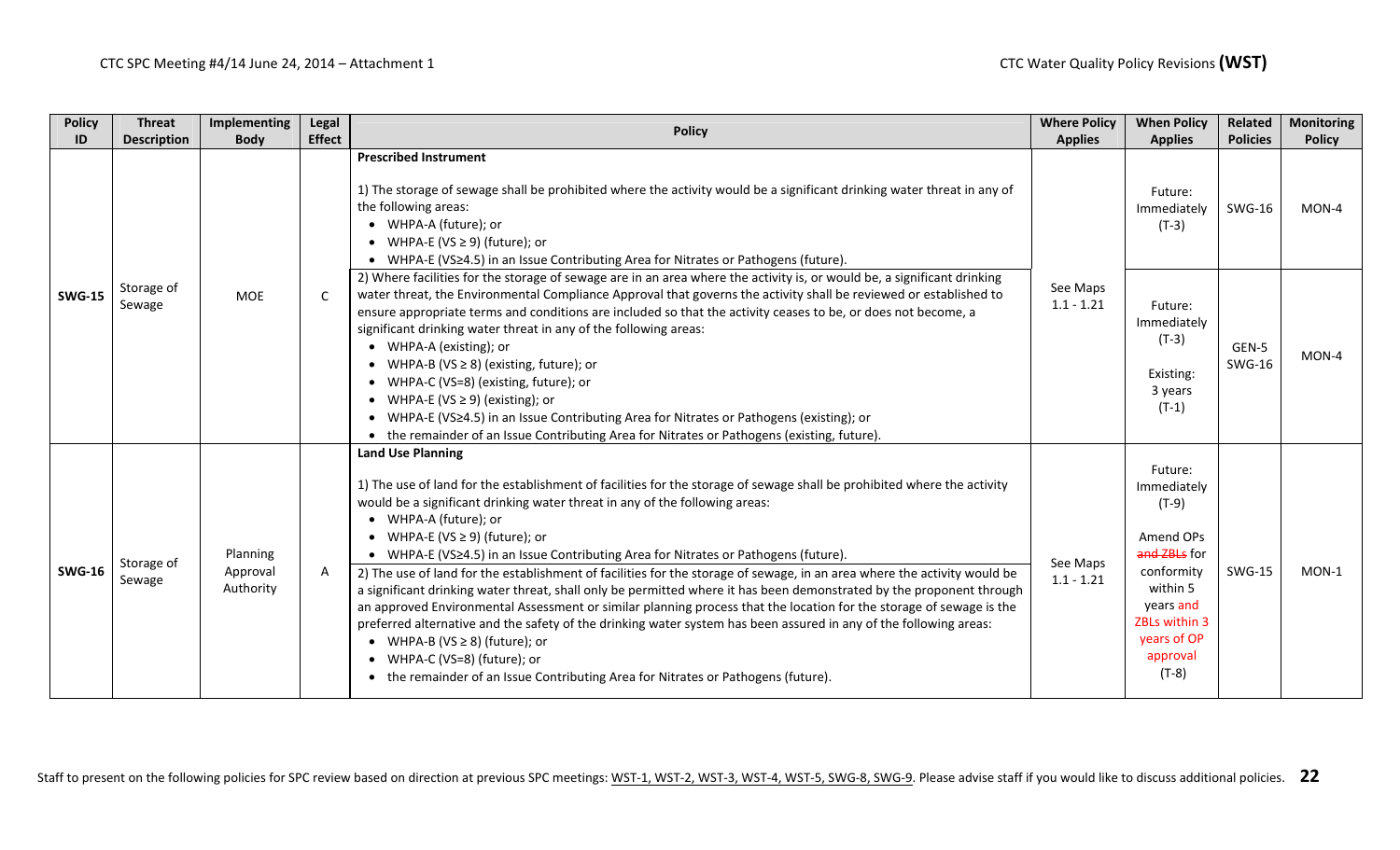| <b>Policy ID</b> | <b>Threat</b>                                                                                                                                                   | Implementing | <b>Legal</b>  | <b>Policy</b>                                                                                                                                                                                                                                                                                                                                                                                                                                                                                                                                                                                                                                                                                                                                                                                                                                                                                                                                                                                          | <b>Where Policy</b> | <b>When Policy</b>                | Related        | <b>Monitoring</b> |
|------------------|-----------------------------------------------------------------------------------------------------------------------------------------------------------------|--------------|---------------|--------------------------------------------------------------------------------------------------------------------------------------------------------------------------------------------------------------------------------------------------------------------------------------------------------------------------------------------------------------------------------------------------------------------------------------------------------------------------------------------------------------------------------------------------------------------------------------------------------------------------------------------------------------------------------------------------------------------------------------------------------------------------------------------------------------------------------------------------------------------------------------------------------------------------------------------------------------------------------------------------------|---------------------|-----------------------------------|----------------|-------------------|
|                  | <b>Description</b>                                                                                                                                              | <b>Body</b>  | <b>Effect</b> |                                                                                                                                                                                                                                                                                                                                                                                                                                                                                                                                                                                                                                                                                                                                                                                                                                                                                                                                                                                                        | <b>Applies</b>      | <b>Applies</b>                    | <b>Polices</b> | <b>Policy</b>     |
|                  | Combined<br>Sewer<br>Discharge<br>from a<br>Stormwater<br>Outlet to<br>Surface<br>Water<br>Industrial<br>Effluent<br><b>Discharges</b>                          |              | C             | <b>Prescribed Instrument</b><br>1) Future sewage works shall be prohibited where the establishment, operation and maintenance of sewage works<br>would be a significant drinking water threat, where the sewage works discharge is to surface water from:<br>a) Combined sewer discharge from a stormwater outlet to surface water;<br>b) Industrial effluent discharges;<br>c) Sewage treatment bypass discharge to surface water; and<br>d) Sewage treatment plant effluent discharge (includes lagoons);<br>in any of the following areas:<br>• WHPA-E (VS $\geq$ 8) (future); or<br>• WHPA-E (VS $\geq$ 4.2) in an Issue Contributing Area for Nitrates, Pathogens, Sodium or Chloride (future); and<br>where the discharge is to land, also in:<br>• the remainder of an Issue Contributing Area for Nitrates, Pathogens, Sodium or Chloride (future).                                                                                                                                            | See Maps            | Future:<br>Immediately<br>$(T-3)$ | <b>SWG-18</b>  | MON-4             |
| <b>SWG-17</b>    | Sewage<br>Treatment<br><b>Bypass</b><br>Discharge to<br>Surface<br>Water<br>Sewage<br>Treatment<br><b>Plant Effluent</b><br>Discharges<br>(Includes<br>Lagoons) | <b>MOE</b>   |               | 2) Where existing sewage works are in an area where the activity is a significant drinking water threat, the<br>Environmental Compliance Approval that governs the activity shall be reviewed to ensure appropriate terms and<br>conditions are included so that the activity ceases to be a significant drinking water threat, where the sewage works<br>discharge is to surface water from:<br>a) Combined sewer discharge from a stormwater outlet to surface water;<br>b) Industrial effluent discharges;<br>c) Sewage treatment bypass discharge to surface water; and<br>d) Sewage treatment plant effluent discharges (includes lagoons);<br>in any of the following areas:<br>• WHPA-E (VS $\geq$ 8) (existing); or<br>• WHPA-E (VS $\geq$ 4.2) in an Issue Contributing Area for Nitrates, Pathogens, Sodium or Chloride (existing); and<br>where the discharge is to land, also in:<br>• the remainder of an Issue Contributing Area for Nitrates, Pathogens, Sodium or Chloride (existing). | $1.1 - 1.21$        | Existing:<br>3 years<br>$(T-1)$   | GEN-5          | $MON-4$           |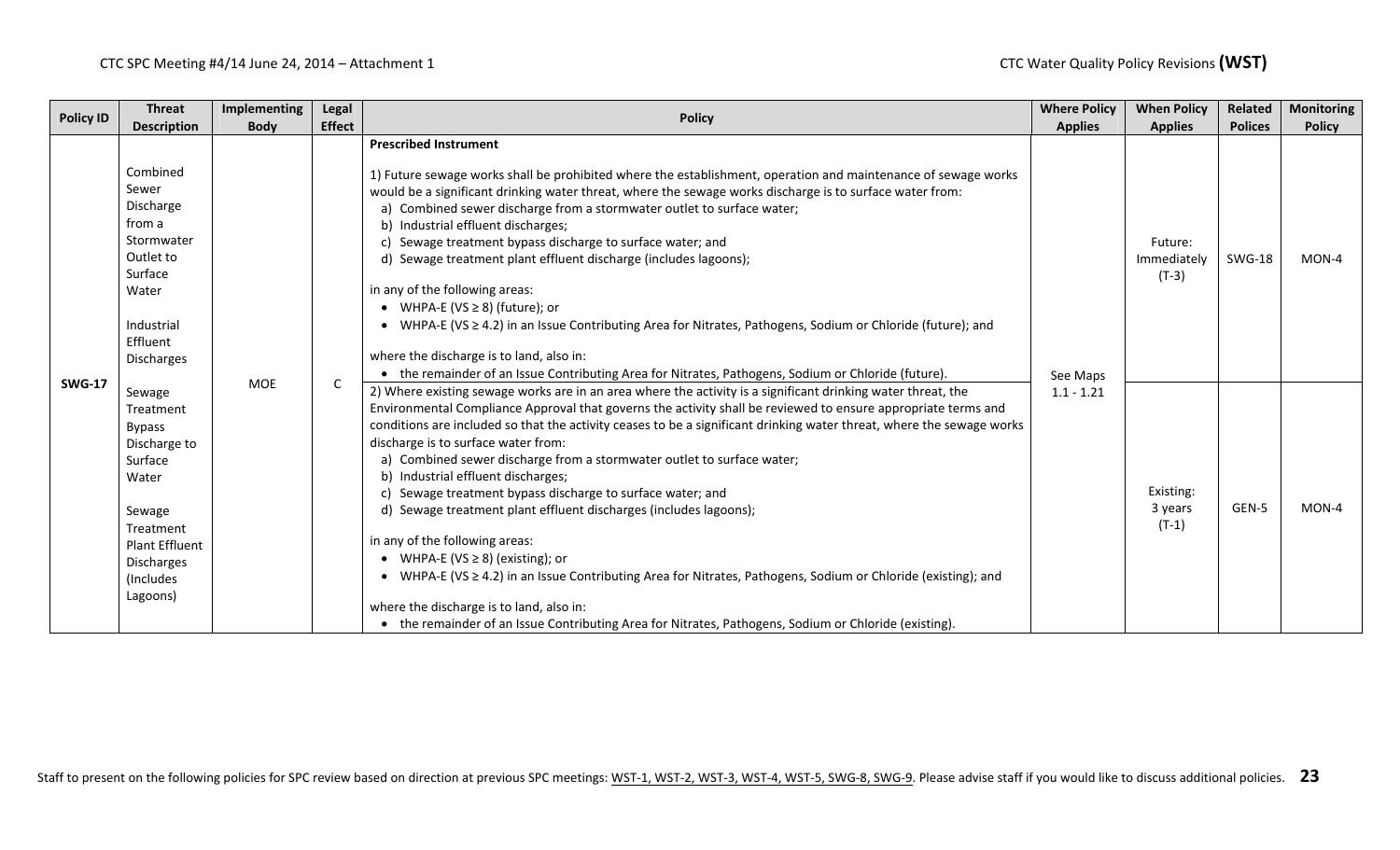| <b>Policy</b><br>ID | <b>Threat Description</b>                                                                                                                                                                                                                                                          | Implementing<br><b>Body</b>       | Legal<br><b>Effect</b> | <b>Policy</b>                                                                                                                                                                                                                                                                                                                                                                                                                                                                                                                                                                                                                                                                                                                                                                                                                                                                                                               | <b>Where Policy</b><br><b>Applies</b> | <b>When Policy</b><br><b>Applies</b>                                                                                                                              | Related<br><b>Polices</b> | <b>Monitoring</b><br><b>Policy</b> |
|---------------------|------------------------------------------------------------------------------------------------------------------------------------------------------------------------------------------------------------------------------------------------------------------------------------|-----------------------------------|------------------------|-----------------------------------------------------------------------------------------------------------------------------------------------------------------------------------------------------------------------------------------------------------------------------------------------------------------------------------------------------------------------------------------------------------------------------------------------------------------------------------------------------------------------------------------------------------------------------------------------------------------------------------------------------------------------------------------------------------------------------------------------------------------------------------------------------------------------------------------------------------------------------------------------------------------------------|---------------------------------------|-------------------------------------------------------------------------------------------------------------------------------------------------------------------|---------------------------|------------------------------------|
| <b>SWG-18</b>       | <b>Combined Sewer</b><br>Discharge from a<br><b>Stormwater Outlet</b><br>to Surface Water<br>Industrial Effluent<br><b>Discharges</b><br>Sewage Treatment<br>Bypass Discharge<br>to Surface Water<br>Sewage Treatment<br><b>Plant Effluent</b><br>Discharges<br>(Includes Lagoons) | Planning<br>Approval<br>Authority | A                      | <b>Land Use Planning</b><br>1) The use of land for the establishment of sewage works, or any use of land for any purpose that would be<br>dependent on these sewage works, shall be prohibited where the activity would be a significant drinking<br>water threat where the sewage works discharge is to surface water from:<br>a) Combined sewer discharge from a stormwater outlet to surface water;<br>b) Industrial effluent discharges;<br>Sewage treatment bypass discharge to surface water; and<br>d) Sewage treatment plant effluent discharges (includes lagoons);<br>in any of the following areas:<br>WHPA-E (VS $\geq$ 8) (future); or<br>WHPA-E (VS $\geq$ 4.2) in an Issue Contributing Area for Nitrates, Pathogens, Sodium or Chloride (future);<br>and<br>where the discharge is to land, also in:<br>• the remainder of an Issue Contributing Area for Nitrates, Pathogens, Sodium or Chloride (future). | See Maps<br>$1.1 - 1.21$              | Future:<br>Immediately<br>(T-9)<br>Amend OPs<br>and ZBLs for<br>conformity<br>within 5<br>years and<br><b>ZBLs within 3</b><br>years of OP<br>approval<br>$(T-8)$ | <b>SWG-17</b>             | $MON-1$                            |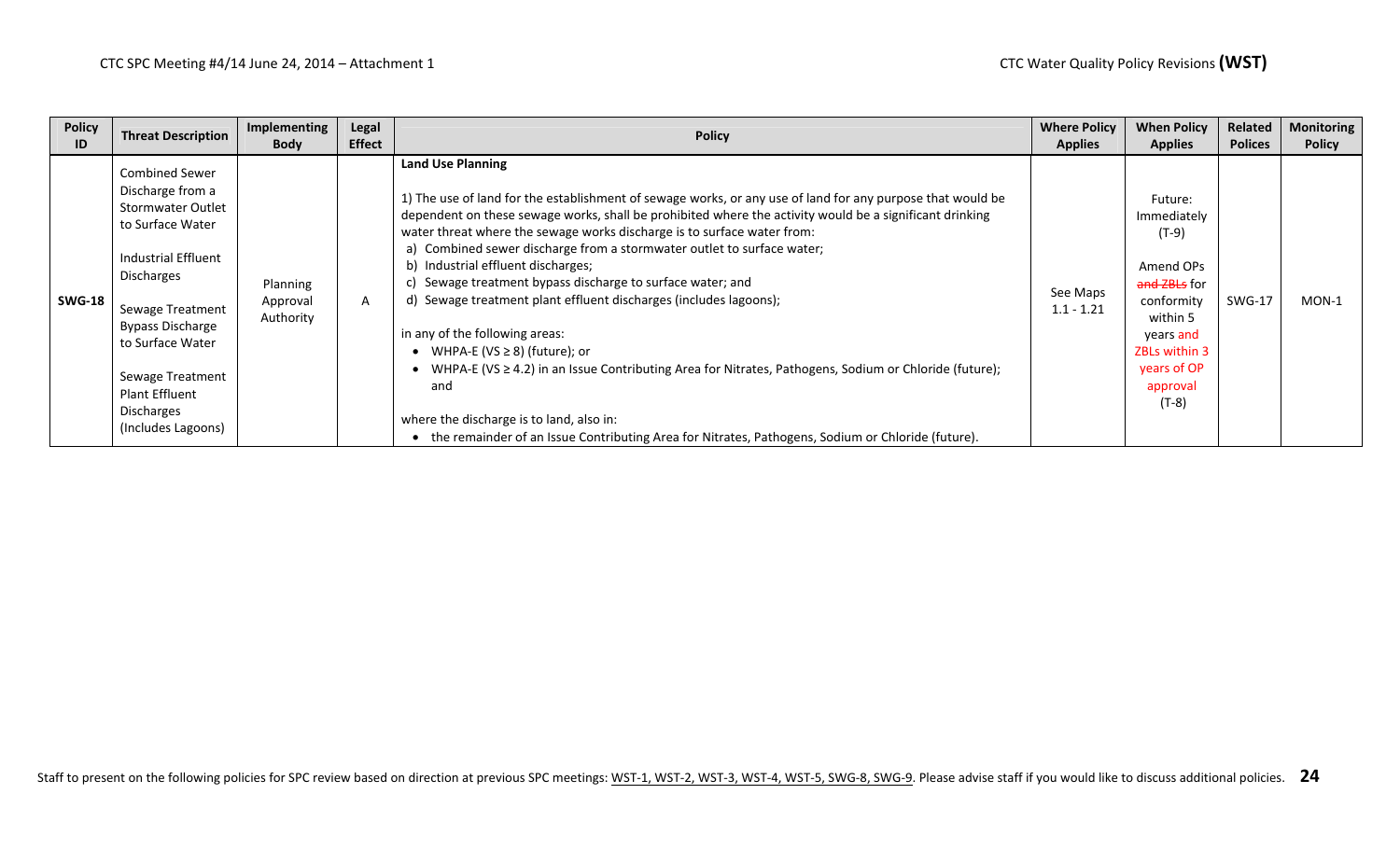| <b>Policy</b> | <b>Threat</b>                                                            | Implementing  | Legal         | <b>Policy</b>                                                                                                                                                                                                                                                                                                                                                                                                                                                                                                                                                                                                                                                                                                                                                                                                                                                                                                                                                                                                                                                                                                                                                                                                                                                                                                                                                                                                                                                                                                                                                                                                                                                                                                                                                                                                                                                                                                                                                                                                                                                                                                                                                                                                                                                                | <b>Where Policy</b>      | <b>When Policy</b>                                                                            | Related         | Monitoring    |
|---------------|--------------------------------------------------------------------------|---------------|---------------|------------------------------------------------------------------------------------------------------------------------------------------------------------------------------------------------------------------------------------------------------------------------------------------------------------------------------------------------------------------------------------------------------------------------------------------------------------------------------------------------------------------------------------------------------------------------------------------------------------------------------------------------------------------------------------------------------------------------------------------------------------------------------------------------------------------------------------------------------------------------------------------------------------------------------------------------------------------------------------------------------------------------------------------------------------------------------------------------------------------------------------------------------------------------------------------------------------------------------------------------------------------------------------------------------------------------------------------------------------------------------------------------------------------------------------------------------------------------------------------------------------------------------------------------------------------------------------------------------------------------------------------------------------------------------------------------------------------------------------------------------------------------------------------------------------------------------------------------------------------------------------------------------------------------------------------------------------------------------------------------------------------------------------------------------------------------------------------------------------------------------------------------------------------------------------------------------------------------------------------------------------------------------|--------------------------|-----------------------------------------------------------------------------------------------|-----------------|---------------|
| ID            | <b>Description</b>                                                       | <b>Body</b>   | <b>Effect</b> |                                                                                                                                                                                                                                                                                                                                                                                                                                                                                                                                                                                                                                                                                                                                                                                                                                                                                                                                                                                                                                                                                                                                                                                                                                                                                                                                                                                                                                                                                                                                                                                                                                                                                                                                                                                                                                                                                                                                                                                                                                                                                                                                                                                                                                                                              | <b>Applies</b>           | <b>Applies</b>                                                                                | <b>Policies</b> | <b>Policy</b> |
|               |                                                                          |               |               | <b>Prescribed Instrument</b><br>1) The application of ASM to land shall be prohibited where the activity is, or would be, a significant drinking water<br>threat in any of the following areas:<br>• WHPA-A (existing, future); or<br>• WHPA-B (VS=10) in an Issue Contributing Area for Nitrates or Pathogens (future); or<br>• WHPA-E (VS $\geq$ 4.2) in an Issue Contributing Area for Nitrates or Pathogens (future).                                                                                                                                                                                                                                                                                                                                                                                                                                                                                                                                                                                                                                                                                                                                                                                                                                                                                                                                                                                                                                                                                                                                                                                                                                                                                                                                                                                                                                                                                                                                                                                                                                                                                                                                                                                                                                                    |                          | Future:<br>Immediately<br>$(T-3)$<br>Existing:<br>Upon expiry or<br>within 5 years<br>$(T-2)$ | N/A             | MON-4         |
| $ASM-1$       | Application of<br>Agricultural<br>Source<br>Material<br>(ASM) to<br>Land | <b>OMAFRA</b> | $\mathsf{C}$  | 2) Where the application of ASM to land is in an area where the activity is, or would be, a significant drinking water<br>threat, the Nutrient Management Plan or Strategy that governs the activity shall be reviewed or established to<br>ensure appropriate terms and conditions are included so that the activity ceases to be, or does not become, a<br>significant drinking water threat in any of the following areas:<br>• WHPA-B (VS=10) which is not in an Issue Contributing Area for Nitrates or Pathogens (existing, future); or<br>• WHPA-E (VS $\geq$ 8) which is not in an Issue Contributing Area for Nitrates or Pathogens (existing, future); or<br>• WHPA-B (VS=10) in an Issue Contributing Area for Nitrates or Pathogens (existing); or<br>• WHPA-E (VS $\geq$ 4.2) in an Issue Contributing Area for Nitrates or Pathogens (existing); or<br>• the remainder of an Issue Contributing Area for Nitrates or Pathogens (existing, future).<br>3) Where the application of ASM to land is in an area where the activity is, or would be, a significant drinking water<br>threat, the Nutrient Management Plan or Strategy that governs the activity shall be reviewed or established to<br>ensure appropriate terms and conditions are included so that the activity ceases to be, or does not become, a<br>significant drinking water threat. In addition to any other risk management measures required through the<br>Prescribed Instrument, the Prescribed Instrument shall as a minimum ensure:<br>a) the application of ASM is not applied during restricted periods, or any other time when the soil is snow covered or<br>frozen consistent with the limitations of subsection 52.2 - 52.4 of Ontario Regulation 267/03 under the Nutrient<br>Management Act, 2002 to avoid runoff of nitrates; and<br>b) soil testing is required for plant available nitrogen each year prior to application of ASM to determine appropriate<br>application rates, in any of the following areas:<br>• WHPA-B (VS=10) in an Issue Contributing Area for Nitrates (existing, future); or<br>WHPA-E (VS $\geq$ 4.2) in an Issue Contributing Area for Nitrates (existing); or<br>• the remainder of an Issue Contributing Area for Nitrates (existing, future). | See Maps<br>$1.1 - 1.21$ | Future:<br>Immediately<br>$(T-3)$<br>Existing:<br>3 years $(T-1)$                             | GEN-5<br>ASM-5  | MON-4         |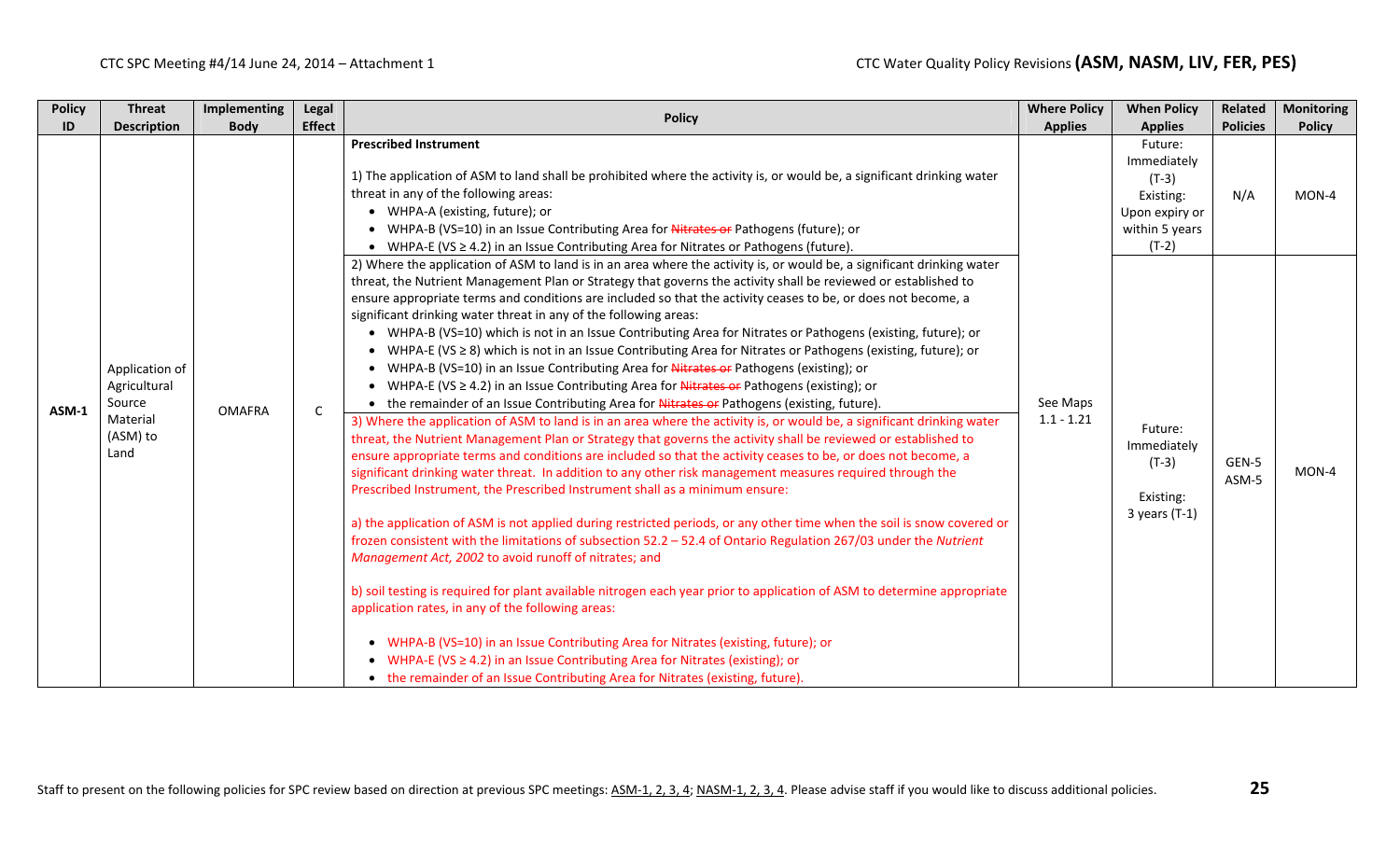| <b>Policy</b> | <b>Threat</b>                                                            | Implementing | Legal         | <b>Policy</b>                                                                                                                                                                                                                                                                                                                                                                                                                                                                                                                                                                                                                                                                                                                                                                                                                                                                                                                                                                                                                                                                                                                                                                                                                                                                                                                                                                                                                                                                                                                                                                                                                                                                                                                                                                                                                        | <b>Where Policy</b>      | <b>When Policy</b>                                                          | Related         | <b>Monitoring</b> |
|---------------|--------------------------------------------------------------------------|--------------|---------------|--------------------------------------------------------------------------------------------------------------------------------------------------------------------------------------------------------------------------------------------------------------------------------------------------------------------------------------------------------------------------------------------------------------------------------------------------------------------------------------------------------------------------------------------------------------------------------------------------------------------------------------------------------------------------------------------------------------------------------------------------------------------------------------------------------------------------------------------------------------------------------------------------------------------------------------------------------------------------------------------------------------------------------------------------------------------------------------------------------------------------------------------------------------------------------------------------------------------------------------------------------------------------------------------------------------------------------------------------------------------------------------------------------------------------------------------------------------------------------------------------------------------------------------------------------------------------------------------------------------------------------------------------------------------------------------------------------------------------------------------------------------------------------------------------------------------------------------|--------------------------|-----------------------------------------------------------------------------|-----------------|-------------------|
| ID            | <b>Description</b>                                                       | <b>Body</b>  | <b>Effect</b> |                                                                                                                                                                                                                                                                                                                                                                                                                                                                                                                                                                                                                                                                                                                                                                                                                                                                                                                                                                                                                                                                                                                                                                                                                                                                                                                                                                                                                                                                                                                                                                                                                                                                                                                                                                                                                                      | <b>Applies</b>           | <b>Applies</b>                                                              | <b>Policies</b> | <b>Policy</b>     |
|               |                                                                          |              | G             | Part IV, s.57, s.58<br>For farms that do not require a Nutrient Management Plan or Strategy, where the application of ASM is, or would<br>be, a significant drinking water threat, the following actions shall be taken:<br>1) The application of ASM is designated for the purpose of s.57 under the Clean Water Act, and is therefore<br>prohibited where the threat is, or would be, significant in any of the following areas:<br>• WHPA-A (existing, future); or<br>• WHPA-B (VS=10) in an Issue Contributing Area for Nitrates or Pathogens (future); or<br>• WHPA-E (VS $\geq$ 4.2) in an Issue Contributing Area for Nitrates or Pathogens (future).                                                                                                                                                                                                                                                                                                                                                                                                                                                                                                                                                                                                                                                                                                                                                                                                                                                                                                                                                                                                                                                                                                                                                                         |                          | Future:<br>Immediately<br>$(T-5)$<br>Existing:<br>180 days<br>$(T-4)$       | GEN-1           | $MON-2$           |
| ASM-2         | Application of<br>Agricultural<br>Source<br>Material<br>(ASM) to<br>Land | <b>RMO</b>   | H             | 2) The application of ASM is designated for the purpose of s.58 under the Clean Water Act, requiring risk<br>management plans, where the threat is, or would be, significant in any of the following areas:<br>• WHPA-B (VS=10) which is not in an Issue Contributing Area for Nitrates or Pathogens (existing, future); or<br>• WHPA-E (VS $\geq$ 8) which is not in an Issue Contributing Area for Nitrates or Pathogens (existing, future); or<br>• WHPA-B (VS=10) in an Issue Contributing Area for Nitrates or Pathogens (existing); or<br>• WHPA-E (VS $\geq$ 4.2) in an Issue Contributing Area for Nitrates or Pathogens (existing); or<br>• the remainder of an Issue Contributing Area for Nitrates or Pathogens (existing, future).<br>3) The application of ASM is designated for the purpose of s.58 under the Clean Water Act, requiring risk<br>management plans, where the threat is, or would be, significant. In addition to any other risk management<br>measures required through the risk management plan, the risk management plan shall as a minimum ensure:<br>a) the application of ASM is not applied during restricted periods, or any other time when the soil is snow covered<br>or frozen consistent with the limitations of subsection 52.2 - 52.4 of Ontario Regulation 267/03 under the Nutrient<br>Management Act, 2002 to avoid runoff of nitrates; and<br>b) soil testing is required for plant available nitrogen each year prior to application of ASM to determine<br>appropriate application rates, in any of the following areas:<br>WHPA-B (VS=10) in an Issue Contributing Area for Nitrates (existing, future); or<br>WHPA-E (VS $\geq$ 4.2) in an Issue Contributing Area for Nitrates (existing); or<br>• the remainder of an Issue Contributing Area for Nitrates (existing, future). | See Maps<br>$1.1 - 1.21$ | Future:<br>Immediately<br>$(T-7)$<br>Existing:<br>1 year/5 years<br>$(T-6)$ | GEN-1<br>ASM-6  | $MON-2$           |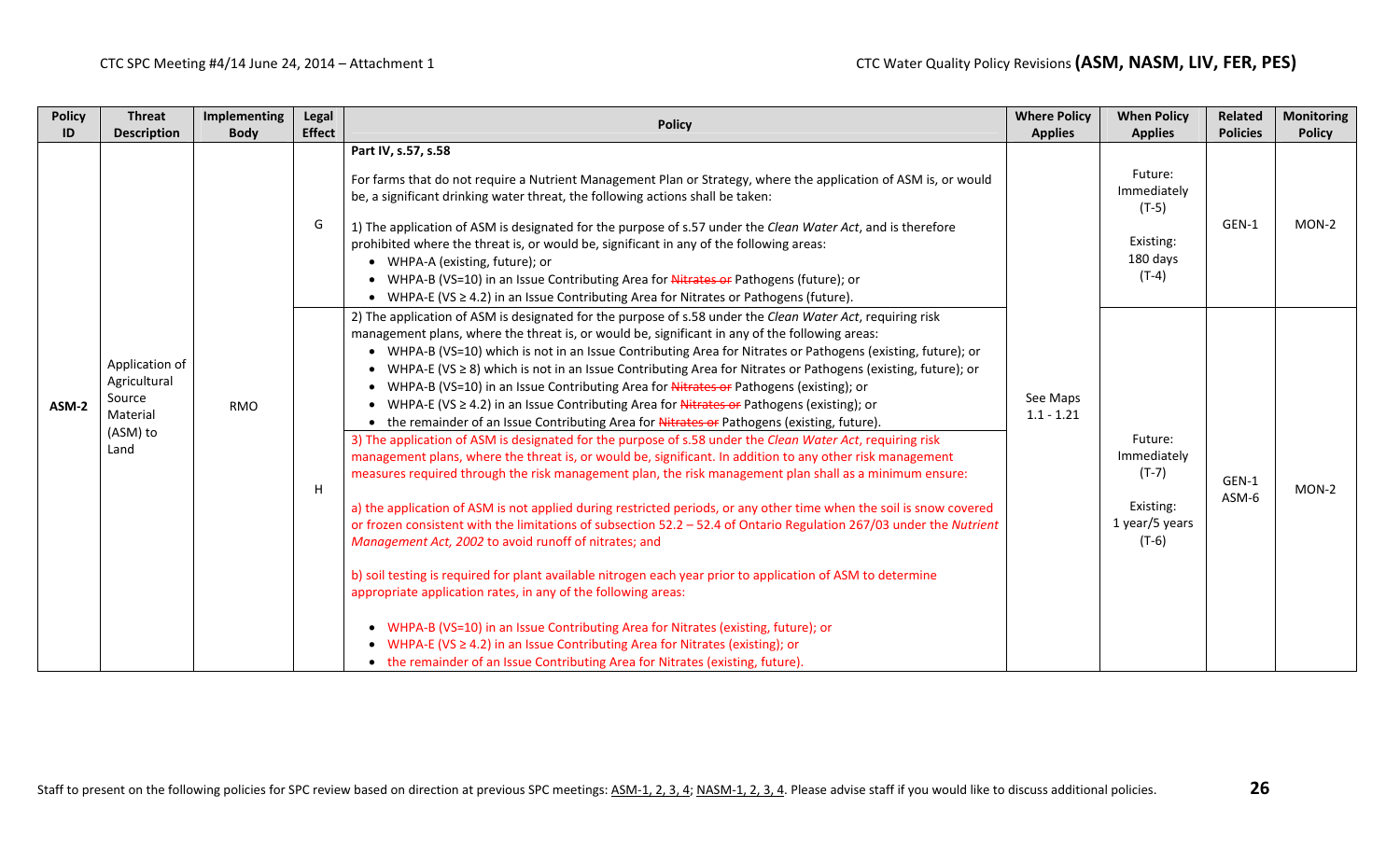| <b>Policy</b> | <b>Threat</b>                               | Implementing  | Legal         | <b>Policy</b>                                                                                                                                                                                                                                                                                                                                                                                                                                                                                                                                                                                                                                                                                                                                                                                                                                                                                                                                                              | <b>Where Policy</b>      | <b>When Policy</b>                                                               | Related         | <b>Monitoring</b> |
|---------------|---------------------------------------------|---------------|---------------|----------------------------------------------------------------------------------------------------------------------------------------------------------------------------------------------------------------------------------------------------------------------------------------------------------------------------------------------------------------------------------------------------------------------------------------------------------------------------------------------------------------------------------------------------------------------------------------------------------------------------------------------------------------------------------------------------------------------------------------------------------------------------------------------------------------------------------------------------------------------------------------------------------------------------------------------------------------------------|--------------------------|----------------------------------------------------------------------------------|-----------------|-------------------|
| ID            | <b>Description</b>                          | <b>Body</b>   | <b>Effect</b> |                                                                                                                                                                                                                                                                                                                                                                                                                                                                                                                                                                                                                                                                                                                                                                                                                                                                                                                                                                            | <b>Applies</b>           | <b>Applies</b>                                                                   | <b>Policies</b> | <b>Policy</b>     |
|               | Storage of                                  |               |               | <b>Prescribed Instrument</b><br>1) The storage of ASM shall be prohibited where the activity would be a significant drinking water threat in any of<br>the following areas:<br>• WHPA-A (future); or<br>• WHPA-B (VS=10) in an Issue Contributing Area for Nitrates or Pathogens (future); or<br>• WHPA-E (VS $\geq$ 4.2) in an Issue Contributing Area for Nitrates or Pathogens (future).                                                                                                                                                                                                                                                                                                                                                                                                                                                                                                                                                                                |                          | Future:<br>Immediately<br>$(T-3)$                                                | N/A             | MON-4             |
| ASM-3         | Agricultural<br>Source<br>Material<br>(ASM) | <b>OMAFRA</b> | $\mathsf{C}$  | 2) Where the storage of ASM is in an area where the activity is, or would be, a significant drinking water threat, the<br>Nutrient Management Plan or Strategy that governs the activity shall be reviewed or established to ensure<br>appropriate terms and conditions are included so that the activity ceases to be, or does not become, a significant<br>drinking water threat in any of the following areas:<br>• WHPA-A (existing); or<br>• WHPA-B (VS=10) which is not in an Issue Contributing Area for Nitrates or Pathogens (existing, future); or<br>• WHPA-E (VS ≥ 8) which is not in an Issue Contributing Area for Nitrates or Pathogens (existing, future); or<br>• WHPA-B (VS=10) in an Issue Contributing Area for Nitrates or Pathogens (existing); or<br>• WHPA-E (VS $\geq$ 4.2) in an Issue Contributing Area for Nitrates or Pathogens (existing); or<br>• the remainder of an Issue Contributing Area for Nitrates or Pathogens (existing, future). | See Maps<br>$1.1 - 1.21$ | Future:<br>Immediately<br>$(T-3)$<br>Existing:<br>3 years<br>$(T-1)$             | GEN-5<br>ASM-5  | MON-4             |
| ASM-4         | Storage of<br>Agricultural<br>Source        | <b>RMO</b>    | G             | Part IV, s.57, s.58<br>For farms that do not require a Nutrient Management Plan or Strategy, where the storage of ASM would be a<br>significant drinking water threat, the following actions shall be taken:<br>1) The storage of ASM is designated for the purpose of s.57 under the Clean Water Act, and is therefore prohibited<br>where the threat would be significant in any of the following areas:<br>• WHPA-A (future); or<br>• WHPA-B (VS=10) in an Issue Contributing Area for Nitrates or Pathogens (future); or<br>• WHPA-E (VS $\geq$ 4.2) in an Issue Contributing Area for Nitrates or Pathogens (future).                                                                                                                                                                                                                                                                                                                                                 | See Maps<br>$1.1 - 1.21$ | Future:<br>Immediately<br>$(T-5)$                                                | GEN-1           | MON-2             |
|               | Material<br>(ASM)                           |               | H             | 2) The storage of ASM is designated for the purpose of s.58 under the Clean Water Act, requiring risk management<br>plans, where the threat is, or would be, significant in any of the following areas:<br>• WHPA-A (existing); or<br>• WHPA-B (VS=10) which is not in an Issue Contributing Area for Nitrates or Pathogens (existing, future); or<br>• WHPA-E (VS $\geq$ 8) which is not in an Issue Contributing Area for Nitrates or Pathogens (existing, future); or<br>• WHPA-B (VS=10) in an Issue Contributing Area for Nitrates or Pathogens (existing); or<br>• WHPA-E (VS $\geq$ 4.2) in an Issue Contributing Area for Nitrates or Pathogens (existing); or<br>• the remainder of an Issue Contributing Area for Nitrates or Pathogens (existing, future).                                                                                                                                                                                                      |                          | Future:<br>Immediately<br>$(T-7)$<br>Existing:<br>$1$ year/5<br>years<br>$(T-6)$ | GEN-1<br>ASM-6  | $MON-2$           |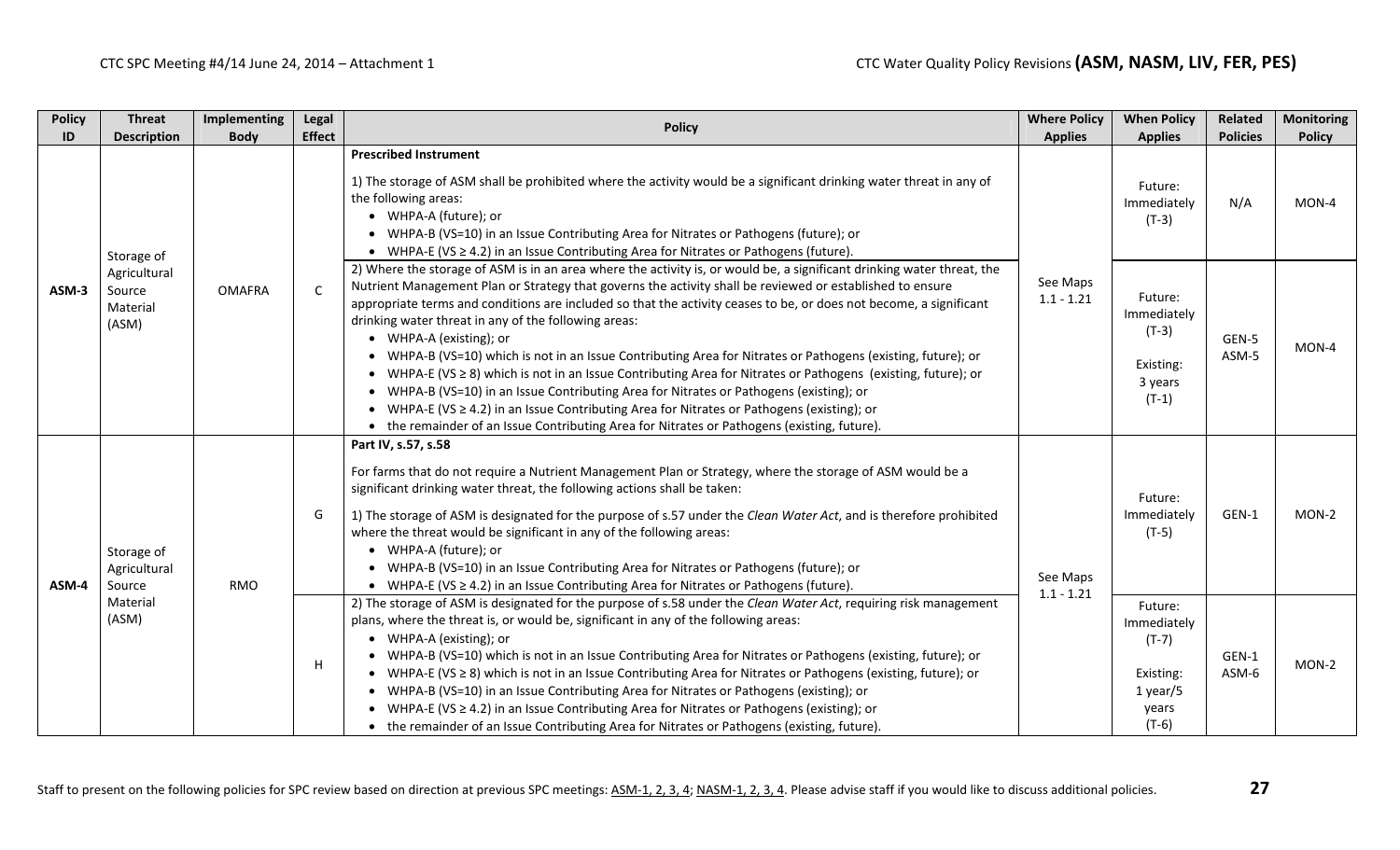| <b>Policy</b><br>ID | <b>Threat</b><br><b>Description</b>                                                                                                   | <b>Implementing</b><br><b>Body</b> | Legal<br><b>Effect</b> | <b>Policy</b>                                                                                                                                                                                                                                                                                                                                                                                                                                                                                                                                                                                                                                                                                                                                                                                                                                                                                                                                                                                                                                                                                                                                                                                                                                                                                                                                                                                                                                                                                                                                                                                                                                      | <b>Where Policy</b><br><b>Applies</b> | <b>When Policy</b><br><b>Applies</b>                                 | Related<br><b>Policies</b> | <b>Monitoring</b><br><b>Policy</b> |
|---------------------|---------------------------------------------------------------------------------------------------------------------------------------|------------------------------------|------------------------|----------------------------------------------------------------------------------------------------------------------------------------------------------------------------------------------------------------------------------------------------------------------------------------------------------------------------------------------------------------------------------------------------------------------------------------------------------------------------------------------------------------------------------------------------------------------------------------------------------------------------------------------------------------------------------------------------------------------------------------------------------------------------------------------------------------------------------------------------------------------------------------------------------------------------------------------------------------------------------------------------------------------------------------------------------------------------------------------------------------------------------------------------------------------------------------------------------------------------------------------------------------------------------------------------------------------------------------------------------------------------------------------------------------------------------------------------------------------------------------------------------------------------------------------------------------------------------------------------------------------------------------------------|---------------------------------------|----------------------------------------------------------------------|----------------------------|------------------------------------|
| ASM-5               | Application of<br>Agricultural<br>Source<br>Material<br>(ASM) to<br>Land<br>Storage of<br>Agricultural<br>Source<br>Material<br>(ASM) | <b>MOE</b>                         | К                      | <b>Specify Action</b><br>For farms that require a Nutrient Management Plan or Strategy, the Ministry of Environment shall prioritize and<br>conduct regular inspections of these farms where the application and storage of ASM is, or would be, a significant<br>drinking water threat. for:<br>a) the application of ASM to land in any of the following areas:<br>• WHPA-B (VS=10) which is not in an Issue Contributing Area for Nitrates or Pathogens (existing, future); or<br>• WHPA E (VS ≥ 8) which is not in an Issue Contributing Area for Nitrates or Pathogens (existing, future); or<br>• WHPA-B (VS=10) in an Issue Contributing Area for Nitrates or Pathogens (existing); or<br>• WHPA-E (VS ≥ 4.2) in an Issue Contributing Area for Nitrates or Pathogens (existing); or<br>. the remainder of an Issue Contributing Area for Nitrates or Pathogens (existing, future).<br>b) The storage of ASM in any of the following areas:<br>• WHPA-A (existing); or<br>• WHPA-B (VS=10) which is not in an Issue Contributing Area for Nitrates or Pathogens (existing, future); or<br>• WHPA-E (VS 2-8) which is not in an Issue Contributing Area for Nitrates or Pathogens (existing, future); or<br>• WHPA-B (VS=10) in an Issue Contributing Area for Nitrates or Pathogens (existing); or<br>• WHPA-E (VS ≥ 4.2) in an Issue Contributing Area for Nitrates or Pathogens (existing); or<br>• the remainder of an Issue Contributing Area for Nitrates or Pathogens (existing, future).                                                                                                                                             | See Maps<br>$1.1 - 1.21$              | <b>Existing &amp;</b><br>Future:<br>3 years/<br>5 years<br>$(GEN-5)$ | ASM-1<br>$ASM-3$           | $MON-4$                            |
| ASM-6               | Application of<br>Agricultural<br>Source<br>Material<br>(ASM) to<br>Land<br>Storage of<br>Agricultural<br>Source<br>Material<br>(ASM) | Municipality                       | E.                     | <b>Specify Action</b><br>For farms and other lands that do not require a Nutrient Management Plan or Strategy, the municipality shall ensure<br>through their authority that the Risk Management Inspector responsible for enforcement will prioritize and conduct<br>regular inspections of these lands where the application and storage of ASM is, or would be, a significant drinking<br>water threat. in any of the following areas:<br>a) the application of ASM to land in any of the following areas:<br>• WHPA-B (VS-10) which is not in an Issue Contributing Area for Nitrates or Pathogens (existing, future); or<br>• WHPA-E (VS ≥ 8) which is not in an Issue Contributing Area for Nitrates or Pathogens (existing, future); or<br>• WHPA-B (VS-10) in an Issue Contributing Area for Nitrates or Pathogens (existing); or<br>• WHPA-E (VS ≥ 4.2) in an Issue Contributing Area for Nitrates or Pathogens (existing); or<br>. the remainder of an Issue Contributing Area for Nitrates or Pathogens (existing, future).<br>b) The storage of ASM in any of the following areas:<br>• WHPA-A (existing); or<br>• WHPA B (VS=10) which is not in an Issue Contributing Area for Nitrates or Pathogens (existing, future); or<br>• WHPA-E (VS ≥ 8) which is not in an Issue Contributing Area for Nitrates or Pathogens (existing, future); or<br>• WHPA-B (VS=10) in an Issue Contributing Area for Nitrates or Pathogens (existing); or<br>• WHPA-E (VS ≥ 4.2) in an Issue Contributing Area for Nitrates or Pathogens (existing); or<br>• the remainder of an Issue Contributing Area for Nitrates or Pathogens (existing, future). | See Maps<br>$1.1 - 1.21$              | After RMP is<br>approved per<br>policy ASM-2<br>and ASM-4            | ASM-2<br>ASM-4             | MON-1                              |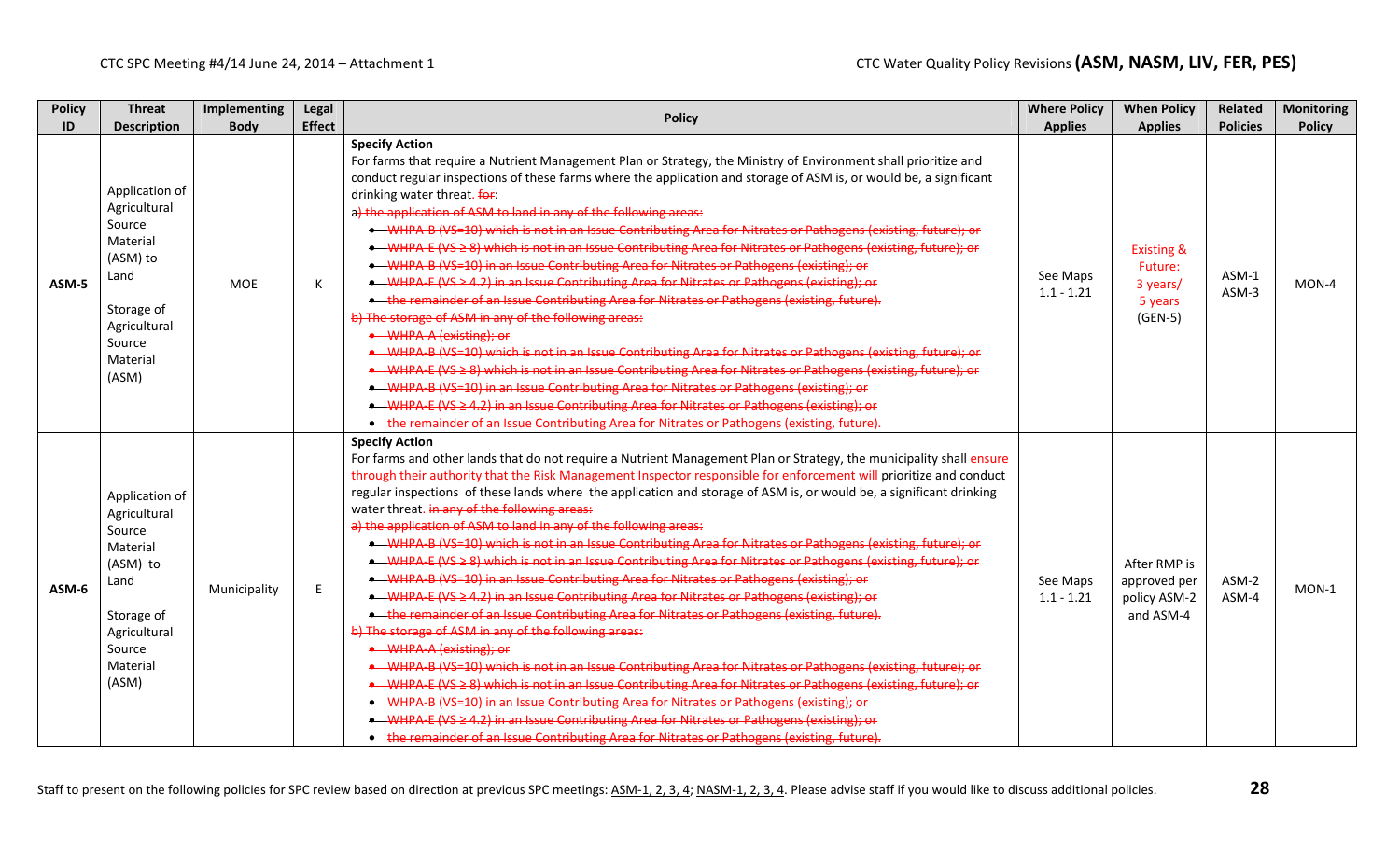| <b>Policy</b> | <b>Threat</b>                         | <b>Implementing</b> | Legal         | <b>Policy</b>                                                                                                                                                                                                                                              | <b>Where Policy</b>         | <b>When Policy</b>                | Related         | <b>Monitoring</b> |
|---------------|---------------------------------------|---------------------|---------------|------------------------------------------------------------------------------------------------------------------------------------------------------------------------------------------------------------------------------------------------------------|-----------------------------|-----------------------------------|-----------------|-------------------|
| ID            | <b>Description</b>                    | <b>Body</b>         | <b>Effect</b> |                                                                                                                                                                                                                                                            | <b>Applies</b>              | <b>Applies</b>                    | <b>Policies</b> | <b>Policy</b>     |
| ASM-7         | Management<br>of ASM<br>(Aquaculture) | <b>MOE</b>          |               | <b>Prescribed Instrument</b><br>The management of ASM (Aquaculture) shall be prohibited where the activity is, or would be, a significant drinking<br>water threat in the following areas:<br>An Issue Contributing Area for Pathogens (existing, future). | See Map<br>1.9 <sub>z</sub> | Future:<br>Immediately<br>$(T-3)$ | N/A             | MON-4             |

| <b>Policy</b> | <b>Threat</b>                                                | Implementing | Legal         | <b>Policy</b>                                                                                                                                                                                                                                                                                                                                                                                                                                                                                                                                                                                                                        | <b>Where Policy</b>      | <b>When Policy</b>                                                           | Related         | <b>Monitoring</b> |
|---------------|--------------------------------------------------------------|--------------|---------------|--------------------------------------------------------------------------------------------------------------------------------------------------------------------------------------------------------------------------------------------------------------------------------------------------------------------------------------------------------------------------------------------------------------------------------------------------------------------------------------------------------------------------------------------------------------------------------------------------------------------------------------|--------------------------|------------------------------------------------------------------------------|-----------------|-------------------|
| ID            | <b>Description</b>                                           | <b>Body</b>  | <b>Effect</b> |                                                                                                                                                                                                                                                                                                                                                                                                                                                                                                                                                                                                                                      | <b>Applies</b>           | <b>Applies</b>                                                               | <b>Policies</b> | <b>Policy</b>     |
| NASM-1        | Application of<br>Non-<br>Agricultural<br>Source<br>Material | <b>RMO</b>   | G             | Part IV, s.57, s.58<br>Where the application of NASM (Category 1) to land is, or would be, a significant drinking water threat, the<br>following actions shall be taken:<br>1) The application of NASM (Category 1) is designated for the purpose of s.57 under the Clean Water Act, and is<br>therefore prohibited where the threat is, or would be, significant in any of the following areas:<br>• WHPA-A (existing, future).<br>• WHPA-E (VS ≥ 4.2) in an Issue Contributing Area for Pathogens (future).                                                                                                                        | See Maps<br>$1.1 - 1.21$ | Future:<br>Immediately<br>$(T-5)$<br>Existing:<br>180 days<br>$(T-4)$        | GEN-1           | $MON-2$           |
|               | (NASM) to<br>Land<br>(Category 1)                            |              | H             | 2) The application of NASM (Category 1) to land is designated for the purpose of s.58 under the Clean Water Act,<br>requiring risk management plans, where the threat is significant in any of the following areas:<br>• WHPA-B(VS=10) which is not in an Issue Contributing Area for Nitrates or Pathogens (existing, future); or<br>• WHPA-E (VS $\geq$ 8) which is not in an Issue Contributing Area for Nitrates or Pathogens (existing, future); or<br>WHPA-E (VS ≥ 4.2) in an Issue Contributing Area for Pathogens (existing).<br>• the remainder of an Issue Contributing Area for Nitrates or Pathogens (existing, future). |                          | Future:<br>Immediately<br>$(T-7)$<br>Existing:<br>1 year/<br>5 years (T-6)   | GEN-1<br>NASM-5 | $MON-2$           |
| NASM-2        | Handling and<br>Storage of<br>Non-<br>Agricultural           | <b>RMO</b>   | G             | Part IV, s.57, s.58<br>Where the handling and storage of NASM (Category 1) to land is, or would be, a significant drinking water threat,<br>the following actions shall be taken:<br>1) The handling and storage of NASM (Category 1) is designated for the purpose of s.57 under the Clean Water Act,<br>as is therefore prohibited where the threat would be significant in any of the following areas:<br>• WHPA-A (future).                                                                                                                                                                                                      | See Maps                 | Future:<br>Immediately<br>$(T-5)$                                            | GEN-1           | MON-2             |
|               | Source<br>Material<br>(NASM)<br>(Category 1)                 |              | H             | 2) The handling and storage of NASM (Category 1) is designated for the purpose of s.58 under the Clean Water Act,<br>requiring risk management plans, where the threat is significant in any of the following areas:<br>• WHPA-A (existing); or<br>• WHPA-B (VS=10) (existing, future); or<br>• WHPA-E (VS $\geq$ 9) (existing, future); or<br>• the remainder of an Issue Contributing Area for Nitrates or Pathogens (existing, future).                                                                                                                                                                                           | $1.1 - 1.21$             | Future:<br>Immediately<br>$(T-7)$<br>Existing:<br>1 year/<br>5 years $(T-6)$ | GEN-1<br>NASM-5 | MON-2             |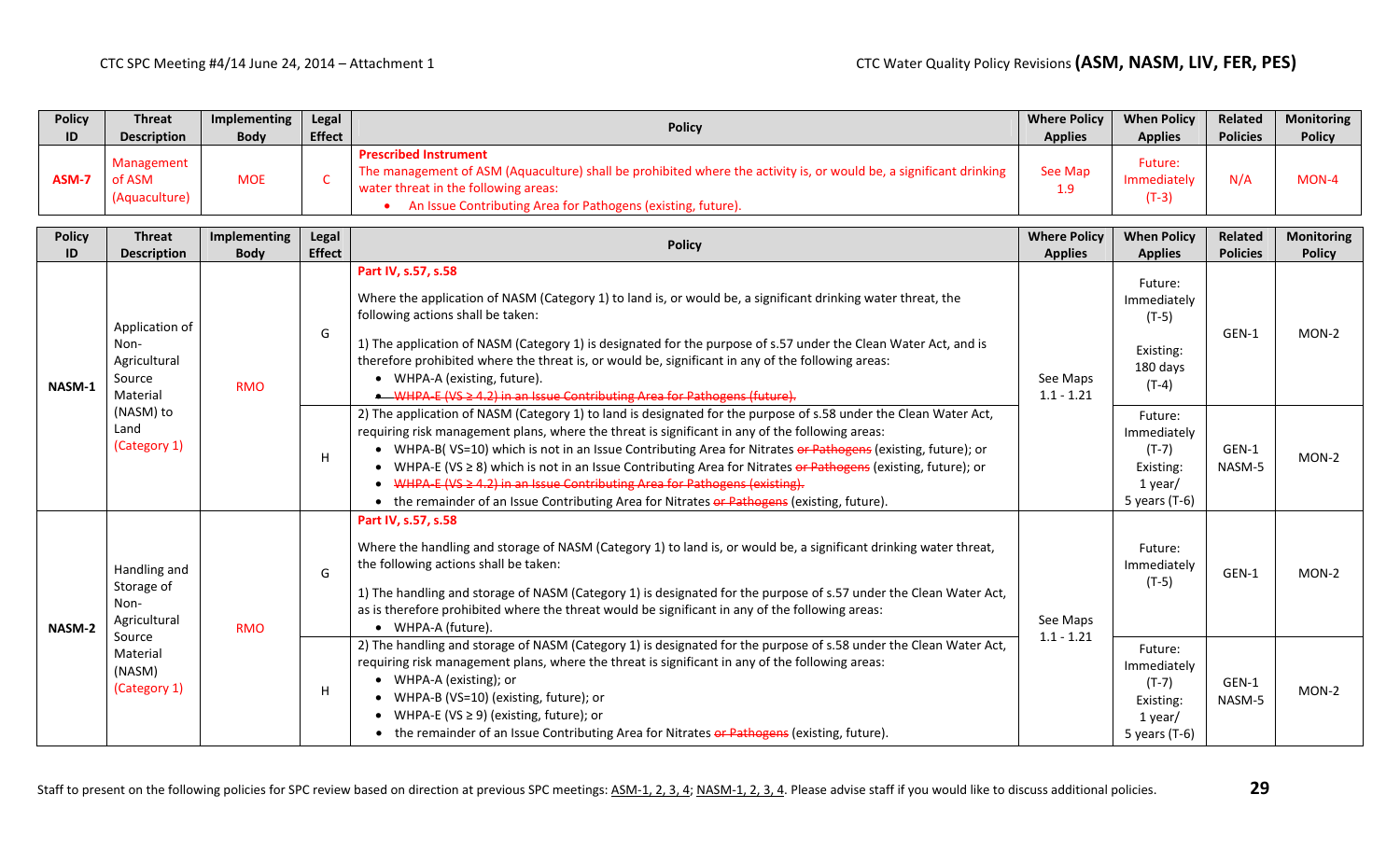| <b>Policy</b> | <b>Threat</b>                                                                                                                                                  | Implementing                | Legal         | <b>Policy</b>                                                                                                                                                                                                                                                                                                                                                                                                                                                                                                                                                                                                                                                                                                                                            | <b>Where Policy</b>      | <b>When Policy</b>                                                                                   | Related                   | <b>Monitoring</b> |
|---------------|----------------------------------------------------------------------------------------------------------------------------------------------------------------|-----------------------------|---------------|----------------------------------------------------------------------------------------------------------------------------------------------------------------------------------------------------------------------------------------------------------------------------------------------------------------------------------------------------------------------------------------------------------------------------------------------------------------------------------------------------------------------------------------------------------------------------------------------------------------------------------------------------------------------------------------------------------------------------------------------------------|--------------------------|------------------------------------------------------------------------------------------------------|---------------------------|-------------------|
| ID            | <b>Description</b>                                                                                                                                             | <b>Body</b>                 | <b>Effect</b> |                                                                                                                                                                                                                                                                                                                                                                                                                                                                                                                                                                                                                                                                                                                                                          | <b>Applies</b>           | <b>Applies</b>                                                                                       | <b>Policies</b>           | <b>Policy</b>     |
| NASM-3        | Application of<br>Non-<br>Agricultural<br>Source<br>Material<br>(NASM) to<br>Land<br>(Category 2                                                               | <b>OMAFRA</b><br>MOE        | $\mathsf C$   | <b>Prescribed Instrument</b><br>1) The application of NASM (Category 2 and 3) to land shall be prohibited where the activity would be a significant<br>drinking water threat in any of the following areas:<br>• WHPA-A (future); or<br>• WHPA-B (VS=10) (future); or<br>• WHPA-E (VS $\geq$ 8) (future); or<br>• the remainder of an Issue Contributing Area for Nitrates or Pathogens (future).                                                                                                                                                                                                                                                                                                                                                        | See Maps<br>$1.1 - 1.21$ | Future:<br>Immediately<br>$(T-3)$                                                                    | N/A                       | $MON-4$           |
|               | and $3)$<br>including<br><b>Treated</b><br>Septage                                                                                                             |                             |               | 2) The application of NASM to land (existing) may continue only until the expiry of the current approval, after which<br>time it would be considered as a future activity.                                                                                                                                                                                                                                                                                                                                                                                                                                                                                                                                                                               |                          | Existing:<br>Upon expiry or<br>within 5 years<br>$(T-2)$                                             | N/A                       | MON-4             |
| NASM-4        | Handling and<br>Storage of<br>Non-<br>Agricultural<br>Source<br>Material<br>(NASM)<br>(Category 2<br>and $3)$<br>including<br><b>Treated</b><br><b>Septage</b> | <b>OMAFRA</b><br><b>MOE</b> | $\mathsf{C}$  | <b>Prescribed Instrument</b><br>The handling and storage of NASM (Category 2 and 3) shall be prohibited where the activity is, or would be, a<br>significant drinking water threat in any of the following areas:<br>• WHPA-A (existing, future); or<br>• WHPA-B (VS=10) (existing, future); or<br>• WHPA-E (VS $\geq$ 9) (existing, future); or<br>• the remainder of an Issue Contributing Area for Nitrates or Pathogens (existing, future).                                                                                                                                                                                                                                                                                                          | See Maps<br>$1.1 - 1.21$ | Future:<br>Immediately<br>$(T-3)$<br><b>Existing: Upon</b><br>expiry or<br>within 5 years<br>$(T-2)$ | N/A                       | MON-4             |
| NASM-5        | Application of<br>NASM to<br>Land<br>(Category 1)<br>Handling and<br>Storage of<br><b>NASM</b><br>(Category 1)                                                 | <b>OMAFRA</b><br>MOE        | К             | <b>Education and Outreach</b><br>The Ministry of Environment and OMAFRA are requested to provide to landowners and haulers that have a NASM<br>Plan or Environmental Compliance Approval to haul, store or apply NASM (Category 1), information on the<br>importance of protecting source water and the location of the nearby municipal wells where the application,<br>handling and storage of NASM is, or would be, a significant drinking water threat in any of the following areas:<br>WHPA-A (existing, future); or<br>WHPA-B (VS=10) (existing, future); or<br>WHPA-E (VS $\geq$ 8 for application; VS $\geq$ 9 for handling and storage) (existing, future); or<br>the remainder of an Issue Contributing Area for Nitrates (existing, future). | See Maps<br>$1.1 - 1.21$ | <b>Existing &amp;</b><br>Future:<br>2 years<br>$(T-15)$                                              | GEN-6<br>NASM-1<br>NASM-2 | MON-4             |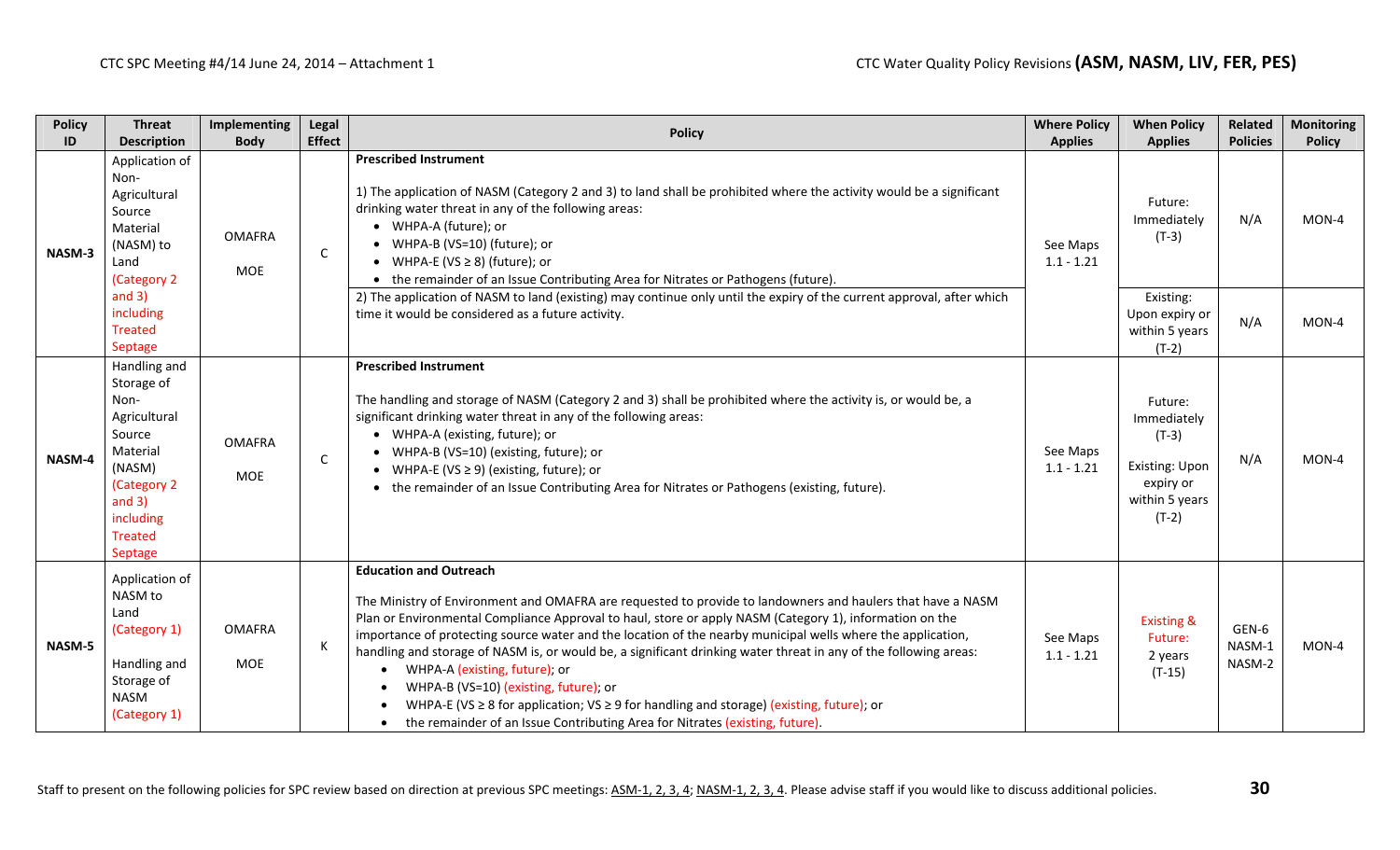| <b>Policy</b> | <b>Threat</b>                                                               | Implementing  | Legal         | <b>Policy</b>                                                                                                                                                                                                                                                                                                                                                                                                                                                                                                                                                                                                                                                                                                                                                                                                                                                                                                                                                                                                       | <b>Where Policy</b>                                                                                                                                                                                                                                                                                                                                                                                                                                                                                                                                                                                                                                                                  | <b>When Policy</b>                                                    | Related                                                                          | <b>Monitoring</b> |
|---------------|-----------------------------------------------------------------------------|---------------|---------------|---------------------------------------------------------------------------------------------------------------------------------------------------------------------------------------------------------------------------------------------------------------------------------------------------------------------------------------------------------------------------------------------------------------------------------------------------------------------------------------------------------------------------------------------------------------------------------------------------------------------------------------------------------------------------------------------------------------------------------------------------------------------------------------------------------------------------------------------------------------------------------------------------------------------------------------------------------------------------------------------------------------------|--------------------------------------------------------------------------------------------------------------------------------------------------------------------------------------------------------------------------------------------------------------------------------------------------------------------------------------------------------------------------------------------------------------------------------------------------------------------------------------------------------------------------------------------------------------------------------------------------------------------------------------------------------------------------------------|-----------------------------------------------------------------------|----------------------------------------------------------------------------------|-------------------|
| ID            | <b>Description</b>                                                          | <b>Body</b>   | <b>Effect</b> |                                                                                                                                                                                                                                                                                                                                                                                                                                                                                                                                                                                                                                                                                                                                                                                                                                                                                                                                                                                                                     | <b>Applies</b>                                                                                                                                                                                                                                                                                                                                                                                                                                                                                                                                                                                                                                                                       | <b>Applies</b>                                                        | <b>Policies</b>                                                                  | <b>Policy</b>     |
| $LIV-1$       | The Use of<br>Land as<br>Livestock<br>Grazing or                            | <b>RMO</b>    | G             | Part IV, s. 57, s.58<br>Where the use of land as livestock grazing or pasturing land is, or would be, a significant drinking water threat, the<br>following actions shall be taken:<br>1) The use of land as livestock grazing or pasturing land (with an animal density >1 Nutrient Unit per acre) is<br>designated for the purpose of s.57 under the Clean Water Act, and is therefore prohibited where the threat is, or<br>would be, significant in any of the following areas:<br>• WHPA-A in an Issue Contributing Area for Nitrates or Pathogens (existing, future).                                                                                                                                                                                                                                                                                                                                                                                                                                         | See Maps                                                                                                                                                                                                                                                                                                                                                                                                                                                                                                                                                                                                                                                                             | Future:<br>Immediately<br>$(T-5)$<br>Existing:<br>180 days<br>$(T-4)$ | GEN-1                                                                            | $MON-2$           |
|               | Pasturing<br>Land<br>(O. Reg.<br>$385/08$ , s.3)                            |               |               | H                                                                                                                                                                                                                                                                                                                                                                                                                                                                                                                                                                                                                                                                                                                                                                                                                                                                                                                                                                                                                   | 2) The use of land as livestock grazing or pasturing land is designated for the purpose of s.58 under the Clean Water<br>Act, requiring risk management plans, where the threat is, or would be, significant in any of the following areas:<br>• WHPA-A not in an Issue Contributing Area for Nitrates or Pathogens (existing, future); or<br>• WHPA-A in an Issue Contributing Area for Nitrates or Pathogens with an animal density <1 Nutrient Unit per acre<br>(existing, future); or<br>• WHPA-B (VS=10) (existing, future); or<br>• WHPA-E (VS $\geq$ 8) (existing, future); or<br>• the remainder of an Issue Contributing Area for Nitrates or Pathogens (existing, future). | $1.1 - 1.21$                                                          | Future:<br>Immediately<br>$(T-7)$<br>Existing:<br>$1$ year/5<br>years<br>$(T-6)$ | GEN-1<br>$LIV-5$  |
|               | The Use of<br>Land as an<br>Outdoor                                         |               |               | <b>Prescribed Instrument</b><br>1) The use of land as an outdoor confinement area or farm-animal yard shall be prohibited where the activity would<br>be a significant drinking water threat in any of the following areas:<br>• WHPA-A (future); or<br>• WHPA-B (VS=10) in an Issue Contributing Area for Nitrates or Pathogens (future); or<br>WHPA-E (VS $\geq$ 4.2) in an Issue Contributing Area for Nitrates or Pathogens (future).                                                                                                                                                                                                                                                                                                                                                                                                                                                                                                                                                                           |                                                                                                                                                                                                                                                                                                                                                                                                                                                                                                                                                                                                                                                                                      | Future:<br>Immediately<br>$(T-3)$                                     | N/A                                                                              | MON-4             |
| <b>LIV-2</b>  | Confinement<br>Area or a<br>Farm-Animal<br>Yard<br>(O. Reg.<br>385/08, s.3) | <b>OMAFRA</b> | <sub>c</sub>  | 2) Where the use of land as an outdoor confinement area or farm-animal yard is in an area where the activity is, or<br>would be, a significant drinking water threat, the Nutrient Management Plan or Strategy that governs the activity<br>shall be reviewed or established to ensure appropriate terms and conditions are included so that the activity ceases<br>to be, or does not become, a significant drinking water threat in any of the following areas:<br>• WHPA-A (existing); or<br>• WHPA-B (VS=10) which is not in an Issue Contributing Area for Nitrates or Pathogens (existing, future); or<br>• WHPA-E (VS ≥ 8) which is not in an Issue Contributing Area for Nitrates or Pathogens (existing, future); or<br>• WHPA-B (VS=10) in an Issue Contributing Area for Nitrates or Pathogens (existing); or<br>WHPA-E (VS ≥ 4.2) in an Issue Contributing Area for Nitrates or Pathogens (existing); or<br>• the remainder of an Issue Contributing Area for Nitrates or Pathogens (existing, future). | See Maps<br>$1.1 - 1.21$                                                                                                                                                                                                                                                                                                                                                                                                                                                                                                                                                                                                                                                             | Future:<br>Immediately<br>$(T-3)$<br>Existing:<br>$3$ years $(T-1)$   | GEN-5<br>$LIV-4$                                                                 | MON-4             |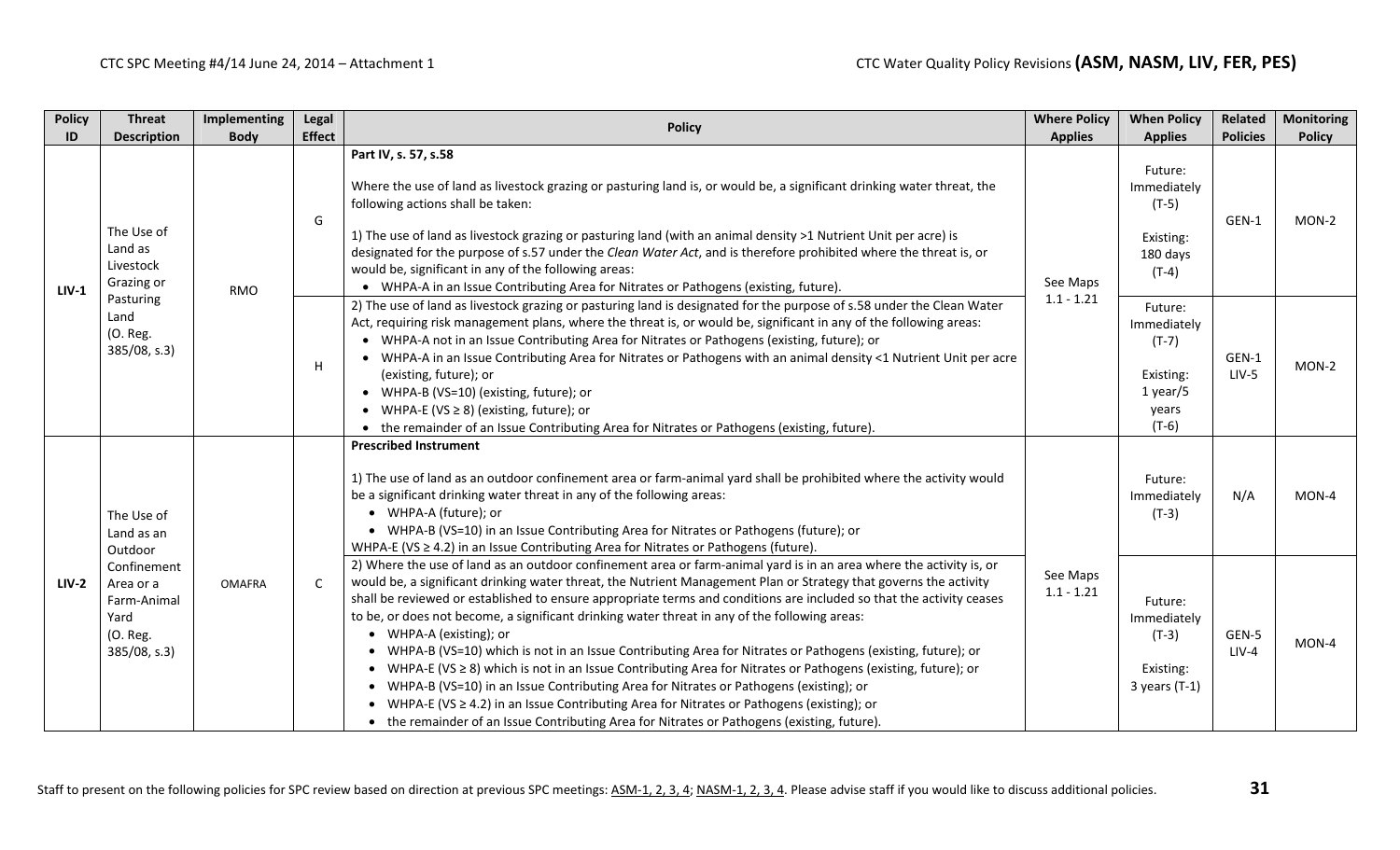| <b>Policy</b> | <b>Threat</b>                                                                                                   | Implementing | Legal              | <b>Policy</b>                                                                                                                                                                                                                                                                                                                                                                                                                                                                                                                                                                                                                                                                                                                                                                                                                                                                                                                                                                                                                   | <b>Where Policy</b>      | <b>When Policy</b>                                                           | Related                     | <b>Monitoring</b>      |
|---------------|-----------------------------------------------------------------------------------------------------------------|--------------|--------------------|---------------------------------------------------------------------------------------------------------------------------------------------------------------------------------------------------------------------------------------------------------------------------------------------------------------------------------------------------------------------------------------------------------------------------------------------------------------------------------------------------------------------------------------------------------------------------------------------------------------------------------------------------------------------------------------------------------------------------------------------------------------------------------------------------------------------------------------------------------------------------------------------------------------------------------------------------------------------------------------------------------------------------------|--------------------------|------------------------------------------------------------------------------|-----------------------------|------------------------|
| ID            | <b>Description</b><br>The Use of Land<br>as an Outdoor<br>Confinement                                           | <b>Body</b>  | <b>Effect</b><br>G | Part IV, s.57, s.58<br>For lands that do not require a Nutrient Management Plan or Strategy, where the use of land as an outdoor<br>confinement area or farm-animal yard is, or would be, a significant drinking water threat, the following actions shall<br>be taken:<br>1) The use of land for an outdoor confinement area or farm-animal yard is designated for the purpose of s.57 under<br>the Clean Water Act, and is therefore prohibited where it would be significant in any of the following areas:<br>• WHPA-A (future); or                                                                                                                                                                                                                                                                                                                                                                                                                                                                                         | <b>Applies</b>           | <b>Applies</b><br>Future:<br>Immediately<br>$(T-5)$                          | <b>Policies</b><br>GEN-1    | <b>Policy</b><br>MON-2 |
| $LIV-3$       | Area or a<br>Farm-Animal<br>Yard<br>(O. Reg.<br>385/08, s.3)                                                    | <b>RMO</b>   | H                  | WHPA-B (VS=10) in an Issue Contributing Area for Nitrates or Pathogens (future); or<br>• WHPA-E (VS $\geq$ 4.2) in an Issue Contributing Area for Nitrates or Pathogens (future).<br>2) The use of land as an outdoor confinement area or farm animal yard is designated for the purpose of s.58 under<br>the Clean Water Act, requiring risk management plans, where the threat is, or would be, significant in any of the<br>following areas:<br>• WHPA-A (existing); or<br>WHPA-B (VS=10) which is not in an Issue Contributing Area for Nitrates or Pathogens (existing, future); or<br>$\bullet$<br>WHPA-E (VS $\geq$ 8) which is not in an Issue Contributing Area for Nitrates or Pathogens (existing, future); or<br>WHPA-B (VS=10) in an Issue Contributing Area for Nitrates or Pathogens (existing); or<br>WHPA-E (VS $\geq$ 4.2) in an Issue Contributing Area for Nitrates or Pathogens (existing); or<br>$\bullet$<br>• the remainder of an Issue Contributing Area for Nitrates or Pathogens (existing, future). | See Maps<br>$1.1 - 1.21$ | Future:<br>Immediately<br>$(T-7)$<br>Existing:<br>1 year/<br>5 years $(T-6)$ | GEN-1<br>$LIV-5$<br>$LIV-2$ | MON-2                  |
| $LIV-4$       | The Use of Land<br>as an Outdoor<br>Confinement<br>Area or a<br>Farm-Animal<br>Yard<br>(O. Reg.<br>385/08, s.3) | <b>MOE</b>   | К                  | <b>Specify Action</b><br>For farms that require a Nutrient Management Plan or Strategy, the Ministry of Environment shall prioritize and<br>conduct regular inspections of these farms where the use of land as an outdoor confinement area or a farm-animal<br>yard is, or would be, a significant drinking water threat. in any of the following areas:<br>• WHPA-A (existing); or<br>• WHPA-B (VS=10) which is not in an Issue Contributing Area for Nitrates or Pathogens (existing, future); or<br>• WHPA-E (VS ≥ 8) which is not in an Issue Contributing Area for Nitrates or Pathogens (existing, future); or<br>• WHPA-B (VS=10) in an Issue Contributing Area for Nitrates or Pathogens (existing); or<br>• WHPA E (VS ≥ 4.2) in an Issue Contributing Area for Nitrates or Pathogens (existing): or<br>• the remainder of an Issue Contributing Area for Nitrates or Pathogens (existing, future).                                                                                                                   | See Maps<br>$1.1 - 1.21$ | <b>Existing &amp;</b><br>Future:<br>3 years/<br>5 years<br>$(GEN-5)$         |                             | MON-4                  |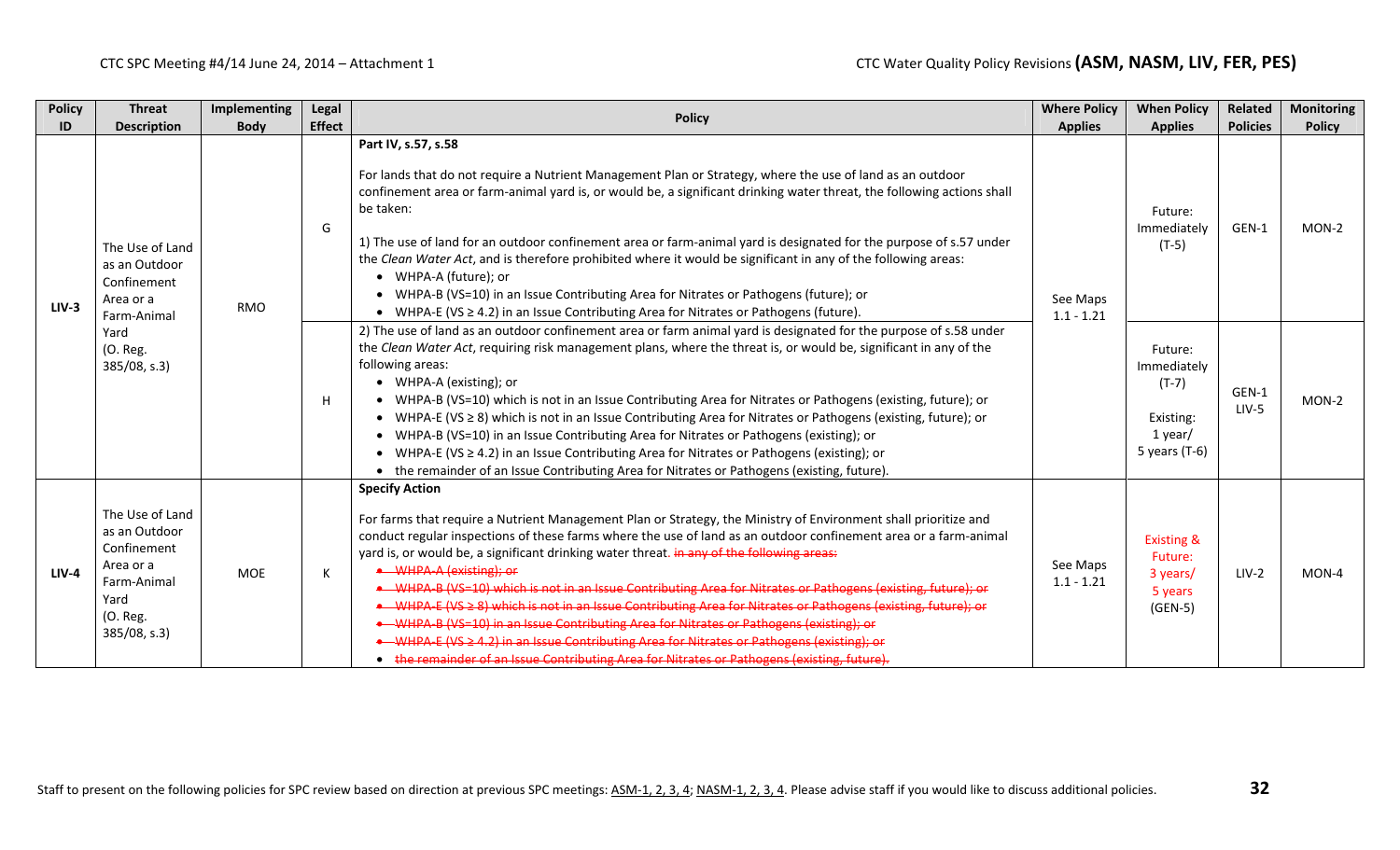| <b>Policy</b> | <b>Threat</b>                                                                                                                                                                                                                 | <b>Implementing</b> | Legal         |                                                                                                                                                                                                                                                                                                                                                                                                                                                                                                                                                                                                                                                                                                                                                                                                                                                                                                                                                                                                                                                                                                                                                                                                                                                                                                                                                                                                                                                                                                                                                                                                                                                                                        | <b>Where Policy</b>      | <b>When Policy</b>                                        | Related            | <b>Monitoring</b> |
|---------------|-------------------------------------------------------------------------------------------------------------------------------------------------------------------------------------------------------------------------------|---------------------|---------------|----------------------------------------------------------------------------------------------------------------------------------------------------------------------------------------------------------------------------------------------------------------------------------------------------------------------------------------------------------------------------------------------------------------------------------------------------------------------------------------------------------------------------------------------------------------------------------------------------------------------------------------------------------------------------------------------------------------------------------------------------------------------------------------------------------------------------------------------------------------------------------------------------------------------------------------------------------------------------------------------------------------------------------------------------------------------------------------------------------------------------------------------------------------------------------------------------------------------------------------------------------------------------------------------------------------------------------------------------------------------------------------------------------------------------------------------------------------------------------------------------------------------------------------------------------------------------------------------------------------------------------------------------------------------------------------|--------------------------|-----------------------------------------------------------|--------------------|-------------------|
| ID            | <b>Description</b>                                                                                                                                                                                                            | <b>Body</b>         | <b>Effect</b> | <b>Policy</b>                                                                                                                                                                                                                                                                                                                                                                                                                                                                                                                                                                                                                                                                                                                                                                                                                                                                                                                                                                                                                                                                                                                                                                                                                                                                                                                                                                                                                                                                                                                                                                                                                                                                          | <b>Applies</b>           | <b>Applies</b>                                            | <b>Policies</b>    | <b>Policy</b>     |
| $LIV-5$       | The Use of<br>Land as<br>Livestock<br>Grazing or<br>Pasturing<br>Land<br>(O. Reg.<br>$385/08$ , s.3)<br>The Use of<br>Land as an<br>Outdoor<br>Confinement<br>Area or a<br>Farm-Animal<br>Yard<br>(O. Reg.<br>$385/08$ , s.3) | Municipality        |               | <b>Specify Action</b><br>For farms and other lands that do not require a Nutrient Management Plan or Strategy, the municipality shall ensure<br>through their authority that the Risk Management Inspector responsible for enforcement will prioritize and conduct<br>regular inspections of these farms where the use of land for livestock grazing or pasturing and/or an outdoor<br>confinement area or a farm-animal yard is, or would be, a significant drinking water threat. for:<br>a) the use of land as livestock grazing or pasturing land in any of the following areas:<br>• WHPA A not in an Issue Contributing Area for Nitrates or Pathogens (existing, future); or<br>• WHPA A in an Issue Contributing Area for Nitrates or Pathogens with an animal density <1 Nutrient Unit per acre<br>(existing, future); or<br>• WHPA-B (VS=10) (existing, future); or<br>-WHPA-E (VS ≥ 8) (existing, future); or<br>the remainder of an Issue Contributing Area for Nitrates or Pathogens (existing, future).<br>b) the use of land as an outdoor confinement area or a farm-animal yard in any of the following areas:<br>• WHPA-A (existing); or<br>• WHPA B (VS=10) which is not in an Issue Contributing Area for Nitrates or Pathogens (existing, future); or<br>• WHPA-E (VS $\geq$ 8) which is not in an Issue Contributing Area for Nitrates or Pathogens (existing, future); or<br>• WHPA B (VS=10) in an Issue Contributing Area for Nitrates or Pathogens (existing); or<br>• WHPA-E (VS ≥ 4.2) in an Issue Contributing Area for Nitrates or Pathogens (existing); or<br>the remainder of an Issue Contributing Area for Nitrates or Pathogens (existing, future). | See Maps<br>$1.1 - 1.21$ | After RMP is<br>approved per<br>policy LIV-1<br>and LIV-3 | $LIV-1$<br>$LIV-3$ | $MON-1$           |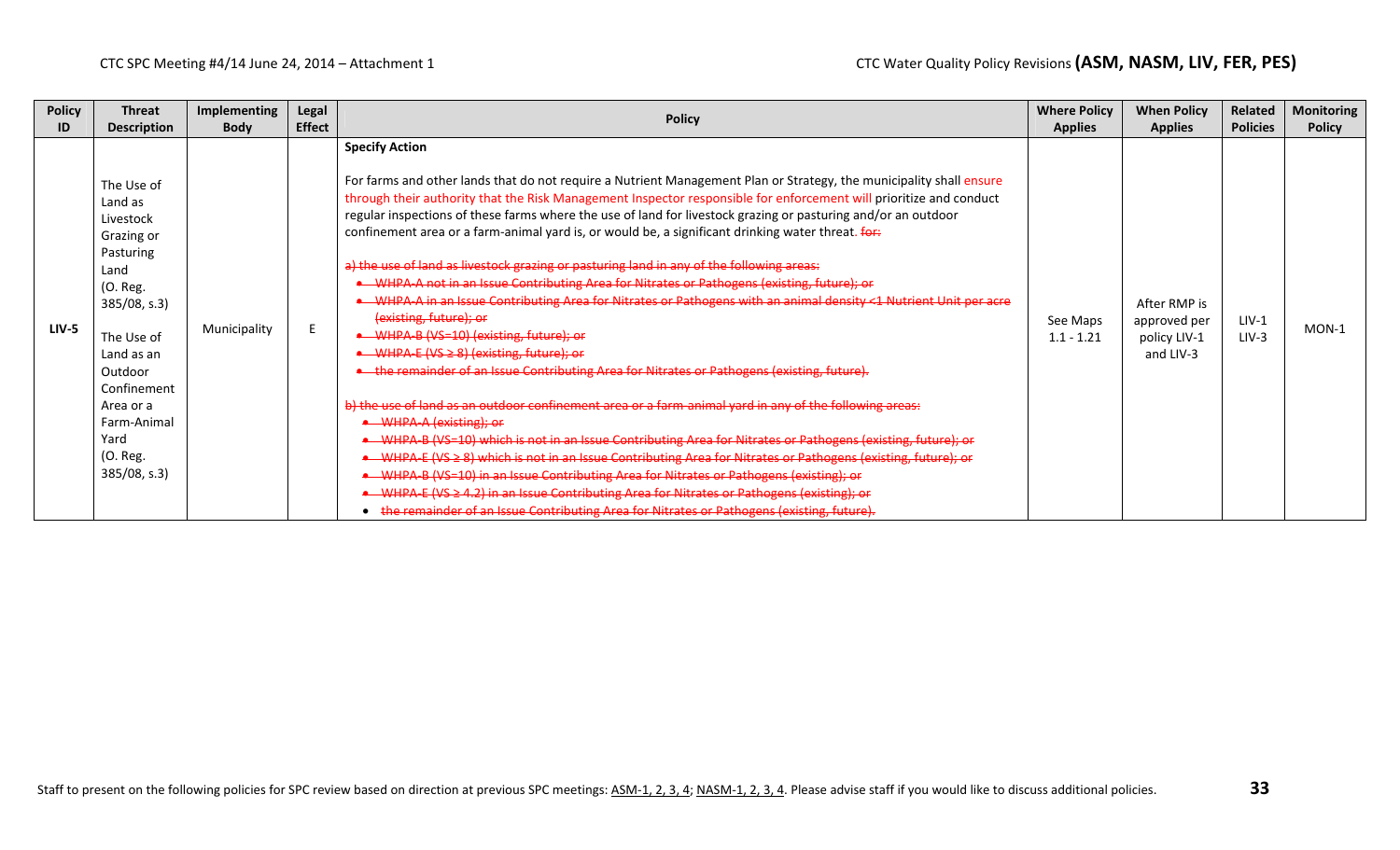| <b>Policy</b> | <b>Threat</b>                             | Implementing  | Legal         | <b>Policy</b>                                                                                                                                                                                                                                                                                                                                                                                                                                                                                                                                                                                                                                                                                                                                                                                                                | <b>Where Policy</b>      | <b>When Policy</b>                                                                       | Related         | <b>Monitoring</b> |
|---------------|-------------------------------------------|---------------|---------------|------------------------------------------------------------------------------------------------------------------------------------------------------------------------------------------------------------------------------------------------------------------------------------------------------------------------------------------------------------------------------------------------------------------------------------------------------------------------------------------------------------------------------------------------------------------------------------------------------------------------------------------------------------------------------------------------------------------------------------------------------------------------------------------------------------------------------|--------------------------|------------------------------------------------------------------------------------------|-----------------|-------------------|
| ID            | <b>Description</b>                        | <b>Body</b>   | <b>Effect</b> |                                                                                                                                                                                                                                                                                                                                                                                                                                                                                                                                                                                                                                                                                                                                                                                                                              | <b>Applies</b>           | <b>Applies</b>                                                                           | <b>Policies</b> | <b>Policy</b>     |
| <b>FER-1</b>  | Application                               |               |               | <b>Prescribed Instrument</b><br>1) The application of commercial fertilizer (containing nitrogen) to land shall be prohibited where the activity is, or<br>would be, a significant drinking water threat in any of the following areas:<br>• WHPA-A (existing, future); or<br>WHPA-E (VS $\geq$ 4.5) in an Issue Contributing Area for Nitrates (future).<br>$\bullet$                                                                                                                                                                                                                                                                                                                                                                                                                                                       |                          | Future:<br>Immediately<br>$(T-3)$<br>Existing: Upon<br>expiry or within<br>5 years (T-2) | N/A             | MON-4             |
|               | οf<br>Commercial<br>Fertilizer to<br>Land | <b>OMAFRA</b> | C             | 2) Where the application of commercial fertilizer (containing nitrogen or phosphorus) to land is in an area where the<br>activity is, or would be, a significant drinking water threat, the Nutrient Management Plan or Strategy that governs the<br>activity shall be reviewed or established to ensure appropriate terms and conditions are included so that the activity<br>ceases to be, or does not become, a significant drinking water threat in any of the following areas:<br>• WHPA-B (VS=10) (existing, future); or<br>• WHPA-E (VS $\geq$ 9) which is not in an Issue Contributing Area for Nitrates or Pathogens (existing, future); or<br>• WHPA-E (VS $\geq$ 4.5) in an Issue Contributing Area for Nitrates (existing); or<br>• the remainder of an Issue Contributing Area for Nitrates (existing, future). | See maps<br>$1.1 - 1.21$ | Future:<br>Immediately<br>$(T-3)$<br>Existing:<br>3 years<br>$(T-1)$                     | GEN-5<br>FER-4  | MON-4             |
| <b>FER-2</b>  | Application<br>Ωf<br>Commercial           | <b>RMO</b>    | G             | Part IV, s.57, s.58<br>For lands that do not require a Nutrient Management Plan or Strategy, where the application of commercial fertilizer<br>to land is, or would be, a significant drinking water threat (excluding incidental quantities for personal use), the<br>following actions shall be taken:<br>1) The application of commercial fertilizer with (containing nitrogen) is designated for the purpose of s.57 under the<br>Clean Water Act, and is therefore prohibited where the threat is, or would be, significant in any of the following areas:<br>• WHPA-A (existing, future); or<br>• WHPA-E (VS $\geq$ 4.5) in an Issue Contributing Area for Nitrates (future).                                                                                                                                          | See maps<br>$1.1 - 1.21$ | Future:<br>Immediately<br>$(T-5)$<br>Existing:<br>180 days<br>$(T-4)$                    | GEN-1           | $MON-2$           |
|               | Fertilizer to<br>Land                     |               | н             | 2) The application of commercial fertilizer (containing nitrogen or phosphorus) to land is designated for the purpose of<br>s.58 under the Clean Water Act, requiring risk management plans, where the threat is, or would be, significant in any<br>of the following areas:<br>• WHPA-A (existing or future use of fertilizer without Nitrogen); or<br>• WHPA-B (VS=10) (existing, or future use of any fertilizer); or<br>• WHPA-E (VS $\geq$ 9) which is not in an Issue Contributing Area for Nitrates (existing, $\Theta$ future use of any fertilizer); or<br>• WHPA-E (VS $\geq$ 4.5) in an Issue Contributing Area for Nitrates (existing use of any fertilizer); or<br>• the remainder of an Issue Contributing Area for Nitrates (existing, or future use of any fertilizer).                                      |                          | Future:<br>Immediately<br>$(T-7)$<br>Existing:<br>1 year/5 years<br>$(T-6)$              | GEN-1<br>FER-5  | $MON-2$           |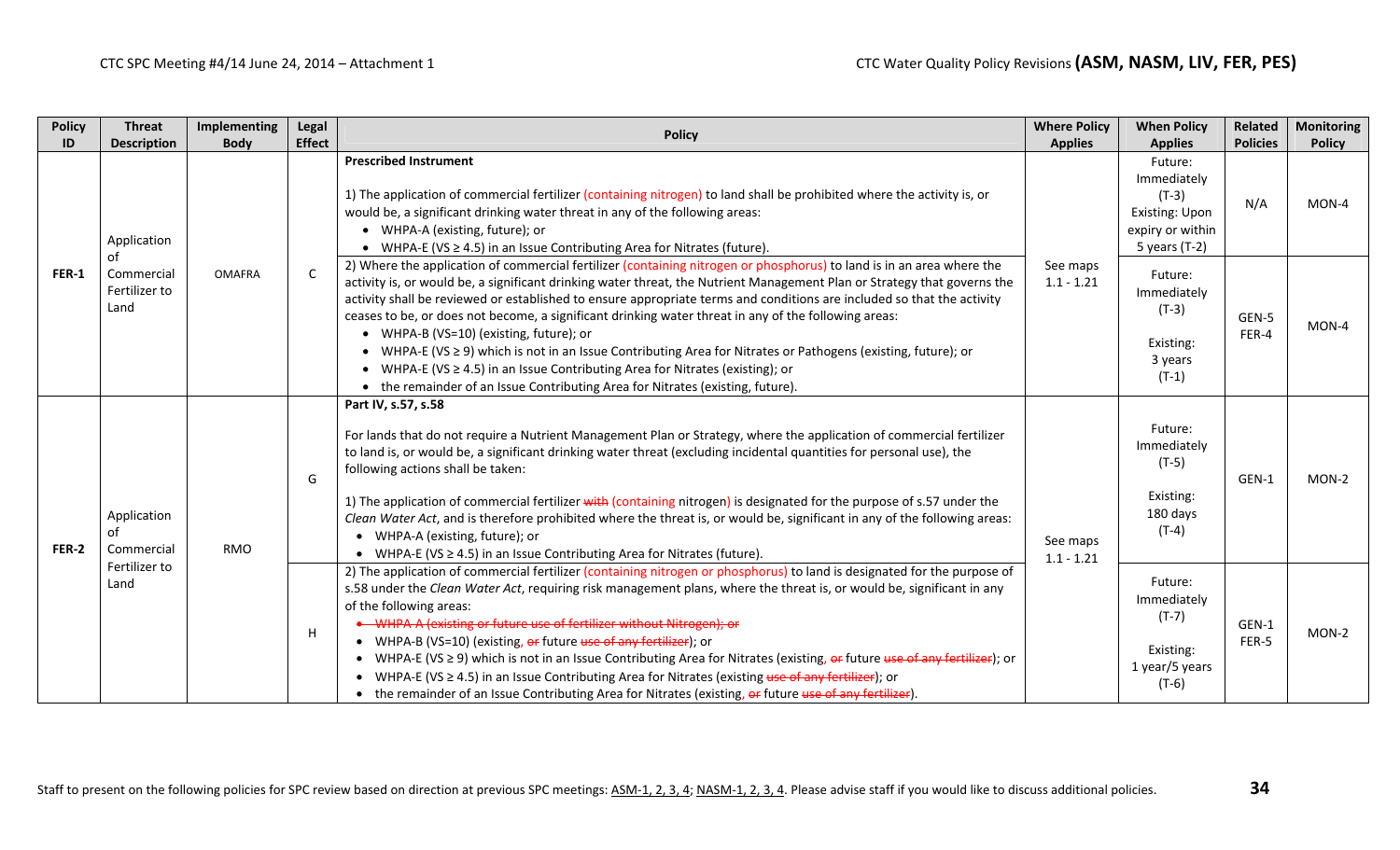| <b>Policy</b> | <b>Threat</b>                                          | Implementing | Legal         | <b>Policy</b>                                                                                                                                                                                                                                                                                                                                                                                                                                                                                                                                                                                                                                                      | <b>Where Policy</b>                                                                                                                                                                                                                                                                                                                                                                                                                                                                                            | <b>When Policy</b>                                                               | Related                           | <b>Monitoring</b> |         |
|---------------|--------------------------------------------------------|--------------|---------------|--------------------------------------------------------------------------------------------------------------------------------------------------------------------------------------------------------------------------------------------------------------------------------------------------------------------------------------------------------------------------------------------------------------------------------------------------------------------------------------------------------------------------------------------------------------------------------------------------------------------------------------------------------------------|----------------------------------------------------------------------------------------------------------------------------------------------------------------------------------------------------------------------------------------------------------------------------------------------------------------------------------------------------------------------------------------------------------------------------------------------------------------------------------------------------------------|----------------------------------------------------------------------------------|-----------------------------------|-------------------|---------|
| ID            | <b>Description</b>                                     | <b>Body</b>  | <b>Effect</b> |                                                                                                                                                                                                                                                                                                                                                                                                                                                                                                                                                                                                                                                                    | <b>Applies</b>                                                                                                                                                                                                                                                                                                                                                                                                                                                                                                 | <b>Applies</b>                                                                   | <b>Policies</b>                   | <b>Policy</b>     |         |
| FER-3         | Handling and<br>Storage of<br>Commercial<br>Fertilizer | <b>RMO</b>   | G             |                                                                                                                                                                                                                                                                                                                                                                                                                                                                                                                                                                                                                                                                    | Part IV, s.57, s.58<br>For farms and other lands, where the handling and storage of commercial fertilizer to land is, or would be, a significant<br>drinking water threat (excluding incidental quantities for personal use), the following actions shall be taken:<br>1) The handling and storage of commercial fertilizer is designated for the purpose of s.57 under the Clean Water Act,<br>and is therefore prohibited where the threat would be significant in the following area:<br>• WHPA-A (future). |                                                                                  | Future:<br>Immediately<br>$(T-5)$ | GEN-1             | $MON-2$ |
|               |                                                        |              | H             | 2) The handling and storage of commercial fertilizer to land is designated for the purpose of s.58 under the Clean Water<br>Act, requiring risk management plans, where the threat is, or would be, significant in any of the following areas:<br>• WHPA-A (existing); or<br>• WHPA-B (VS=10) (existing, future); or<br>• WHPA-E (VS=10) (existing, future); or<br>• the remainder of an Issue Contributing Area for Nitrates (existing, future).<br>Without limiting other requirements, risk management plans shall include conditions to require storage of quantities<br>over 2,500 kg to be within a covered structure.                                       | See Maps<br>$1.1 - 1.21$                                                                                                                                                                                                                                                                                                                                                                                                                                                                                       | Future:<br>Immediately<br>$(T-7)$<br>Existing:<br>$1$ year/5<br>years<br>$(T-6)$ | GEN-1<br>FER-5                    | $MON-2$           |         |
| FER-4         | Application of<br>Commercial<br>Fertilizer             | <b>MOE</b>   |               | <b>Specify Action</b><br>For farms that require a Nutrient Management Plan or Strategy, the Ministry of Environment shall prioritize and<br>conduct regular inspections of these farms where the application of commercial fertilizer to land is, or would be, a<br>significant drinking water threat. in any of the following areas:<br>• WHPA-B (VS=10) (existing, future); or<br>WHPA E (VS ≥ 9) which is not in an Issue Contributing Area for Nitrates or Pathogens (existing, future); or<br>• WHPA-E (VS ≥ 4.5) in an Issue Contributing Area for Nitrates (existing); or<br>• the remainder of an Issue Contributing Area for Nitrates (existing, future). | See Maps<br>$1.1 - 1.21$                                                                                                                                                                                                                                                                                                                                                                                                                                                                                       | <b>Existing &amp;</b><br>Future:<br>3 years/<br>5 years<br>$(GEN-5)$             | FER-1                             | $MON-4$           |         |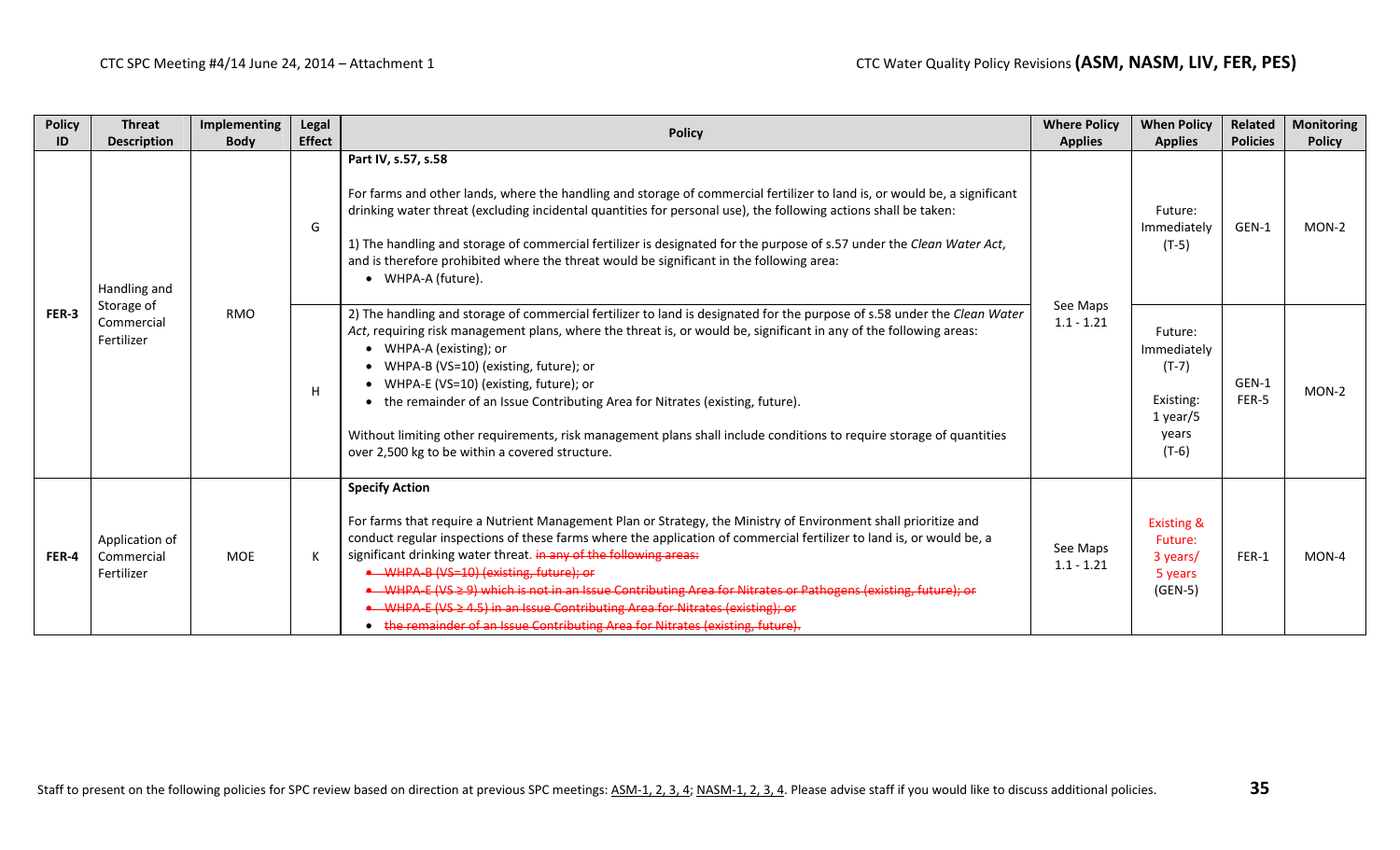| <b>Policy</b><br>ID | <b>Threat</b><br><b>Description</b>                                                                             | Implementing<br><b>Body</b> | Legal<br><b>Effect</b> | <b>Policy</b>                                                                                                                                                                                                                                                                                                                                                                                                                                                                                                                                                                                                                                                                                                                                                                                                                                                                                                                                                                                                                                                                                                                                                                                                                                                                                                                                                   | <b>Where Policy</b><br><b>Applies</b> | <b>When Policy</b><br><b>Applies</b>                         | Related<br><b>Policies</b> | <b>Monitoring</b><br><b>Policy</b> |
|---------------------|-----------------------------------------------------------------------------------------------------------------|-----------------------------|------------------------|-----------------------------------------------------------------------------------------------------------------------------------------------------------------------------------------------------------------------------------------------------------------------------------------------------------------------------------------------------------------------------------------------------------------------------------------------------------------------------------------------------------------------------------------------------------------------------------------------------------------------------------------------------------------------------------------------------------------------------------------------------------------------------------------------------------------------------------------------------------------------------------------------------------------------------------------------------------------------------------------------------------------------------------------------------------------------------------------------------------------------------------------------------------------------------------------------------------------------------------------------------------------------------------------------------------------------------------------------------------------|---------------------------------------|--------------------------------------------------------------|----------------------------|------------------------------------|
| FER-5               | Application of<br>Commercial<br>Fertilizer<br>Handling and<br>Storage of<br>Commercial<br>Fertilizer            | Municipality                | E.                     | <b>Specify Action</b><br>For farms and other lands (excluding incidental quantities for personal use) that do not require a Nutrient Management<br>Plan or Strategy, the municipality shall ensure through their authority that the Risk Management Inspector responsible<br>for enforcement will prioritize and conduct regular inspections of these lands where the application, handling and<br>storage of commercial fertilizer is, or would be, a significant drinking water threat., for:<br>a) application of commercial fertilizer to land in any of the following areas:<br>• WHPA-A (existing or future use of fertilizer without Nitrogen); or<br>• WHPA-B (VS=10) (existing or future use of any fertilizer); or<br>• WHPA-E (VS ≥ 9) which is not in an Issue Contributing Area for Nitrates (existing or future use of any fertilizer); or<br>• WHPA E (VS ≥ 4.5) in an Issue Contributing Area for Nitrates (existing use of any fertilizer); or<br>• the remainder of an Issue Contributing Area for Nitrates (existing or future use of any fertilizer).<br>b) handling and storage of commercial fertilizer in any of the following areas:<br>• WHPA-A (existing); or<br>• WHPA-B (VS-10) (existing, future); or<br>• WHPA-E (VS=10) (existing, future); or<br>• the remainder of an Issue Contributing Area for Nitrates (existing, future). | See Maps<br>$1.1 - 1.21$              | After RMP is<br>approved<br>per policy<br>FER-2 and<br>FER-3 | FER-2<br>FER-3             | MON-1                              |
| FER-6               | Application of<br>Commercial<br>Fertilizer to<br>Land<br>Handling and<br>Storage of<br>Commercial<br>Fertilizer | Municipality<br><b>MOE</b>  | E<br>К                 | <b>Education and Outreach</b><br>The municipality shall deliver education and outreach materials and programs where the application, handling and<br>storage of commercial fertilizer is, or would be, a significant drinking water threat in any of the following areas:<br>• WHPA-A (existing, future); or<br>• WHPA-B (VS=10) (existing, future); or<br>• WHPA-E (VS $\geq$ 9 for application; VS=10 for handling and storage) (existing, future); or<br>• the remainder of an Issue Contributing Area for Nitrates (existing, future).<br>Where education and outreach materials prepared by the Ministry of Environment are available, the municipality shall<br>deliver those materials, targeted towards:<br>a) an individual for personal use to promote timely fertilizer application and best management practices in urban<br>settings; and<br>b) non-agricultural lands to promote best management practices to safeguard water supplies from drinking water<br>threats.                                                                                                                                                                                                                                                                                                                                                                            | See Maps<br>$1.1 - 1.21$              | <b>Existing &amp;</b><br>Future:<br>2 years<br>$(T-10)$      | GEN-6                      | $MON-1$<br>MON-4                   |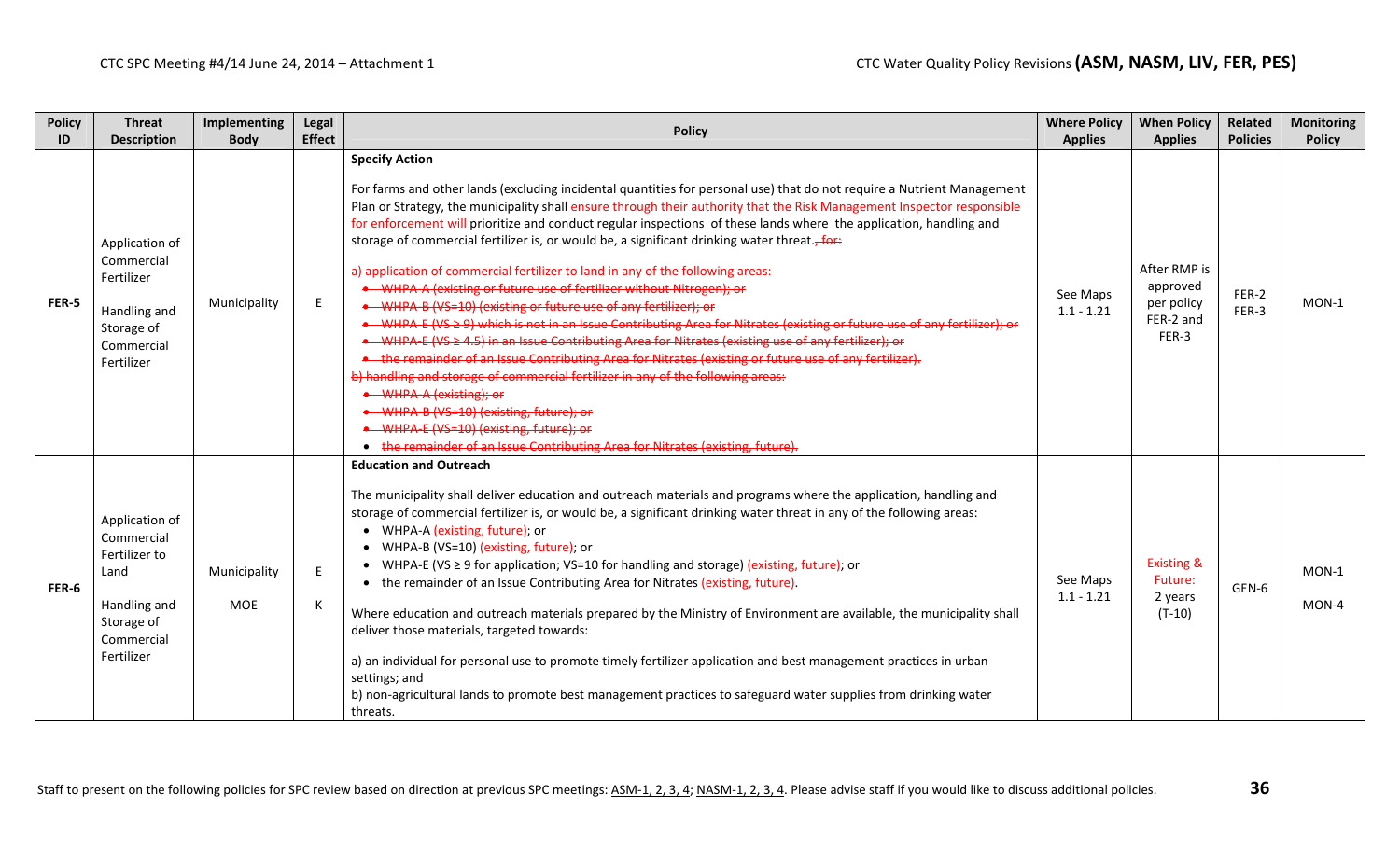| <b>Policy</b><br>ID | <b>Threat</b><br><b>Description</b>     | Implementing<br><b>Body</b> | Legal<br><b>Effect</b> | <b>Policy</b>                                                                                                                                                                                                                                                                                                                                                                                                                                                                                                                                                                                                                    | <b>Where Policy</b><br><b>Applies</b> | <b>When Policy</b><br><b>Applies</b>                                             | Related<br><b>Policies</b> | <b>Monitoring</b><br><b>Policy</b> |
|---------------------|-----------------------------------------|-----------------------------|------------------------|----------------------------------------------------------------------------------------------------------------------------------------------------------------------------------------------------------------------------------------------------------------------------------------------------------------------------------------------------------------------------------------------------------------------------------------------------------------------------------------------------------------------------------------------------------------------------------------------------------------------------------|---------------------------------------|----------------------------------------------------------------------------------|----------------------------|------------------------------------|
| <b>PES-1</b>        | Application of<br>Pesticide to<br>Land  | <b>RMO</b>                  | H.                     | Part IV, s.58<br>The application of pesticide to land is designated for the purpose of s.58 under the Clean Water Act, requiring risk<br>management plans, where the threat is, or would be, significant in any of the following areas:<br>• WHPA-A (existing, future); or<br>• WHPA-B (VS=10) (existing, future); or<br>• WHPA-E (VS $\geq$ 8.1) (existing, future).<br>Without limiting other requirements, risk management plans shall incorporate appropriate agri-environmental best<br>management practices and standards to ensure the activity ceases to be, or does not become, a significant drinking<br>water threat. | See Maps<br>$1.1 - 1.21$              | Future:<br>Immediately<br>$(T-7)$<br>Existing:<br>$1$ year/5<br>years<br>$(T-6)$ | GEN-1                      | MON-2                              |
| <b>PES-2</b>        | Handling and<br>Storage of<br>Pesticide | <b>RMO</b>                  | G                      | Part IV, s.57, s.58<br>Where the handling and storage of pesticide is, or would be, a significant drinking water threat, the following actions<br>shall be taken:<br>1) The handling and storage of pesticide is designated for the purpose of s.57 under the Clean Water Act, and is<br>therefore prohibited where the threat would be significant in any of the following areas:<br>• WHPA-A (future); or<br>• WHPA-B (VS=10) (future); or<br>• WHPA-E (VS $\geq$ 9) (future).                                                                                                                                                 | See Maps<br>$1.1 - 1.21$              | Future:<br>Immediately<br>$(T-5)$                                                | GEN-1                      | $MON-2$                            |
|                     |                                         |                             | H                      | 2) The handling and storage of pesticide is designated for the purpose of s.58 under the Clean Water Act, requiring risk<br>management plans, where the threat is significant in any of the following areas:<br>• WHPA-A (existing); or<br>• WHPA-B (VS=10) (existing); or<br>• WHPA-E (VS $\geq$ 9) (existing).<br>Without limiting other requirements, risk management plans shall incorporate appropriate agri-environmental best<br>management practices and standards to ensure the activity ceases to be a significant drinking water threat.                                                                              |                                       | Existing:<br>$1$ year/5<br>years<br>$(T-6)$                                      | N/A                        | $MON-2$                            |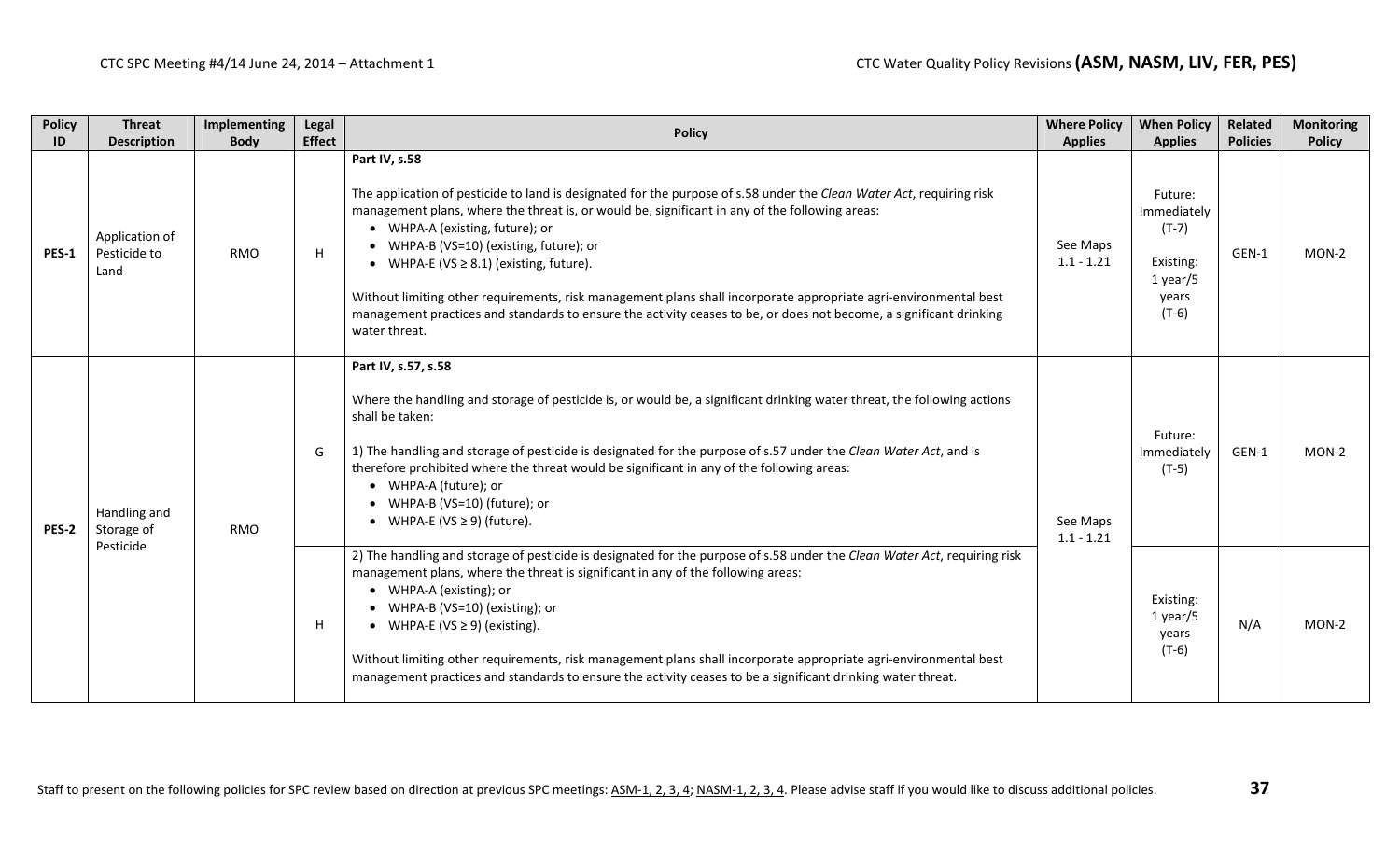| <b>Policy</b><br>ID | <b>Threat</b><br><b>Description</b>                                               | <b>Implementing</b><br><b>Body</b> | Legal<br><b>Effect</b> | <b>Policy</b>                                                                                                                                                                                                                                                                                                                                                                                                                                                                                                                                                                                                                                                      | <b>Where Policy</b><br><b>Applies</b> | <b>When Policy</b><br><b>Applies</b>                    | Related<br><b>Policies</b> | <b>Monitoring</b><br><b>Policy</b> |
|---------------------|-----------------------------------------------------------------------------------|------------------------------------|------------------------|--------------------------------------------------------------------------------------------------------------------------------------------------------------------------------------------------------------------------------------------------------------------------------------------------------------------------------------------------------------------------------------------------------------------------------------------------------------------------------------------------------------------------------------------------------------------------------------------------------------------------------------------------------------------|---------------------------------------|---------------------------------------------------------|----------------------------|------------------------------------|
| PES-3               | Application of<br>Pesticide to<br>Land<br>Handling and<br>Storage of<br>Pesticide | <b>MOE</b>                         |                        | <b>Education and Outreach</b><br>Where the application, handling and storage of pesticide is, or would be, a significant drinking water threat, the Ministry<br>of Environment should develop education, training and outreach programs promoting integrated pest management and<br>alternative pest control best management practices, particularly for farms, golf courses and sports fields where the<br>threat is, or would be, significant in any of the following areas:<br>• WHPA-A (existing, future); or<br>• WHPA-B (VS=10) (existing, future); or<br>• WHPA-E (VS $\geq$ 8.1 for application; VS $\geq$ 9 for handling and storage) (existing, future). | See Maps<br>$1.1 - 1.21$              | <b>Existing &amp;</b><br>Future:<br>2 years<br>$(T-15)$ | GEN-6                      | MON-4                              |
| <b>PES-4</b>        | Application of<br>Pesticide to<br>Land<br>Handling and<br>Storage of<br>Pesticide | Municipality                       |                        | <b>Incentive</b><br>Where the application, handling and storage of pesticide is, or would be, a significant drinking water threat, the<br>municipality shall consider providing incentive programs to encourage best management practices for agricultural/rural<br>landowners to reduce the risks to groundwater where the threat is, or would be, significant in any of the following areas:<br>• WHPA-A (existing); or<br>• WHPA-B (VS=10) (existing); or<br>• WHPA-E (VS $\geq$ 8.1 for application; VS $\geq$ 9 for handling and storage) (existing).                                                                                                         | See Maps<br>$1.1 - 1.21$              | Existing:<br>2 years<br>$(T-11)$                        | N/A                        | $MON-1$                            |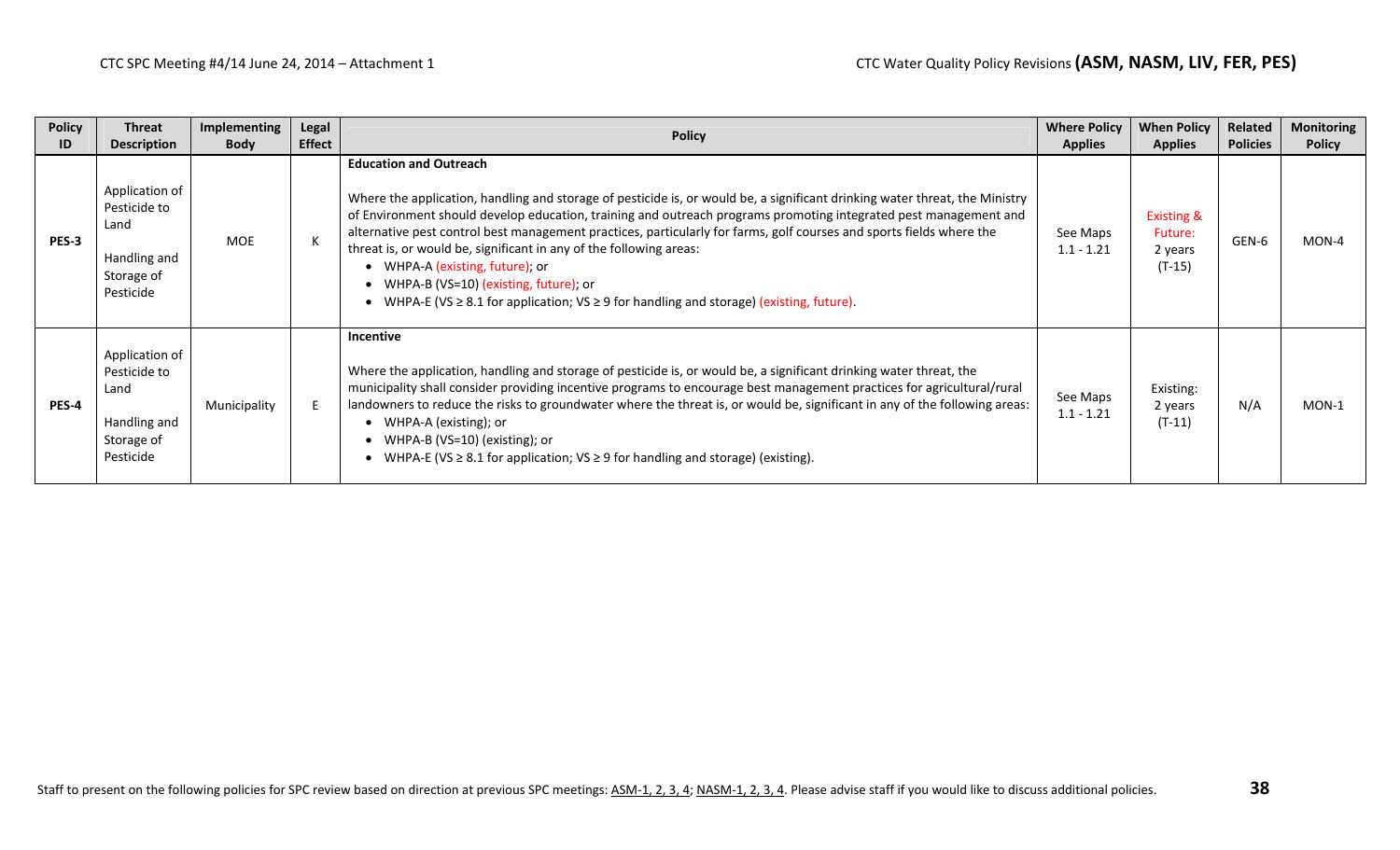| <b>Policy</b><br>ID | <b>Threat</b><br><b>Description</b>                                                | <b>Implementing</b><br><b>Body</b> | <b>Legal</b><br><b>Effect</b> | <b>Policy</b>                                                                                                                                                                                                                                                                                                                                                                                                                                                                                                                                                                                                                                                                                                                                                                                                                                                                                                                                                                                                                                                   | <b>Where Policy</b><br><b>Applies</b> | <b>When Policy</b><br><b>Applies</b>                                        | Related<br><b>Policies</b> | <b>Monitoring</b><br><b>Policy</b> |
|---------------------|------------------------------------------------------------------------------------|------------------------------------|-------------------------------|-----------------------------------------------------------------------------------------------------------------------------------------------------------------------------------------------------------------------------------------------------------------------------------------------------------------------------------------------------------------------------------------------------------------------------------------------------------------------------------------------------------------------------------------------------------------------------------------------------------------------------------------------------------------------------------------------------------------------------------------------------------------------------------------------------------------------------------------------------------------------------------------------------------------------------------------------------------------------------------------------------------------------------------------------------------------|---------------------------------------|-----------------------------------------------------------------------------|----------------------------|------------------------------------|
| SAL-1               | Application<br>of Road Salt<br>(Unassumed<br>Roads and<br>Private<br>Parking Lots) | <b>RMO</b>                         | H                             | Part IV, s.58<br>For unassumed roads and private parking lots (excluding parking for low density residential), the application of road<br>salt is designated for the purpose of s.58 under the Clean Water Act, requiring risk management plans, where the<br>threat is, or would be, significant in any of the following areas:<br>• WHPA-A (existing, future); or<br>• WHPA-B (VS=10) (existing, future); or<br>• WHPA-E (VS $\geq$ 9) (existing, future); or<br>• the remainder of an Issue Contributing Area for Sodium or Chloride (existing, future).<br>Without limiting other requirements, risk management plans shall include a goal to minimize salt usage through<br>alternative measures, while maintaining roadway safety for users.                                                                                                                                                                                                                                                                                                              | See Maps<br>$1.1 - 1.21$              | Future:<br>Immediately<br>$(T-7)$<br>Existing:<br>1 year/5 years<br>$(T-6)$ | GEN-1                      | MON-2                              |
| SAL-2               | Application<br>of Road Salt<br>(Public<br>Roads)                                   | <b>RMO</b>                         | H                             | Part IV, s.58<br>For public roads, the application of road salt (existing, future) is designated for the purpose of s.58 under the Clean<br>Water Act, requiring risk management plans, where the threat is, or would, be significant in any of the following<br>areas:<br>• WHPA-A (existing, future); or<br>• WHPA-B (VS=10) (existing, future); or<br>• WHPA-E (VS $\geq$ 9) (existing, future); or<br>• the remainder of an Issue Contributing Area for Sodium or Chloride (existing, future).<br>Without limiting other requirements, risk management plans shall include provisions for:<br>a) the reduction of salt usage through best management practices such as alternative de-icer materials (with lower<br>sodium and chloride) and/or contemporary technology; and<br>b) the use of trained individuals in the application of road salt (could include technicians and technologists and others<br>responsible for salt management plans, winter maintenance supervisors, patrollers, equipment operators,<br>mechanics, and contract employees). | See Maps<br>$1.1 - 1.21$              | Future:<br>Immediately<br>$(T-7)$<br>Existing:<br>1 year/5 years<br>$(T-6)$ | GEN-1                      | MON-2                              |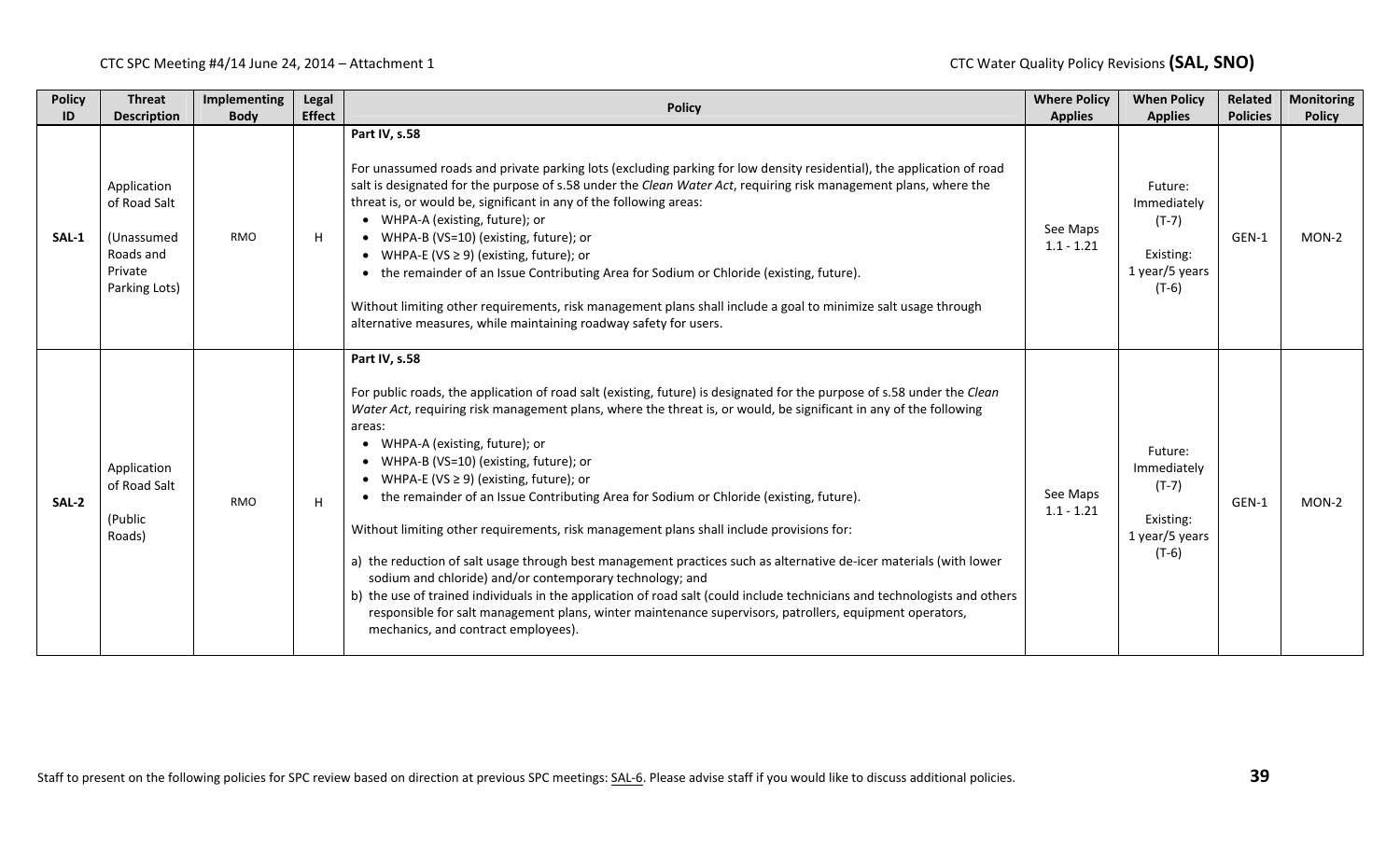| <b>Policy</b><br>ID | <b>Threat</b><br><b>Description</b> | <b>Implementing</b><br><b>Body</b> | Legal<br><b>Effect</b> | <b>Policy</b>                                                                                                                                                                                                                                                                                                                                                                                                                                                                                                                                                                                                                                                                                                                                                                                                                                                                                                                                                                                                                                                                                                                                                                                                                                                                                                                                                                                        | <b>Where Policy</b><br><b>Applies</b> | <b>When Policy</b><br><b>Applies</b>                                                                                                                      | Related<br><b>Policies</b> | <b>Monitoring</b><br><b>Policy</b> |
|---------------------|-------------------------------------|------------------------------------|------------------------|------------------------------------------------------------------------------------------------------------------------------------------------------------------------------------------------------------------------------------------------------------------------------------------------------------------------------------------------------------------------------------------------------------------------------------------------------------------------------------------------------------------------------------------------------------------------------------------------------------------------------------------------------------------------------------------------------------------------------------------------------------------------------------------------------------------------------------------------------------------------------------------------------------------------------------------------------------------------------------------------------------------------------------------------------------------------------------------------------------------------------------------------------------------------------------------------------------------------------------------------------------------------------------------------------------------------------------------------------------------------------------------------------|---------------------------------------|-----------------------------------------------------------------------------------------------------------------------------------------------------------|----------------------------|------------------------------------|
| SAL-3               | Application<br>of Road Salt         | Planning<br>Approval<br>Authority  | A                      | <b>Land Use Planning</b><br>Where the application of road salt to roads and parking lots would be a significant drinking water threat, the planning<br>approval authority shall:<br>1) prohibit the establishment of new parking lots with greater than 2000 square metres (approximately 80 spaces) of<br>paved surface in:<br>• WHPA-A not in an Issue Contributing Area for Sodium or Chloride (future);<br>2) prohibit the establishment of new parking lots with greater than 200 square metres (approximately 8 spaces) of<br>paved surface in:<br>• WHPA-A in an Issue Contributing Area for Sodium or Chloride (future); and<br>3) require a salt management plan, which includes a reduction in the future use of salt, as part of a complete<br>application for development which includes new roads and parking lots where the application of road salt is<br>significant in any of the following areas:<br>• WHPA-B (VS=10) (future); or<br>• WHPA-E (VS $\geq$ 9) (future); or<br>the remainder of an Issue Contributing Area for Sodium or Chloride (future).<br>Such plans should include but not be limited to mitigation measures regarding design of parking lots, roadways and<br>sidewalks to minimize the need for repeat application of road salt such as reducing ponding in parking areas; and<br>directing stormwater discharge outside of vulnerable areas where possible. | See Maps<br>$1.1 - 1.21$              | Future:<br>Immediately<br>$(T-9)$<br>Amend OPs<br>and ZBLs for<br>conformity<br>within 5 years<br>and ZBLs<br>within 3 years<br>of OP approval<br>$(T-8)$ | N/A                        | $MON-1$                            |
| SAL-4               | Application<br>of Road Salt         | <b>MOE</b>                         | К                      | <b>Specify Action</b><br>Where the application of road salt is, or would be, a significant drinking water threat, the Ministry of Environment in<br>consultation with other provincial ministries and municipal associations should promote best management practices<br>for the application of road salt, to protect sources of municipal drinking water in any of the following areas:<br>• WHPA-A (existing, future); or<br>• WHPA-B (VS=10) (existing, future); or<br>WHPA-E (VS $\geq$ 9) (existing, future); or<br>$\bullet$<br>the remainder of an Issue Contributing Area for Sodium or Chloride (existing, future).                                                                                                                                                                                                                                                                                                                                                                                                                                                                                                                                                                                                                                                                                                                                                                         | See Maps<br>$1.1 - 1.21$              | <b>Existing &amp;</b><br>Future:<br>2 years<br>$(T-15)$                                                                                                   | N/A                        | MON-4                              |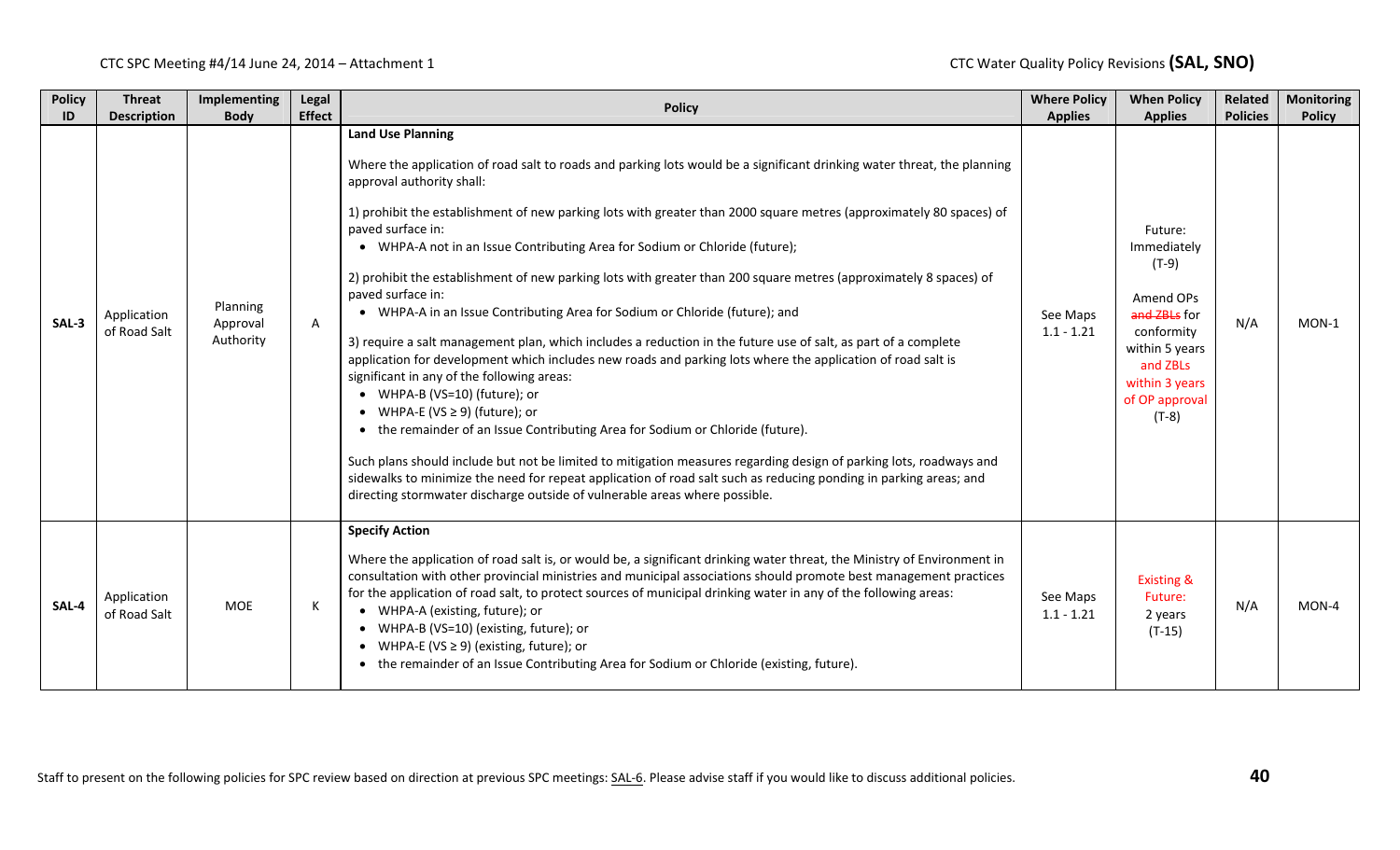| <b>Policy</b> | <b>Threat</b>                                           | Implementing                  | Legal         | <b>Policy</b>                                                                                                                                                                                                                                                                                                                                                                                                                                                                                                                                                                                                                                                                                                                                                                                                                                                                                                                                                                                                                                                                                                                                                                                                                                                                                                                                                                                                                                                                                                                                                                                                                                                                                                                                                                                               | <b>Where Policy</b>      | <b>When Policy</b>                                      | Related         | <b>Monitoring</b> |
|---------------|---------------------------------------------------------|-------------------------------|---------------|-------------------------------------------------------------------------------------------------------------------------------------------------------------------------------------------------------------------------------------------------------------------------------------------------------------------------------------------------------------------------------------------------------------------------------------------------------------------------------------------------------------------------------------------------------------------------------------------------------------------------------------------------------------------------------------------------------------------------------------------------------------------------------------------------------------------------------------------------------------------------------------------------------------------------------------------------------------------------------------------------------------------------------------------------------------------------------------------------------------------------------------------------------------------------------------------------------------------------------------------------------------------------------------------------------------------------------------------------------------------------------------------------------------------------------------------------------------------------------------------------------------------------------------------------------------------------------------------------------------------------------------------------------------------------------------------------------------------------------------------------------------------------------------------------------------|--------------------------|---------------------------------------------------------|-----------------|-------------------|
| ID            | <b>Description</b>                                      | <b>Body</b>                   | <b>Effect</b> |                                                                                                                                                                                                                                                                                                                                                                                                                                                                                                                                                                                                                                                                                                                                                                                                                                                                                                                                                                                                                                                                                                                                                                                                                                                                                                                                                                                                                                                                                                                                                                                                                                                                                                                                                                                                             | <b>Applies</b>           | <b>Applies</b>                                          | <b>Policies</b> | <b>Policy</b>     |
| SAL-5         | Application of<br>Road Salt                             | <b>MOE</b>                    | к             | <b>Specify Action</b><br>Where the application of road salt is, or would be, a significant drinking water threat, the Ministry of Environment in<br>consultation with other provincial ministries and municipal associations should develop a licensing and accreditation<br>program for Snow and Ice Contractors for the application of road salt, to protect sources of municipal drinking water<br>in any of the following areas:<br>• WHPA-A (existing, future); or<br>• WHPA-B (VS=10) (existing, future); or<br>• WHPA-E (VS $\geq$ 9) (existing, future); or<br>• the remainder of an Issue Contributing Area for Sodium or Chloride (existing, future).                                                                                                                                                                                                                                                                                                                                                                                                                                                                                                                                                                                                                                                                                                                                                                                                                                                                                                                                                                                                                                                                                                                                             | See Maps<br>$1.1 - 1.21$ | <b>Existing &amp;</b><br>Future:<br>2 years<br>$(T-15)$ | N/A             | MON-4             |
| SAL-6         | Application of<br>Road Salt<br>(Provincial<br>Highways) | Ministry of<br>Transportation |               | <b>Specify Action</b><br>For provincial highways where the application of road salt is, or would be, a significant drinking water threat in any of<br>the following areas:<br>• WHPA-A (existing, future); or<br>• WHPA-B (VS=10) (existing, future); or<br>• WHPA-E (VS $\geq$ 9) (existing, future); or<br>the remainder of an Issue Contributing Area for Sodium or Chloride (existing, future);<br>the Ministry of Transportation should:<br>a) continue the proactive implementation of their salt management plans with their supporting de-icing contactors<br>and the use of best management practices within wellhead protection areas;<br>b) update their salt management plan, as required, to ensure consistency with the most current versions of<br>Environment Canada's Code of Practice for the Environmental Management of Road Salts and Transportation<br>Association of Canada's Synthesis of Best Practices;<br>c) investigate and implement where practical, alternative products and mitigation practices and technologies for road<br>salt application and the management of highway runoff and infiltration;<br>d) in consultation with the Source Protection Authority, consider the information contained in the CTC Source<br>Protection Assessment Reports for the siting and priorization of future pilot projects assessments related to road salt<br>application and the management of highway runoff and infiltration. In particular, a pilot project an assessment of<br>application rates and options for reducing the application of salt should be undertaken at those wells in Orangeville<br>immediately adjacent to Highways 9 and 10; and<br>e) forward upon request to the Source Protection Authority the results of monitoring data on specific pilot projects. | See Maps<br>$1.1 - 1.21$ | <b>Existing &amp;</b><br>Future:<br>2 years<br>$(T-15)$ | N/A             | MON-4             |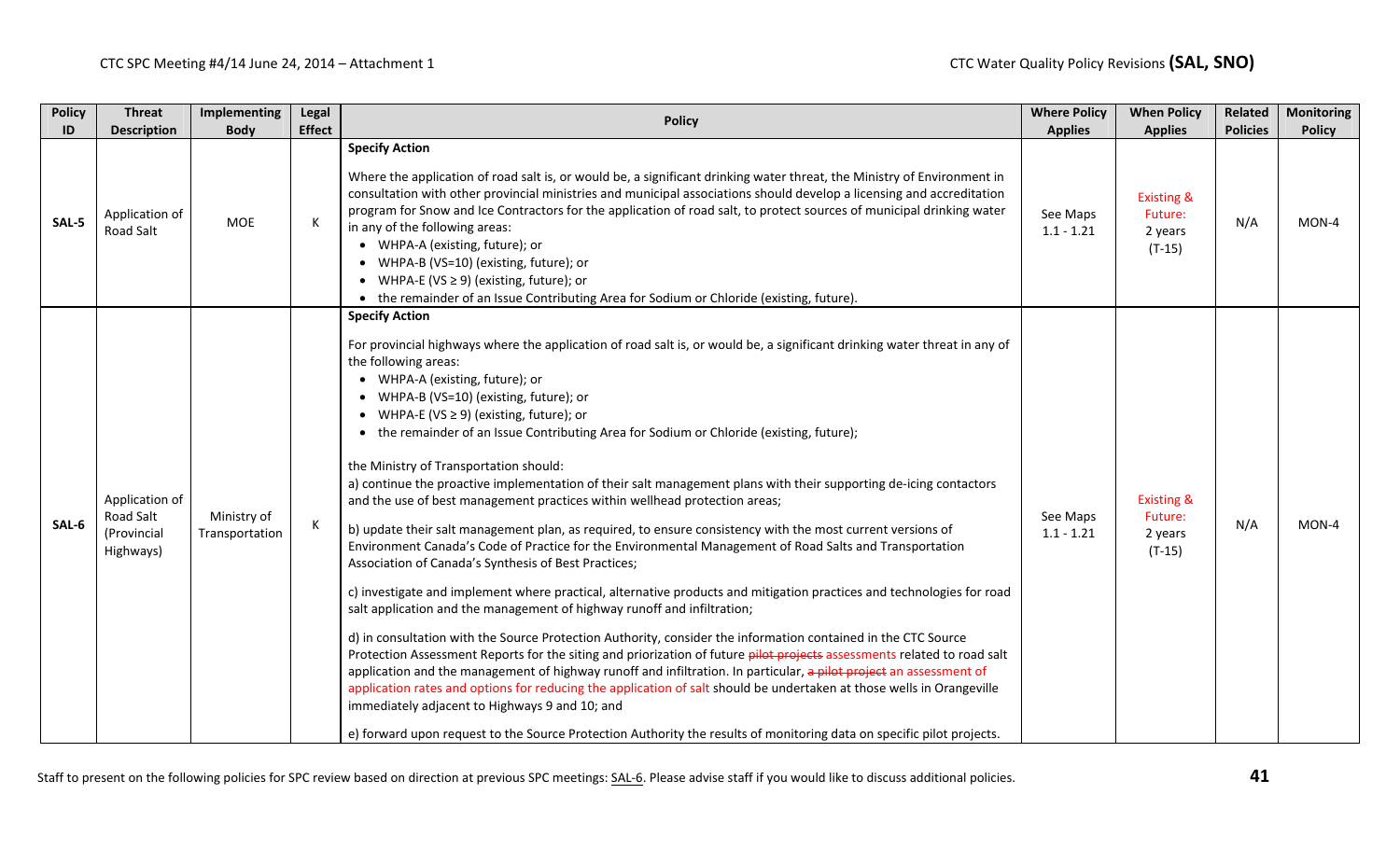|       | <b>Policy</b>                           | <b>Threat</b>                                                          | Implementing               | Legal                                                                                                                                                                                                                                                                                                                                                                                                                                                                                                                                                       | <b>Policy</b>                                                                                                                                                                                                                                                                                                                                                                                                                                                                                                                                                                                                                                                                                                                                                                                                                                                                                                                                                                                                                                                                                                                                                                                                                                                                                                                                                  | <b>Where Policy</b>               | <b>When Policy</b>                                      | Related         | <b>Monitoring</b> |  |  |  |   |                                                                                                                                                                                                                                                                                                                                                                                                         |  |                                        |     |
|-------|-----------------------------------------|------------------------------------------------------------------------|----------------------------|-------------------------------------------------------------------------------------------------------------------------------------------------------------------------------------------------------------------------------------------------------------------------------------------------------------------------------------------------------------------------------------------------------------------------------------------------------------------------------------------------------------------------------------------------------------|----------------------------------------------------------------------------------------------------------------------------------------------------------------------------------------------------------------------------------------------------------------------------------------------------------------------------------------------------------------------------------------------------------------------------------------------------------------------------------------------------------------------------------------------------------------------------------------------------------------------------------------------------------------------------------------------------------------------------------------------------------------------------------------------------------------------------------------------------------------------------------------------------------------------------------------------------------------------------------------------------------------------------------------------------------------------------------------------------------------------------------------------------------------------------------------------------------------------------------------------------------------------------------------------------------------------------------------------------------------|-----------------------------------|---------------------------------------------------------|-----------------|-------------------|--|--|--|---|---------------------------------------------------------------------------------------------------------------------------------------------------------------------------------------------------------------------------------------------------------------------------------------------------------------------------------------------------------------------------------------------------------|--|----------------------------------------|-----|
|       | ID                                      | <b>Description</b>                                                     | <b>Body</b>                | <b>Effect</b>                                                                                                                                                                                                                                                                                                                                                                                                                                                                                                                                               |                                                                                                                                                                                                                                                                                                                                                                                                                                                                                                                                                                                                                                                                                                                                                                                                                                                                                                                                                                                                                                                                                                                                                                                                                                                                                                                                                                | <b>Applies</b>                    | <b>Applies</b>                                          | <b>Policies</b> | <b>Policy</b>     |  |  |  |   |                                                                                                                                                                                                                                                                                                                                                                                                         |  |                                        |     |
| SAL-7 | Handling and<br>Storage of<br>Road Salt | <b>RMO</b>                                                             | G                          | Part IV, s.57, s.58<br>Where the handling and storage of road salt is, or would be, a significant drinking water threat, the following actions<br>shall be taken:<br>1) The handling and storage of road salt is designated for the purpose of s.57 under the Clean Water Act, and is<br>therefore prohibited where the threat would be significant in any of the following areas:<br>• WHPA-A (future); or<br>WHPA-B (VS=10) (future); or<br>WHPA-E (VS ≥9) (future); or<br>• the remainder of an Issue Contributing Area for Sodium or Chloride (future). | See Maps<br>$1.1 - 1.21$                                                                                                                                                                                                                                                                                                                                                                                                                                                                                                                                                                                                                                                                                                                                                                                                                                                                                                                                                                                                                                                                                                                                                                                                                                                                                                                                       | Future:<br>Immediately<br>$(T-5)$ | GEN-1                                                   | MON-2           |                   |  |  |  |   |                                                                                                                                                                                                                                                                                                                                                                                                         |  |                                        |     |
|       |                                         |                                                                        |                            |                                                                                                                                                                                                                                                                                                                                                                                                                                                                                                                                                             |                                                                                                                                                                                                                                                                                                                                                                                                                                                                                                                                                                                                                                                                                                                                                                                                                                                                                                                                                                                                                                                                                                                                                                                                                                                                                                                                                                |                                   |                                                         |                 |                   |  |  |  | H | 2) The handling and storage of road salt is designated for the purpose of s.58 under the Clean Water Act, requiring<br>risk management plans, where the threat is significant in any of the following areas:<br>• WHPA-A (existing); or<br>• WHPA-B (VS=10) (existing); or<br>• WHPA-E (VS $\geq$ 9) (existing); or<br>• the remainder of an Issue Contributing Area for Sodium or Chloride (existing). |  | Existing:<br>1 year/5 years<br>$(T-6)$ | N/A |
|       | SAL-8                                   | Application<br>of Road Salt<br>Handling and<br>Storage of<br>Road Salt | Municipality<br><b>MOE</b> | E.<br>к                                                                                                                                                                                                                                                                                                                                                                                                                                                                                                                                                     | <b>Education and Outreach</b><br>The municipality shall deliver education and outreach materials and programs where the application, handling and<br>storage of road salt is, or would be, a significant drinking water threat in any of the following areas:<br>• WHPA-A (existing, future); or<br>WHPA-B (VS=10) (existing, future); or<br>WHPA-E (VS $\geq$ 9) (existing, future); or<br>• the remainder of an Issue Contributing Area for Sodium or Chloride (existing, future).<br>Where appropriate education and outreach materials prepared by the Ministry of Environment are available, the<br>municipality shall deliver those materials, targeted towards:<br>a) owners/tenants of residences and small businesses where the application, handling and storage of road salt<br>(existing, future) is, or would be, a significant drinking water threat about the impact of salt on municipal drinking<br>water and what they can do to reduce their use of salt to ensure that the activity ceases to be or does not become a<br>significant drinking water threat; and<br>b) commercial and industrial sectors to address the importance of source protection planning and the impacts of road<br>salt on drinking water sources, with the key message being responsible salt storage and application, and the use of<br>contemporary technology. | See Maps<br>$1.1 - 1.21$          | <b>Existing &amp;</b><br>Future:<br>2 years<br>$(T-10)$ | GEN-6           | MON-1<br>$MON-4$  |  |  |  |   |                                                                                                                                                                                                                                                                                                                                                                                                         |  |                                        |     |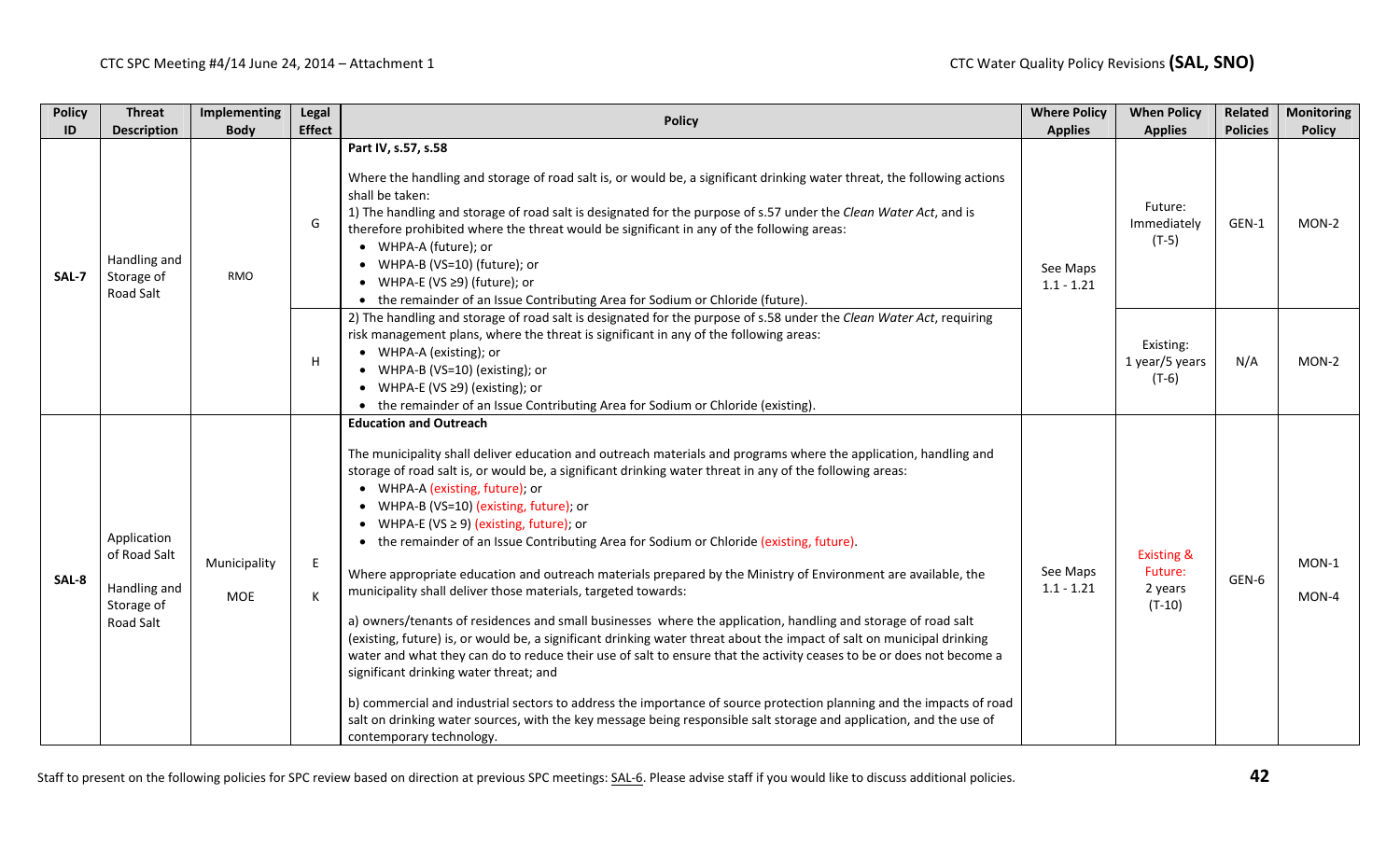| <b>Policy</b> | <b>Threat</b>                                                          | Implementing                      | Legal         | <b>Policy</b>                                                                                                                                                                                                                                                                                                                                                                                                                                                                                                                                                                                                                                                                                                                                                                                                                                                                                                                                                 | <b>Where Policy</b>                                            | <b>When Policy</b>                                                                                                                                        | Related         | <b>Monitoring</b> |
|---------------|------------------------------------------------------------------------|-----------------------------------|---------------|---------------------------------------------------------------------------------------------------------------------------------------------------------------------------------------------------------------------------------------------------------------------------------------------------------------------------------------------------------------------------------------------------------------------------------------------------------------------------------------------------------------------------------------------------------------------------------------------------------------------------------------------------------------------------------------------------------------------------------------------------------------------------------------------------------------------------------------------------------------------------------------------------------------------------------------------------------------|----------------------------------------------------------------|-----------------------------------------------------------------------------------------------------------------------------------------------------------|-----------------|-------------------|
| ID            | <b>Description</b>                                                     | <b>Body</b>                       | <b>Effect</b> |                                                                                                                                                                                                                                                                                                                                                                                                                                                                                                                                                                                                                                                                                                                                                                                                                                                                                                                                                               | <b>Applies</b>                                                 | <b>Applies</b>                                                                                                                                            | <b>Policies</b> | <b>Policy</b>     |
| SAL-9         | Application<br>of Road Salt<br>Handling and<br>Storage of<br>Road Salt | SPA<br>Municipality               | F.            | <b>Monitoring</b><br>Where the application, handling and storage of road salt is, or would be, a significant drinking water threat in an Issue<br>Contributing Area for Sodium or Chloride:<br>a) the responsible Source Protection Authority, in partnership with affected municipalities, shall conduct an<br>investigation on the source and nature of sodium and chloride threats, contingent on funding;<br>b) the municipality shall undertake monthly sampling of sodium and chloride levels in raw water at affected wells and<br>report the results to the Source Protection Authority; and<br>c) the Source Protection Authority shall assess the information for any increasing trends and advise the Source<br>Protection Committee on the need for new source protection plan policies to be developed to prevent future drinking<br>water Issues.                                                                                               | See Maps<br>1.2<br>1.3<br>1.11<br>1.14                         | <b>Existing &amp;</b><br>Future:<br>2 years<br>$(T-16)$                                                                                                   | N/A             | $MON-3$<br>MON-1  |
| <b>SAL-10</b> | Moderate/<br>low threats<br>Application<br>of Road Salt                | Planning<br>Approval<br>Authority | B             | <b>Land Use Planning</b><br>Where the application of road salt would be a moderate or low drinking water threat, the planning approval authority<br>is encouraged to require a salt management plan, which includes a reduction in the future use of salt, as part of a<br>complete application for development which includes new roads and parking lots in any of the following areas:<br>• WHPA-B (VS<10) (future); or<br>WHPA-C (future); or<br>$\bullet$<br>WHPA-D (future); or<br>WHPA-E (VS $\geq$ 4.5 and <9) (future); or<br>• HVA (future); or<br>SGRA (VS $\geq$ 6) (future).<br>Such plans should include, but not be limited to, mitigation measures regarding design of parking lots, roadways and<br>sidewalks to minimize the need for repeat application of road salt such as reducing ponding in parking areas, directing<br>stormwater discharge outside of vulnerable areas where possible, and provisions to hire certified contractors. | See Chapter 5<br>of the<br>respective<br>Assessment<br>Reports | Future:<br>Immediately<br>$(T-9)$<br>Amend OPs<br>and ZBLs for<br>conformity<br>within 5 years<br>and ZBLs<br>within 3 years<br>of OP approval<br>$(T-8)$ | N/A             | N/A               |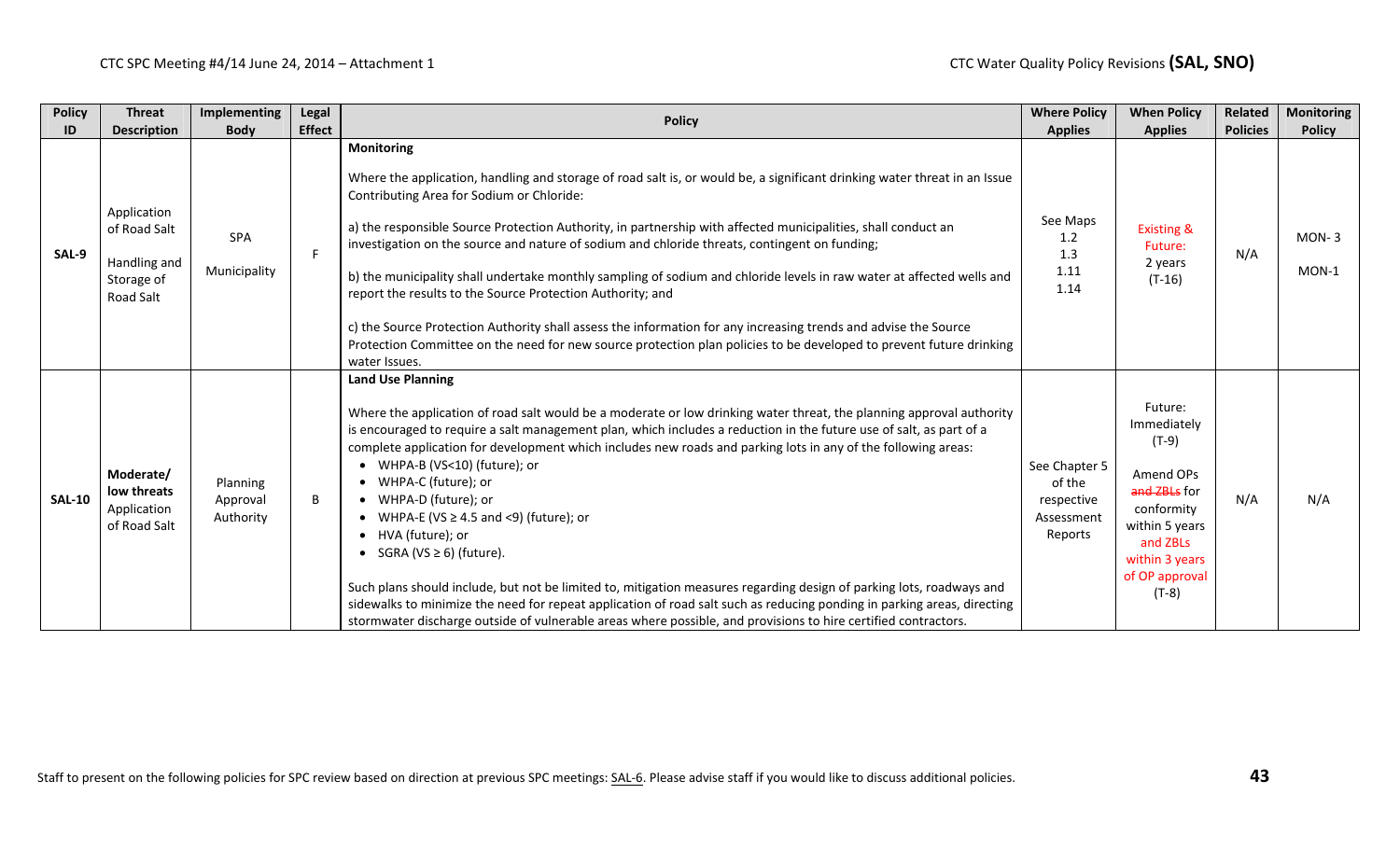| <b>Policy</b> | <b>Threat</b>                                           | Implementing | Legal         | <b>Policy</b>                                                                                                                                                                                                                                                                                                                                                                                                                                                                                                                                                                                                                                                                                                                                                                                                                                                                                                                                                                               | <b>Where Policy</b>                                            | <b>When Policy</b>                                      | Related         | <b>Monitoring</b> |
|---------------|---------------------------------------------------------|--------------|---------------|---------------------------------------------------------------------------------------------------------------------------------------------------------------------------------------------------------------------------------------------------------------------------------------------------------------------------------------------------------------------------------------------------------------------------------------------------------------------------------------------------------------------------------------------------------------------------------------------------------------------------------------------------------------------------------------------------------------------------------------------------------------------------------------------------------------------------------------------------------------------------------------------------------------------------------------------------------------------------------------------|----------------------------------------------------------------|---------------------------------------------------------|-----------------|-------------------|
| ID            | <b>Description</b>                                      | <b>Body</b>  | <b>Effect</b> |                                                                                                                                                                                                                                                                                                                                                                                                                                                                                                                                                                                                                                                                                                                                                                                                                                                                                                                                                                                             | <b>Applies</b>                                                 | <b>Applies</b>                                          | <b>Policies</b> | <b>Policy</b>     |
| <b>SAL-11</b> | Moderate/<br>low threats<br>Application<br>of Road Salt | <b>MOE</b>   |               | <b>Specify Action</b><br>Where the application of road salt is, or would be, a moderate or low drinking water threat, the Ministry of<br>Environment in consultation with other provincial ministries and municipal associations should promote best<br>management practices for the application of road salt, to protect sources of municipal drinking water in any of the<br>following areas:<br>WHPA-B (VS<10) (existing, future); or<br>WHPA-C (existing, future); or<br>WHPA-D (existing, future); or<br>WHPA-E (VS $\geq$ 4.5 and <9) (existing, future); or<br>HVA (existing, future); or<br>• SGRA (VS $\geq$ 6) (existing, future).                                                                                                                                                                                                                                                                                                                                                | See Chapter 5<br>of the<br>respective<br>Assessment<br>Reports | <b>Existing &amp;</b><br>Future:<br>2 years<br>$(T-15)$ | N/A             | N/A               |
| <b>SAL-12</b> | Moderate/<br>low threats<br>Application<br>of Road Salt | Municipality | $\mathbf{J}$  | <b>Specify Action</b><br>Where the application of road salt on unassumed roads and private parking lots (excluding low density residential) is,<br>or would be, a moderate or low drinking water threat in any of the following areas:<br>WHPA-B (VS<10) (existing, future); or<br>WHPA-C (existing, future); or<br>WHPA-D (existing, future); or<br>WHPA-E (VS $\geq$ 4.5 and <9) (existing, future); or<br>• HVA (existing, future); or<br>SGRA (VS $\geq$ 6) (existing, future)<br>the municipality is encouraged to:<br>a) require implementation of a salt management plan which includes the goal to minimize salt usage through<br>alternative measures, while maintaining public safety; and<br>b) require the use of trained individuals in the application of road salt (could include technicians and technologists<br>and others responsible for salt management plans, winter maintenance supervisors, patrollers, equipment operators,<br>mechanics, and contract employees). | See Chapter 5<br>of the<br>respective<br>Assessment<br>Reports | <b>Existing &amp;</b><br>Future:<br>2 years<br>$(T-15)$ | N/A             | N/A               |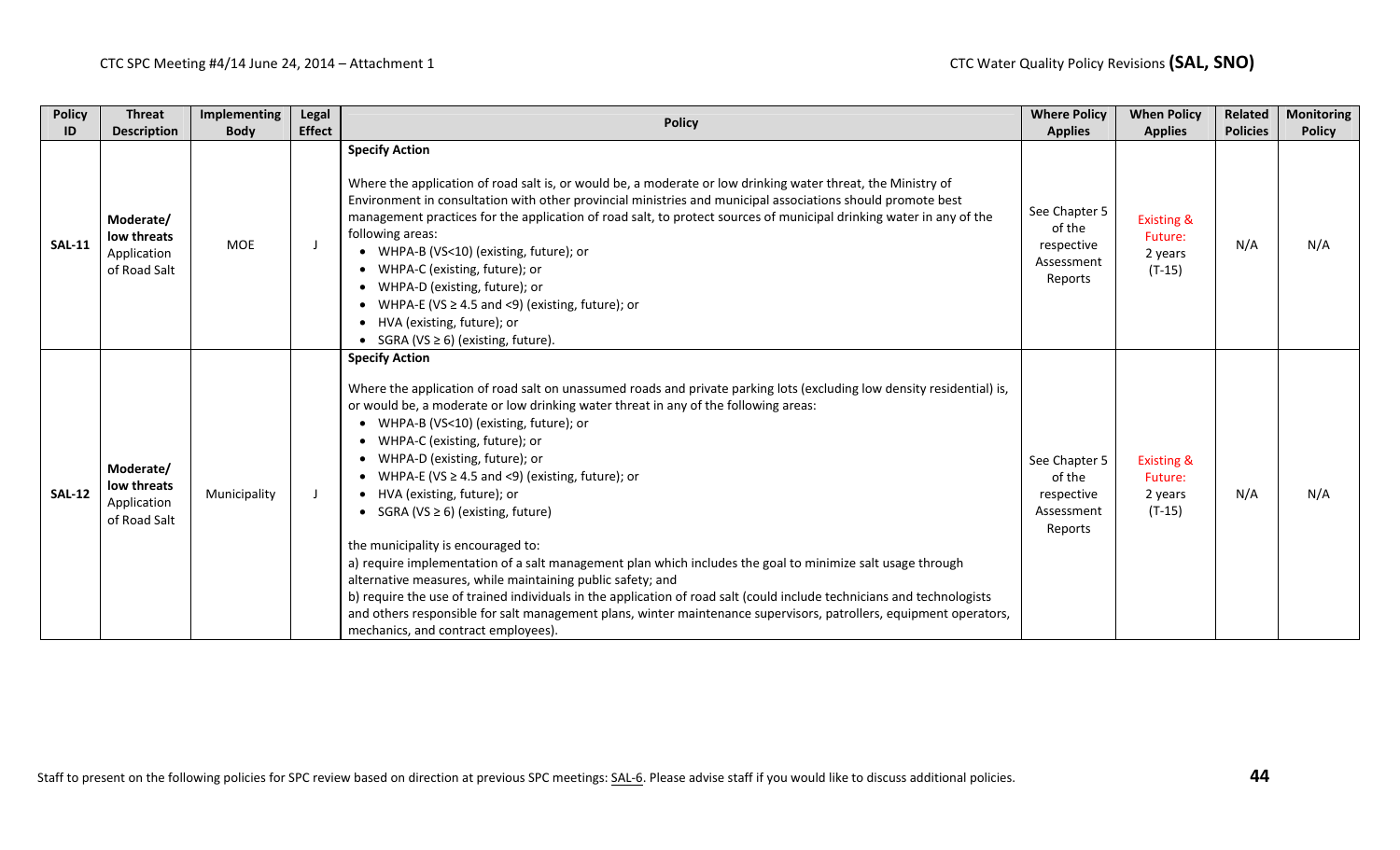| <b>Policy</b><br>ID | <b>Threat</b><br><b>Description</b>                                                 | Implementing<br><b>Body</b>                                                                                                                         | Legal<br><b>Effect</b>                                                                                                                                                                                                                                                                                                                                       | <b>Policy</b>                                                                                                                                                                                                                                                                                                                                                                                                                                                                                                                                                                           | <b>Where Policy</b><br><b>Applies</b> | <b>When Policy</b><br><b>Applies</b>                                 | <b>Related</b><br><b>Policies</b> | Monitoring<br><b>Policy</b> |
|---------------------|-------------------------------------------------------------------------------------|-----------------------------------------------------------------------------------------------------------------------------------------------------|--------------------------------------------------------------------------------------------------------------------------------------------------------------------------------------------------------------------------------------------------------------------------------------------------------------------------------------------------------------|-----------------------------------------------------------------------------------------------------------------------------------------------------------------------------------------------------------------------------------------------------------------------------------------------------------------------------------------------------------------------------------------------------------------------------------------------------------------------------------------------------------------------------------------------------------------------------------------|---------------------------------------|----------------------------------------------------------------------|-----------------------------------|-----------------------------|
| FUEL-1              | Handling and<br>Storage of Fuel<br>(Municipal<br>Wellheads)                         | <b>MOE</b>                                                                                                                                          | $\mathsf{C}$                                                                                                                                                                                                                                                                                                                                                 | <b>Prescribed Instrument</b><br>Where the handling and storage of fuel at a municipal wellhead is in an area where the activity is, or would be, a<br>significant drinking water threat, drinking water licences under the Safe Drinking Water Act shall be reviewed to<br>ensure that appropriate terms and conditions are included so that the activity ceases to be, or does not become, a<br>significant drinking water threat in any of the following areas:<br>• WHPA-A (existing, future); or<br>• WHPA-B (VS=10) (existing, future); or<br>• WHPA-E (VS=10) (existing, future). | See Maps<br>$1.1 - 1.21$              | Future:<br>Immediately<br>$(T-3)$<br>Existing:<br>3 years<br>$(T-1)$ | GEN-5                             | MON-4                       |
| <b>FUEL-2</b>       | Handling and<br>Storage of Fuel<br><b>MNR</b><br>(Aggregate<br>Extraction<br>Sites) |                                                                                                                                                     | <b>Prescribed Instrument</b><br>1) The handling and storage of fuel at an aggregate extraction site shall be prohibited where the activity would be a<br>significant drinking water threat in any of the following areas:<br>• WHPA-A (future); or<br>• WHPA-B (VS=10) (future); or<br>• WHPA-E (VS=10) (future).                                            | See Maps                                                                                                                                                                                                                                                                                                                                                                                                                                                                                                                                                                                | Future:<br>Immediately<br>(T-3)       | N/A                                                                  | $MON-4$                           |                             |
|                     |                                                                                     | $\mathsf{C}$<br>threat in any of the following areas:<br>• WHPA-A (existing); or<br>• WHPA-B (VS=10) (existing); or<br>• WHPA-E (VS=10) (existing). | 2) Where the handling and storage of fuel at an aggregate extraction site is in an area where the activity is a<br>significant drinking water threat, the license, site plan or permit that governs the activity shall be reviewed to<br>ensure appropriate terms and conditions are included so that the activity ceases to be a significant drinking water | $1.1 - 1.21$                                                                                                                                                                                                                                                                                                                                                                                                                                                                                                                                                                            | Existing:<br>3 years<br>$(T-1)$       | GEN-5                                                                | $MON-4$                           |                             |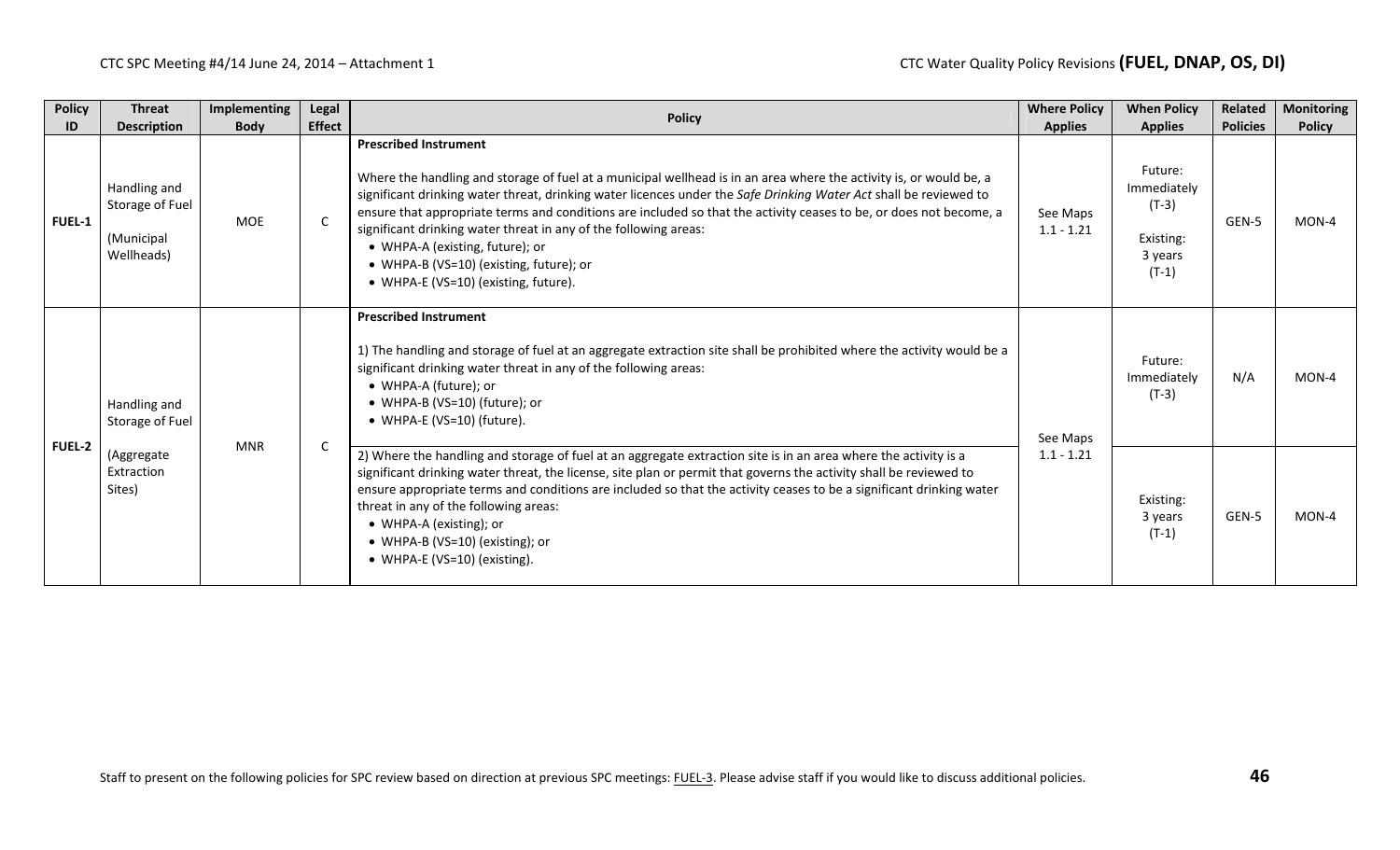| <b>Policy</b> | <b>Threat</b>                                                                                                                                                                                                       | <b>Implementing</b> | Legal         | <b>Policy</b>                                                                                                                                                                                                                                                                                                                                                                                                                                                                                                                                                                                                                                                                                                                                                                                                                                                 | <b>Where Policy</b>      | <b>When Policy</b>                         | Related         | <b>Monitoring</b> |
|---------------|---------------------------------------------------------------------------------------------------------------------------------------------------------------------------------------------------------------------|---------------------|---------------|---------------------------------------------------------------------------------------------------------------------------------------------------------------------------------------------------------------------------------------------------------------------------------------------------------------------------------------------------------------------------------------------------------------------------------------------------------------------------------------------------------------------------------------------------------------------------------------------------------------------------------------------------------------------------------------------------------------------------------------------------------------------------------------------------------------------------------------------------------------|--------------------------|--------------------------------------------|-----------------|-------------------|
| ID            | <b>Description</b>                                                                                                                                                                                                  | <b>Body</b>         | <b>Effect</b> |                                                                                                                                                                                                                                                                                                                                                                                                                                                                                                                                                                                                                                                                                                                                                                                                                                                               | <b>Applies</b>           | <b>Applies</b>                             | <b>Policies</b> | <b>Policy</b>     |
| <b>FUEL-3</b> | Handling and<br><b>RMO</b><br>Storage of Fuel<br>(Liquid Fuel<br>and Fuel Oil in<br>Non-<br>Residential<br>(includes ICI,<br>Farm), and<br>Multi-unit<br>Residential<br>and Small<br><b>Business)</b><br><b>SPA</b> |                     | G             | Part IV, s.57, s.58<br>Where the handling and storage of liquid fuel and fuel oil at non-residential or multi-unit residential properties is in<br>an area where the activity is, or would be, a significant drinking water threat, the following actions shall be taken:<br>1) The handling and storage of fuel is designated for the purpose of s.57 under the Clean Water Act, and is<br>therefore prohibited where the threat would be significant in any of the following areas:<br>• WHPA-A (future); or<br>• WHPA-B (VS=10) (future); or<br>• WHPA-E (VS=10) (future).                                                                                                                                                                                                                                                                                 |                          | Future:<br>Immediately<br>$(T-5)$          | GEN-1           | MON-2             |
|               |                                                                                                                                                                                                                     |                     | H             | 2) The handling and storage of fuel is designated for the purpose of s.58 under the Clean Water Act, requiring risk<br>management plans, where the threat is significant in any of the following areas:<br>• WHPA-A (existing); or<br>• WHPA-B (VS=10) (existing); or<br>• WHPA-E (VS=10) (existing).<br>Without limiting other requirements, risk management plans shall incorporate appropriate provisions of Ontario<br>Regulations 213/01 and 217/01 and their codes, best management practices and standards as amended from time<br>to time to ensure the activity ceases to be a significant drinking water threat.                                                                                                                                                                                                                                    | See Maps<br>$1.1 - 1.21$ | Existing:<br>1 year/<br>5 years<br>$(T-6)$ | N/A             | MON-2             |
|               |                                                                                                                                                                                                                     |                     | E             | 3) The Source Protection Authority shall:<br>a) request information from the Technical Standards and Safety Association Authority (TSSA) on the location and<br>number of existing storage tanks that are significant drinking water threats which have been brought into<br>compliance with the new standards under Regs. 213/01 and 217/01, and the location and number of tanks<br>remaining to be upgraded to current standards; and<br>b) provide this information to the Risk Management Official to aid in priorizing the development of the risk<br>management plans for those that pose the greatest risk first; and<br>c) provide to TSSA any information received from Risk Management Officials or through Source Protection Area<br>staff work on the location or nature of drinking water threats associated with handling and storage of fuel. |                          | Existing:<br>180 days<br>$(T-14)$          | N/A             | $MON-3$           |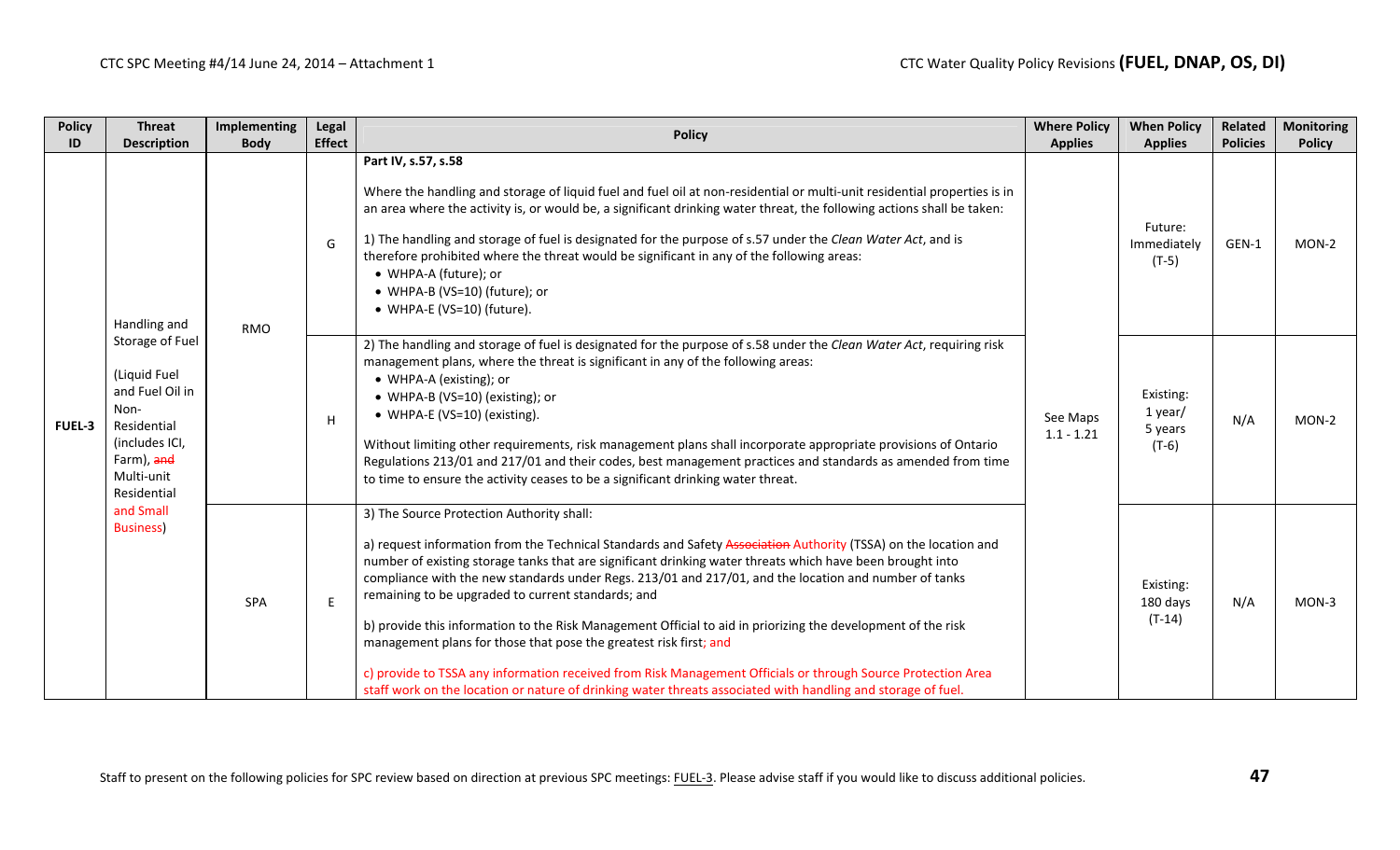| <b>Policy</b> | <b>Threat</b>                                                                                                                                                                                 | <b>Implementing</b>                              | Legal         | <b>Policy</b>                                                                                                                                                                                                                                                                                                                                                                                                                                                                                                                                                                                                                                                                                                                                                                                                                                                                                                                                                                                                                                                                                                                                                                                                                                                                                                                                                                                                                                                                                                                                                                                                                 | <b>Where Policy</b>      | <b>When Policy</b>                                      | Related         | <b>Monitoring</b>  |
|---------------|-----------------------------------------------------------------------------------------------------------------------------------------------------------------------------------------------|--------------------------------------------------|---------------|-------------------------------------------------------------------------------------------------------------------------------------------------------------------------------------------------------------------------------------------------------------------------------------------------------------------------------------------------------------------------------------------------------------------------------------------------------------------------------------------------------------------------------------------------------------------------------------------------------------------------------------------------------------------------------------------------------------------------------------------------------------------------------------------------------------------------------------------------------------------------------------------------------------------------------------------------------------------------------------------------------------------------------------------------------------------------------------------------------------------------------------------------------------------------------------------------------------------------------------------------------------------------------------------------------------------------------------------------------------------------------------------------------------------------------------------------------------------------------------------------------------------------------------------------------------------------------------------------------------------------------|--------------------------|---------------------------------------------------------|-----------------|--------------------|
| ID            | <b>Description</b>                                                                                                                                                                            | <b>Body</b>                                      | <b>Effect</b> |                                                                                                                                                                                                                                                                                                                                                                                                                                                                                                                                                                                                                                                                                                                                                                                                                                                                                                                                                                                                                                                                                                                                                                                                                                                                                                                                                                                                                                                                                                                                                                                                                               | <b>Applies</b>           | <b>Applies</b>                                          | <b>Policies</b> | <b>Policy</b>      |
| <b>FUEL-4</b> | Handling and<br>Storage of Fuel<br>(Liquid Fuel<br>and Fuel Oil in<br>Non-<br>Residential<br>(includes ICI,<br>Farm),<br>Multi-unit<br>Residential,<br>Residential,<br>and Small<br>Business) | Municipality<br>MOE<br><b>TSSA</b><br><b>MCS</b> | E<br>К        | <b>Education and Outreach</b><br>Where the handling and storage of liquid fuel and fuel oil is, or would be, a significant drinking water threat in any<br>of the following areas:<br>• WHPA-A (existing, future); or<br>• WHPA-B (VS=10) (existing, future); or<br>• WHPA-E (VS=10) (existing, future);<br>the Ministry of Environment shall collaborate with TSSA and MCS to:<br>a) provide education and outreach materials for delivery by local municipalities to residences and small businesses<br>about how to prevent spills or leaks from contaminating water and what to do if a spill happens or is suspected;<br>b) include source water safety information into current public education vehicles, such as TSSA's website and<br>seasonal brochures;<br>c) work with fuel industry associations to facilitate distribution of educational materials to fuel suppliers; and<br>d) provide colleges with source water awareness information that can be integrated into fuel technician training<br>programs.<br>The municipality shall prepare and deliver education and outreach materials and programs to residences and small<br>businesses where the handling and storage of liquid fuel and fuel oil is, or would be, a significant drinking water<br>threat to advise the owner/tenant about the actions to take to ensure that the activity ceases to be, or does not<br>become, a significant drinking water threat. Where appropriate education and outreach materials prepared by the<br>Ministry of Environment, TSSA or other parties are available, the municipality shall deliver those materials. | See Maps<br>$1.1 - 1.21$ | <b>Existing &amp;</b><br>Future:<br>2 years<br>$(T-10)$ | GEN-6           | $MON-1$<br>$MON-4$ |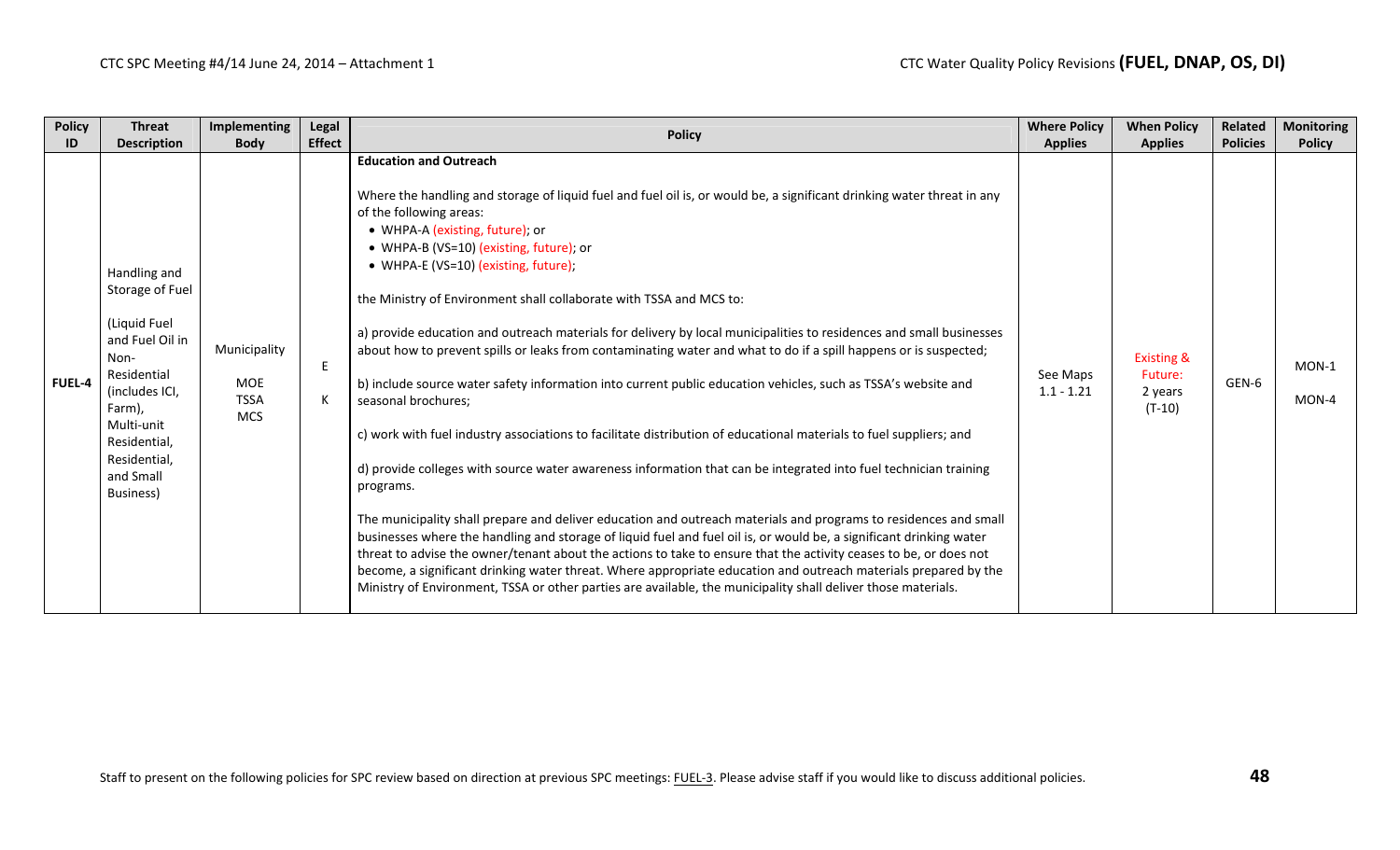| <b>Policy</b> | <b>Threat</b>                                                         | Implementing | Legal         | <b>Policy</b>                                                                                                                                                                                                                                                                                                                                                                                                                                                                                                                                                                             | <b>Where Policy</b>      | <b>When Policy</b>                     | Related         | <b>Monitoring</b> |
|---------------|-----------------------------------------------------------------------|--------------|---------------|-------------------------------------------------------------------------------------------------------------------------------------------------------------------------------------------------------------------------------------------------------------------------------------------------------------------------------------------------------------------------------------------------------------------------------------------------------------------------------------------------------------------------------------------------------------------------------------------|--------------------------|----------------------------------------|-----------------|-------------------|
| ID            | <b>Description</b>                                                    | <b>Body</b>  | <b>Effect</b> |                                                                                                                                                                                                                                                                                                                                                                                                                                                                                                                                                                                           | <b>Applies</b>           | <b>Applies</b>                         | <b>Policies</b> | <b>Policy</b>     |
| DNAP-1        | Handling and<br>Storage of a<br>Dense Non-<br>Aqueous Phase<br>Liquid | <b>RMO</b>   | G             | Part IV, s.57, s.58<br>Where the handling and storage of a DNAPL is, or would be, a significant drinking water threat, the following<br>actions shall be taken:<br>1) The handling and storage of a DNAPL in any quantity (excluding incidental quantities for personal use) is<br>designated for the purpose of s.57 under the Clean Water Act, and is therefore prohibited where the threat<br>would be significant in any of the following areas:<br>• WHPA-A (future); or<br>• WHPA-B (VS $\geq$ 0) (future); or<br>• WHPA-C (VS $\geq$ 0) (future); or<br>• WHPA-E (VS=10) (future). | See Maps<br>$2.1 - 2.21$ | Future:<br>Immediately<br>$(T-5)$      | GEN-1           | MON-2             |
|               |                                                                       |              | H             | 2) The handling and storage of a DNAPL in any quantity (excluding incidental quantities for personal use) is<br>designated for the purpose of s.58 under the Clean Water Act, requiring risk management plans, where the<br>threat is significant in any of the following areas:<br>• WHPA-A (existing); or<br>• WHPA-B (VS $\geq$ 0) (existing); or<br>• WHPA-C (VS $\geq$ 0) (existing); or<br>• WHPA-E (VS=10) (existing).                                                                                                                                                             |                          | Existing:<br>1 year/5 years<br>$(T-6)$ | N/A             | MON-2             |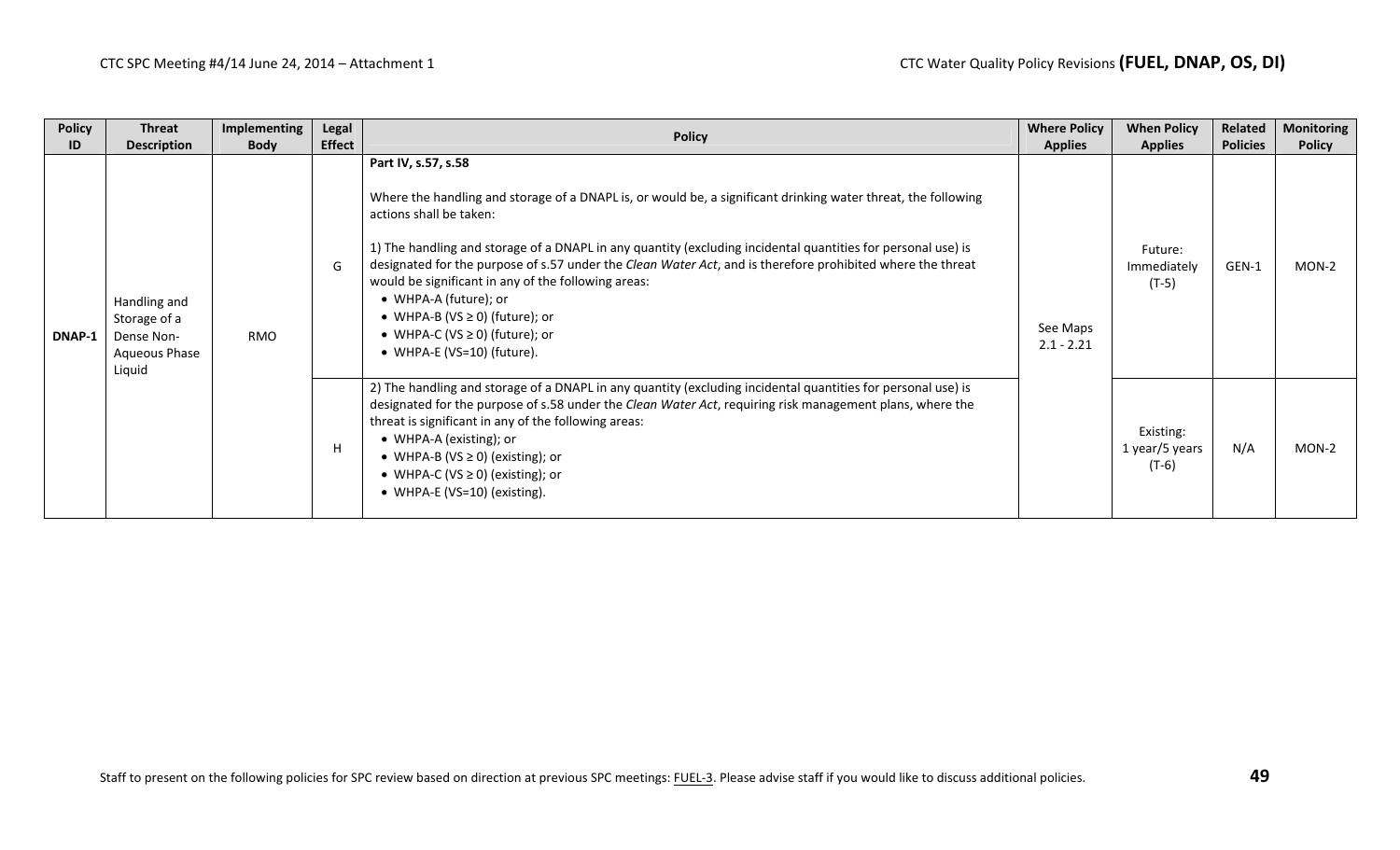| <b>Policy</b><br>ID | <b>Threat</b><br><b>Description</b>                                                              | <b>Implementing</b><br><b>Body</b> | Legal<br><b>Effect</b> | <b>Policy</b>                                                                                                                                                                                                                                                                                                                                                                                                                                                                                                                                                                                                                                                                                                                                                                                                                                                                                                                                                                                                                                                                                                                                                   | <b>Where Policy</b><br><b>Applies</b>                          | <b>When Policy</b><br><b>Applies</b>                    | Related<br><b>Policies</b> | <b>Monitoring</b><br><b>Policy</b> |
|---------------------|--------------------------------------------------------------------------------------------------|------------------------------------|------------------------|-----------------------------------------------------------------------------------------------------------------------------------------------------------------------------------------------------------------------------------------------------------------------------------------------------------------------------------------------------------------------------------------------------------------------------------------------------------------------------------------------------------------------------------------------------------------------------------------------------------------------------------------------------------------------------------------------------------------------------------------------------------------------------------------------------------------------------------------------------------------------------------------------------------------------------------------------------------------------------------------------------------------------------------------------------------------------------------------------------------------------------------------------------------------|----------------------------------------------------------------|---------------------------------------------------------|----------------------------|------------------------------------|
| DNAP-2              | Handling and<br>Storage of a<br>Dense Non-<br>Aqueous Phase<br>Liquid                            | Municipality<br><b>MOE</b>         | E.<br>К                | <b>Education and Outreach</b><br>The municipality shall deliver education and outreach materials and programs where the handling and storage of<br>a DNAPL is, or would be, a significant drinking water threat in any of the following areas in any quantity:<br>• WHPA-A (existing, future); or<br>• WHPA-B (VS $\geq$ 0) (existing, future); or<br>• WHPA-C (VS $\geq$ 0) (existing, future); or<br>• WHPA-E (VS=10) (existing, future).<br>Where education and outreach materials prepared by the Ministry of Environment are available, the municipality<br>shall deliver those materials, targeted towards:<br>a) an individual for personal use to promote the use of non-toxic products and additional opportunities for<br>participation in household hazardous waste disposal and to advise the owner/tenant about the actions to take to<br>ensure that the activity ceases to be, or does not become, a significant drinking water threat; and<br>b) industrial and commercial users to promote the use of alternatives to DNAPLs (including non-toxic products),<br>pollution prevention approaches, best management practices, and safe disposal. | See Maps<br>$2.1 - 2.21$                                       | <b>Existing &amp;</b><br>Future:<br>2 years<br>$(T-10)$ | GEN-6                      | $MON-1$<br>MON-4                   |
| DNAP-3              | Moderate/low<br>threats<br>Handling and<br>Storage of a<br>Dense Non-<br>Aqueous Phase<br>Liquid | Municipality                       | J                      | <b>Specify Action</b><br>Where the handling and storage of a DNAPL is, or would be, a moderate or low drinking water threat, the<br>municipality is encouraged to specify and promote best management practices for the handling and storage of<br>DNAPL for ICI land uses in any of the following areas:<br>• WHPA-D (existing, future); or<br>• WHPA-E (VS $\geq$ 4.8 and <10) (existing, future); or<br>• HVA (existing, future); or<br>• SGRA (VS=6) (existing, future).                                                                                                                                                                                                                                                                                                                                                                                                                                                                                                                                                                                                                                                                                    | See Chapter 5<br>of the<br>respective<br>Assessment<br>Reports | <b>Existing &amp;</b><br>Future:<br>2 years<br>$(T-15)$ | N/A                        | N/A                                |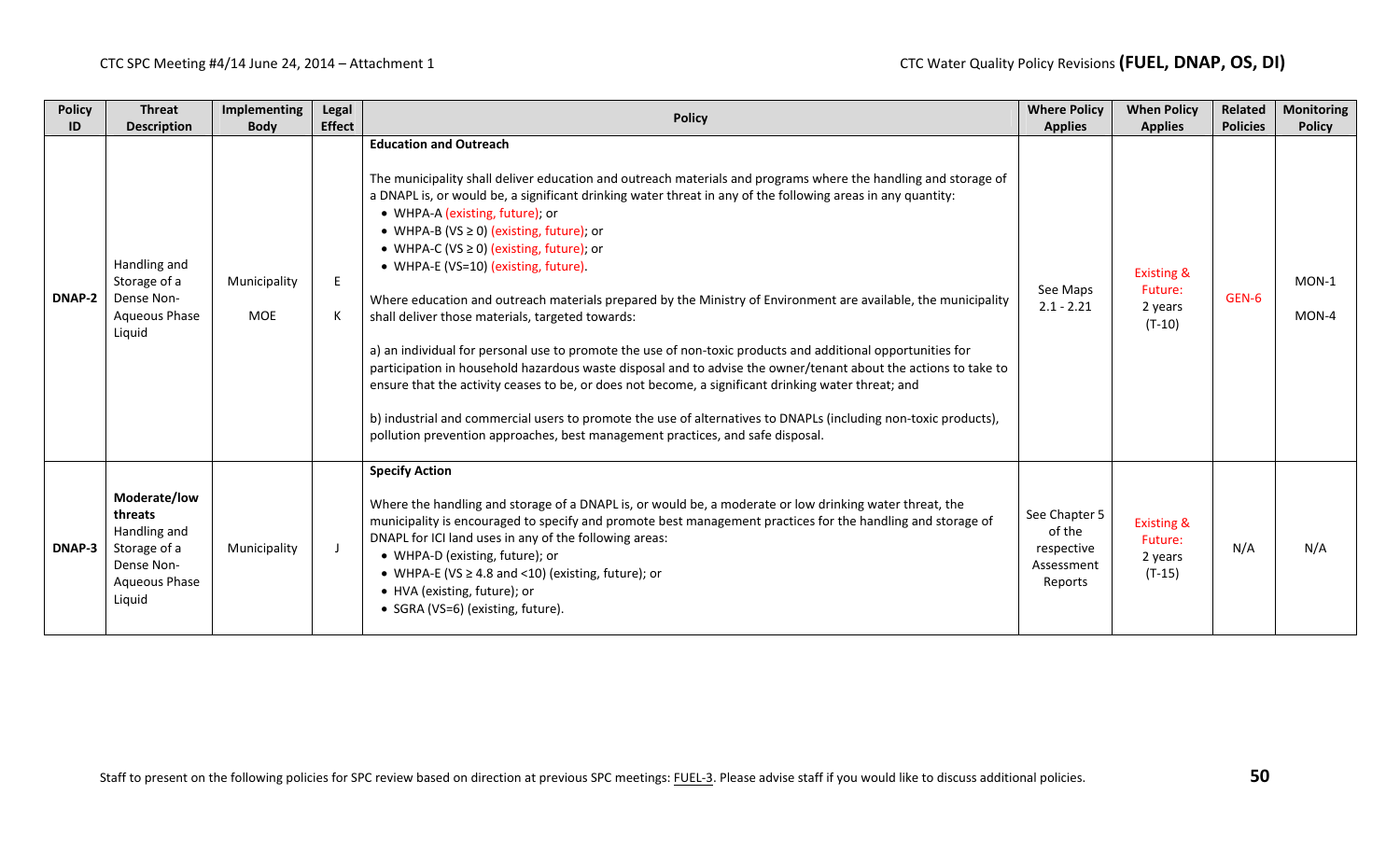| <b>Policy</b> | <b>Threat</b>                                    | Implementing               | Legal         | <b>Policy</b>                                                                                                                                                                                                                                                                                                                                                                                                                                                                                                                                                                                                                                                                                                                                                                                                                                                                                                                                                                                                                                                                                                | <b>Where Policy</b>      | <b>When Policy</b>                                      | Related         | <b>Monitoring</b> |
|---------------|--------------------------------------------------|----------------------------|---------------|--------------------------------------------------------------------------------------------------------------------------------------------------------------------------------------------------------------------------------------------------------------------------------------------------------------------------------------------------------------------------------------------------------------------------------------------------------------------------------------------------------------------------------------------------------------------------------------------------------------------------------------------------------------------------------------------------------------------------------------------------------------------------------------------------------------------------------------------------------------------------------------------------------------------------------------------------------------------------------------------------------------------------------------------------------------------------------------------------------------|--------------------------|---------------------------------------------------------|-----------------|-------------------|
| ID            | <b>Description</b>                               | <b>Body</b>                | <b>Effect</b> |                                                                                                                                                                                                                                                                                                                                                                                                                                                                                                                                                                                                                                                                                                                                                                                                                                                                                                                                                                                                                                                                                                              | <b>Applies</b>           | <b>Applies</b>                                          | <b>Policies</b> | <b>Policy</b>     |
| $OS-1$        | Handling and<br>Storage of an<br>Organic Solvent | <b>RMO</b>                 | G             | Part IV, s.57, s.58<br>Where the handling and storage of an organic solvent is, or would be, a significant drinking water threat, the<br>following actions shall be taken:<br>1) The handling and storage of an organic solvent is designated for the purpose of s.57 under the Clean Water<br>Act, and is therefore prohibited where the threat would be significant in any of the following areas:<br>• WHPA-A (future); or<br>• WHPA-B (VS=10) (future); or<br>• WHPA-E (VS=10) (future).                                                                                                                                                                                                                                                                                                                                                                                                                                                                                                                                                                                                                 | See Maps<br>$1.1 - 1.21$ | Future:<br>Immediately<br>$(T-5)$                       | GEN-1           | MON-2             |
|               |                                                  |                            | H             | 2) The handling and storage of an organic solvent is designated for the purpose of s.58 under the Clean Water<br>Act, requiring risk management plans, where the threat is significant in any of the following areas:<br>• WHPA-A (existing); or<br>• WHPA-B (VS=10) (existing); or<br>• WHPA-E (VS=10) (existing).                                                                                                                                                                                                                                                                                                                                                                                                                                                                                                                                                                                                                                                                                                                                                                                          |                          | Existing:<br>1 year/5 years<br>$(T-6)$                  | N/A             | MON-2             |
| $OS-2$        | Handling and<br>Storage of an<br>Organic Solvent | Municipality<br><b>MOE</b> | E<br>К        | <b>Education and Outreach</b><br>The municipality shall deliver education and outreach materials and programs where the handling and storage of<br>an organic solvent is, or would be, a significant drinking water threat in any of the following areas:<br>• WHPA-A (existing, future); or<br>• WHPA-B (VS=10) (existing, future); or<br>• WHPA-E (VS=10) (existing, future).<br>Where education and outreach materials prepared by the Ministry of Environment are available, the municipality<br>shall deliver those materials, targeted towards:<br>a) an individual for personal use to promote the use of non-toxic products and additional opportunities for<br>participation in household hazardous waste disposal and to advise the owner/tenant about the actions to take to<br>ensure that the activity ceases to be, or does not become, a significant drinking water threat; and<br>b) industrial and commercial users to promote the use of alternatives to these chemicals (including non-toxic<br>products), pollution prevention approaches, Best Management Practices, and safe disposal. | See Maps<br>$1.1 - 1.21$ | <b>Existing &amp;</b><br>Future:<br>2 years<br>$(T-10)$ | GEN-6           | MON-1<br>MON-4    |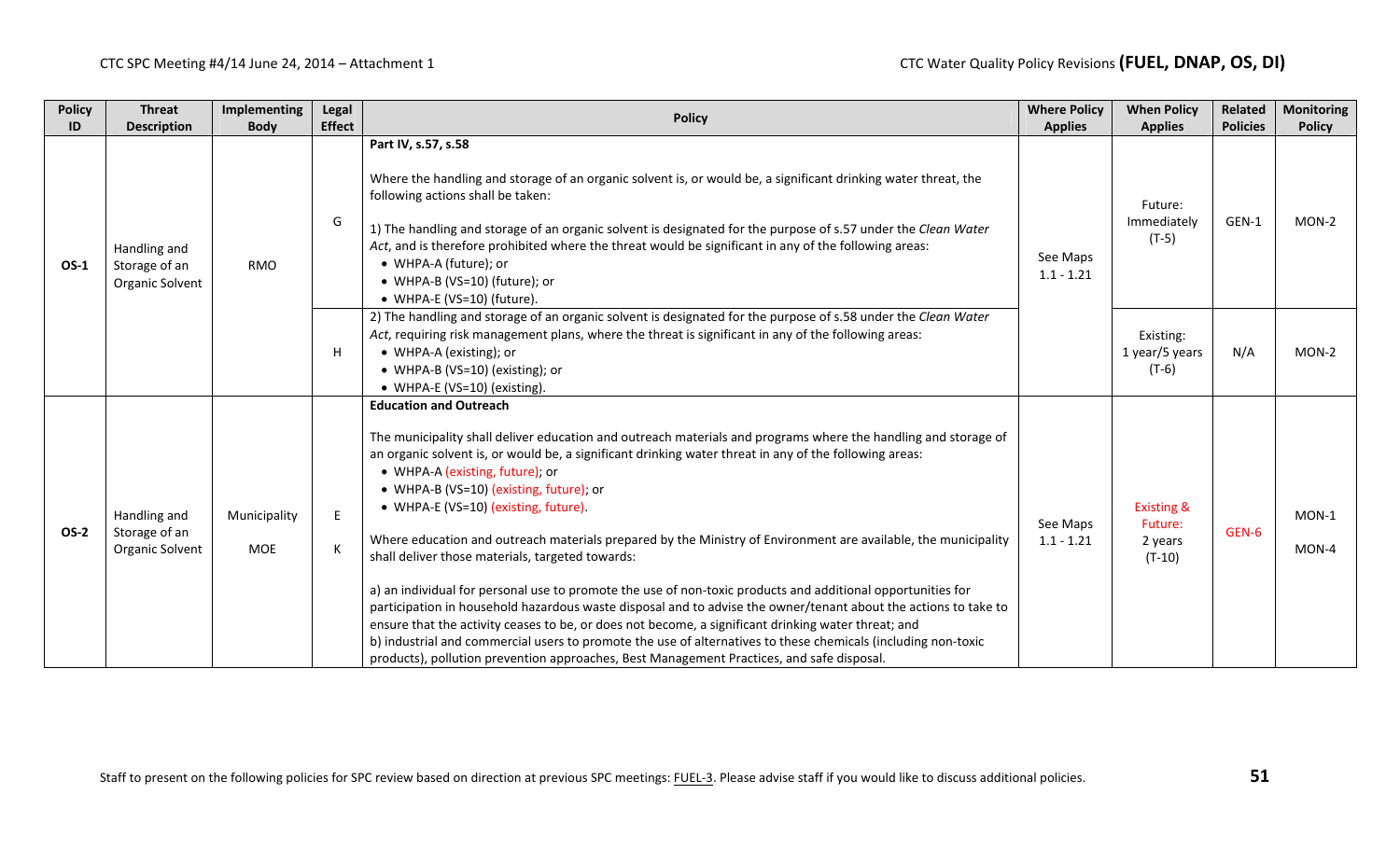| <b>Policy</b> | <b>Threat</b>                                                               | Implementing | <b>Legal</b>  | <b>Policy</b>                                                                                                                                                                                                                                                                                                                                                                                                                                                                                                                                                                            | <b>Where Policy</b>                                            | <b>When Policy</b>                                      | Related         | <b>Monitoring</b> |
|---------------|-----------------------------------------------------------------------------|--------------|---------------|------------------------------------------------------------------------------------------------------------------------------------------------------------------------------------------------------------------------------------------------------------------------------------------------------------------------------------------------------------------------------------------------------------------------------------------------------------------------------------------------------------------------------------------------------------------------------------------|----------------------------------------------------------------|---------------------------------------------------------|-----------------|-------------------|
| ID            | <b>Description</b>                                                          | <b>Body</b>  | <b>Effect</b> |                                                                                                                                                                                                                                                                                                                                                                                                                                                                                                                                                                                          | <b>Applies</b>                                                 | <b>Applies</b>                                          | <b>Policies</b> | <b>Policy</b>     |
| $OS-3$        | Moderate/low<br>threats<br>Handling and<br>Storage of an<br>Organic Solvent | Municipality |               | <b>Specify Action</b><br>Where the handling and storage of an organic solvent is, or would be, a moderate or low drinking water threat,<br>the municipality is encouraged to specify and promote best management practices for the handling and storage<br>of organic solvent for ICI land uses in any of the following areas:<br>• WHPA-B (VS <10) (existing, future); or<br>• WHPA-C (existing, future); or<br>• WHPA-D (existing, future); or<br>• WHPA-E (VS $\geq$ 4.8 and <10) (existing, future); or<br>• HVA (existing, future); or<br>• SGRA ( $VS \ge 6$ ) (existing, future). | See Chapter 5<br>of the<br>respective<br>Assessment<br>Reports | <b>Existing &amp;</b><br>Future:<br>2 years<br>$(T-15)$ | N/A             | N/A               |

| <b>Policy</b><br>ID | <b>Threat</b><br><b>Description</b>                                                          | <b>Implementing</b><br><b>Body</b> | Legal<br><b>Effect</b> | <b>Policy</b>                                                                                                                                                                                                                                                                                                                                                                                                                                        | <b>Where Policy</b><br><b>Applies</b> | <b>When Policy</b><br><b>Applies</b>                                        | Related<br><b>Policies</b> | <b>Monitoring</b><br><b>Policy</b> |
|---------------------|----------------------------------------------------------------------------------------------|------------------------------------|------------------------|------------------------------------------------------------------------------------------------------------------------------------------------------------------------------------------------------------------------------------------------------------------------------------------------------------------------------------------------------------------------------------------------------------------------------------------------------|---------------------------------------|-----------------------------------------------------------------------------|----------------------------|------------------------------------|
| $DI-1$              | Management of<br>runoff that<br>contains<br>chemicals used<br>in the de-icing<br>of aircraft | <b>RMO</b>                         | H                      | Part IV, s.58<br>The management of runoff that contains chemicals used in the de-icing of aircraft is designated for the purpose<br>of s.58 under the Clean Water Act, requiring risk management plans, where the threat is, or would be, significant<br>in any of the following areas:<br>• WHPA-A (existing, future); or<br>• WHPA-B (VS-10) (existing, future); or<br>• WHPA-E (VS $\geq$ 9) (existing, future).                                  | See Maps<br>$1.1 - 1.21$              | Future:<br>Immediately<br>$(T-7)$<br>Existing:<br>1 year/5 years<br>$(T-6)$ | GEN-1                      | MON-2                              |
| $DI-2$              | Management of<br>runoff that<br>contains<br>chemicals used<br>in the de-icing<br>of aircraft | Municipality                       |                        | <b>Specify Action</b><br>When developing new airports, the municipality shall encourage the federal and other government agencies to<br>locate facilities for the de-icing of aircraft and the management of de-icing fluid runoff, outside of areas where<br>the activity would be a significant drinking water threat in any of the following areas:<br>• WHPA-A (future); or<br>• WHPA-B (VS-10) (future); or<br>• WHPA-E (VS $\geq$ 9) (future). | See Maps<br>$1.1 - 1.21$              | Future:<br>Immediately<br>$(T-17)$                                          | N/A                        | MON-1                              |